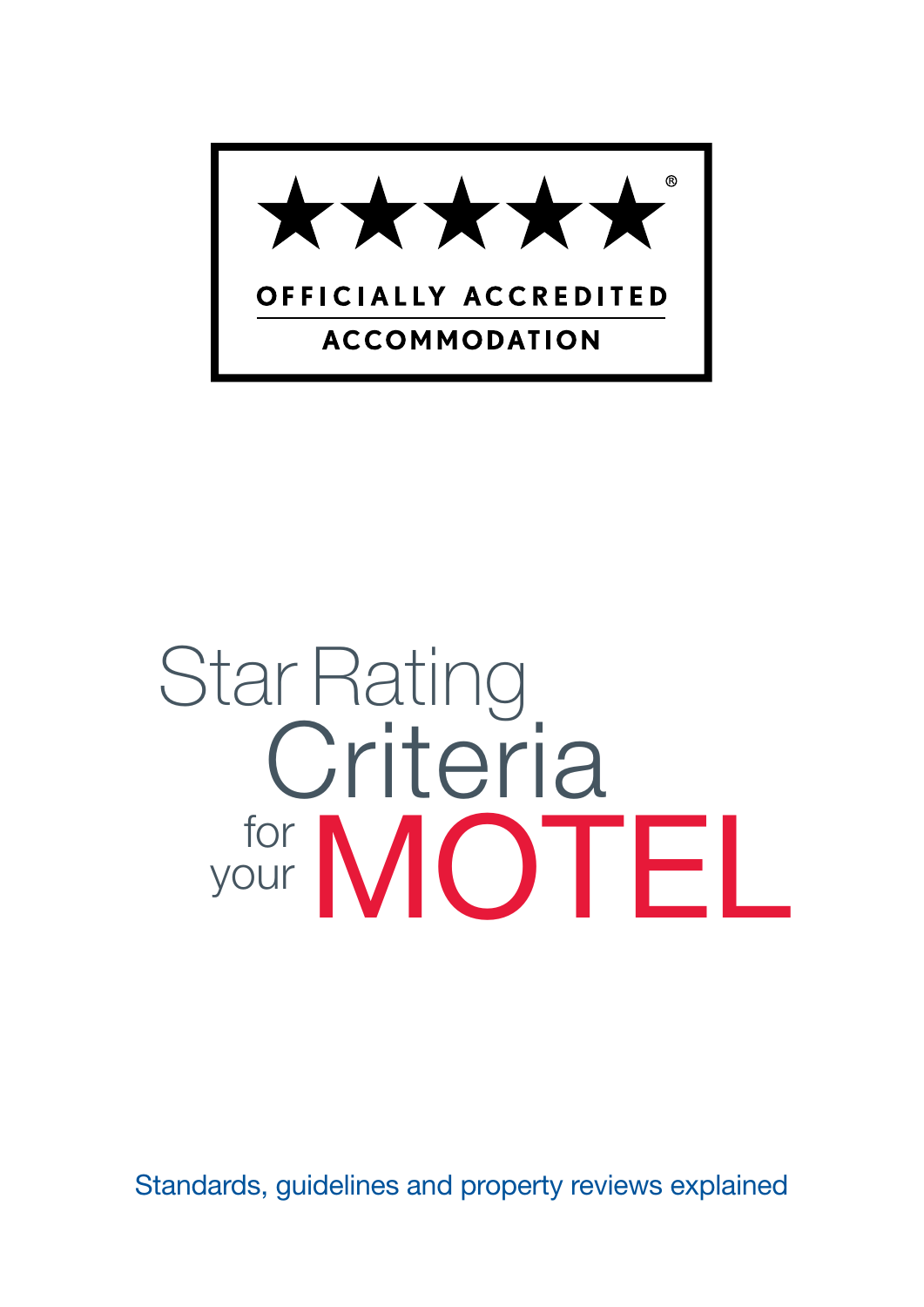## Contents

For more detailed information on the Star Rating scheme in Australia, visit starratings.com.au or contact:

#### \*\*\*\*\*\* starratingsaustralia

PO BOX 16 Collins St West MELBOURNE VIC 8007



+61 3 9601 3325



minfo@starratings.com.au

#### *Disclaimer*

The information contained in this document or in any property review conducted by Star Ratings Australia made pursuant to these criteria and the standards and guidelines:

- Does not constitute a representation or warranty that your Property complies with applicable laws.
- Should not be relied on as the reason you do or do not do anything, to the full extent permitted by law, Star Ratings Australia, its shareholders, officers, directors, employees and agents will not be under any liability to any person in any respect of any loss or damage (including any consequential loss or damage) which any person may directly or indirectly suffer as a result of using or relying on any information contained in these standards and guidelines or on any property review made pursuant to.
- Where any statute implies any term in relation to any person's use of these standards and guidelines which cannot be excluded then that term is included, and the liability of Star Ratings Australia, its shareholders, directors, officers, employees and agents for breach of that term is limited to the re–supply of the relevant service to which the breach relates.

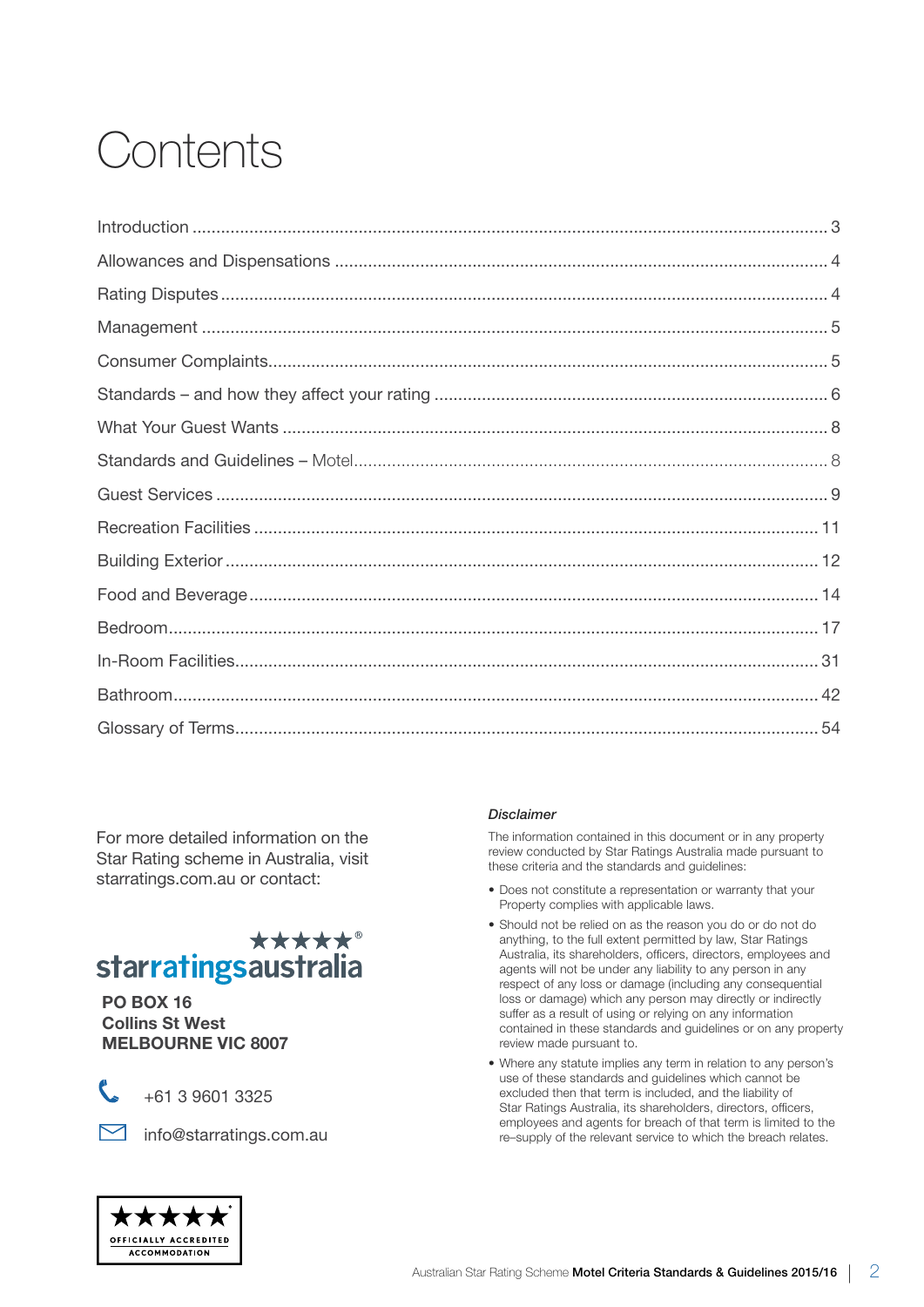## Introduction

#### Star Ratings are about standards – your standards, our standards and the standards expected by your guests.

They are basically a mark of quality, regardless of the number of Stars you have been awarded.

So, if you have a 1 Star Rating, your customers are assured that you have met the standards expected of a quality 1 Star property. If you have a 5 Star Rating, you have met the standards expected of a quality 5 Star property.

There's never been a better time to have an independent Star Rating.

#### Star Rated properties have never been more trusted

85% of Australian travellers use Stars when choosing accommodation.

#### Star Rated properties have never been more valued

In a time when your guests are deluged with online opinions and consumer reviews, your Star Rating immediately tells your guests that your property has been independently reviewed against quality accommodation standards.

#### Star Rated properties have never been more supported

Alliances with peak industry bodies will help us manage rating disputes as well as to act on consumer complaints with mystery guest services. A new 3 year property review cycle includes special allowances that recognise and reward ongoing refurbishment work.



#### Star Rated properties have never been so connected

93% of travellers say that their booking decision is influenced by online opinions and consumer reviews. That's why we have incorporated consumer ratings and reviews from more than 100 websites and social media platforms around the world. An annual Auto

Club member travel survey will also deliver exclusive insights into Australian travel trends and decision making behaviour.

Before making an online hotel reservation, consumers vist approximatey 14 different travelrelated sites with about three visits per site combined with almost nine travel-related searches. Consumers often use hotel classifications as a filter mechanism, with guest reviews used to make a final selection. UNWTO, Online Guest Reviews and Hotel Classification Systems – An Integrated Approach, October 2014

#### Star Rated properties have never been more safeguarded

We are clamping down on 'self-rated' properties displaying or claiming to have 'stars' and will be aggressively protecting and defending our Australian intellectual property rights.

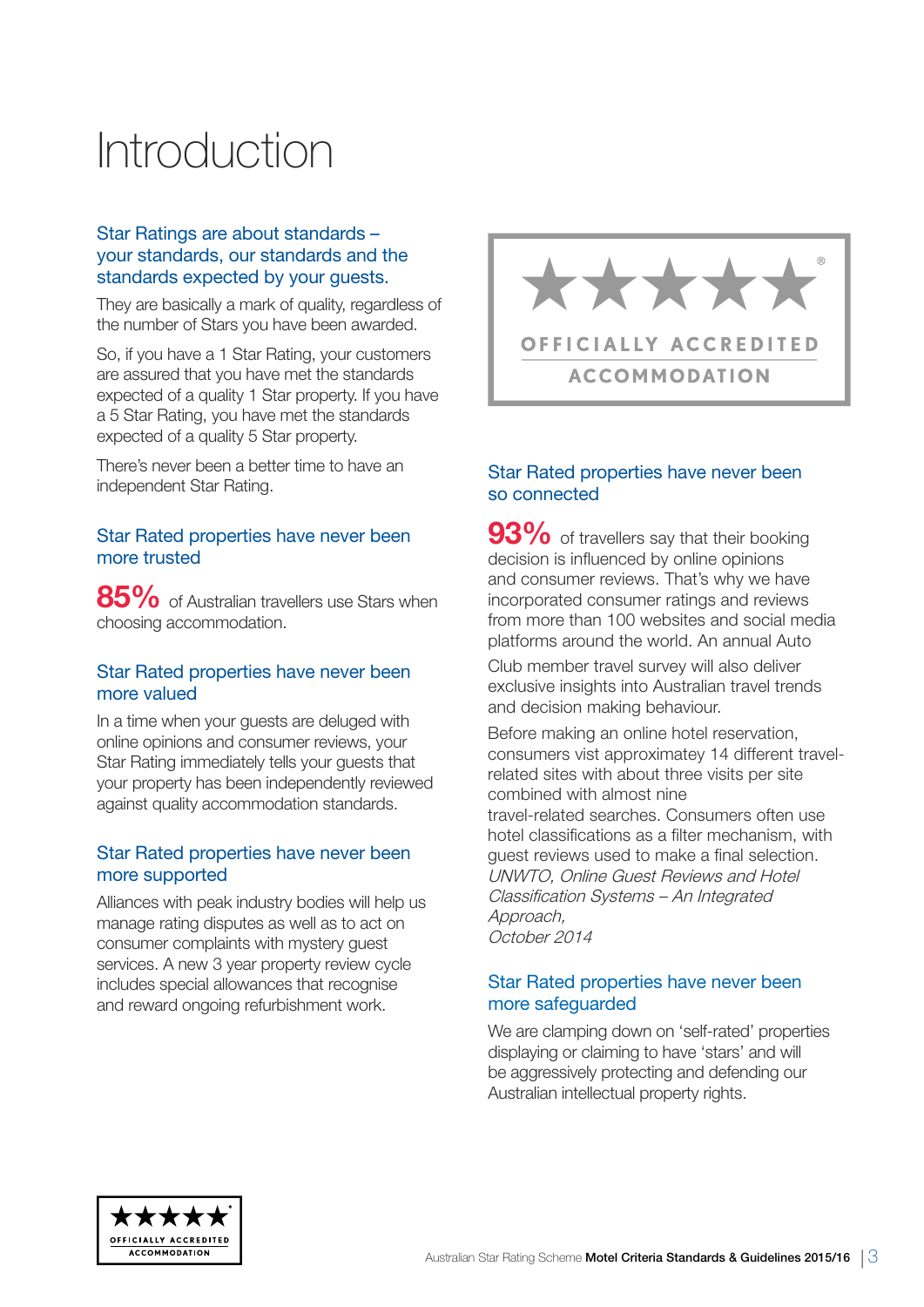## Allowances and Dispensations

In order to deliver a flexible, relevant and equitable ratings scheme for consumers and accommodation operators alike, a range of allowances have been made to take into account geographical locations, Local, State/Territory or Commonwealth laws, or unique property attributes.

It is the responsibility of the individual operator to produce the relevant documentation to substantiate claims for an allowance or dispensation.

The claim will be assessed and an allowance or dispensation may be extended for but not limited to the following:



- $\sqrt{ }$  For staged property refurbishments and/or upgrades that will extend beyond 12 months.
- $\sqrt{ }$  Where Local, State/Territory and/or Commonwealth laws, including Norfolk Island Government laws, forbid or restrict the provision of certain facilities and/or services.
- $\sqrt{ }$  For properties located in remote, regional and/or rural Australia where broadband-wireless internet, Pay-TV, or Free-to-Air TV services are limited or restricted.
- $\sqrt{ }$  For properties with distinct themes, unique or certified heritage attributes, and/or accredited environmental management practices that may restrict the provision of certain facilities and/or services.
- $\sqrt{\phantom{a}}$  For the availability of basic services such as a reception or service desk and housekeeping services during low season.
- $\sqrt{\phantom{a}}$  For Resort operations where the provision of certain facilities and/or services may not apply, or are not recognised by the relevant Standards & Guidelines.

## Rating Disputes

Following extensive consultation with the Accommodation Association of Australia (AAoA), agreement was reached on a framework that strengthens industry involvement in the independent Star Rating scheme.

In particular, an independent panel of commercial accommodation sector experts will review Star Rating disputes on a quarterly basis to provide a determination of the Star Rating result following considered review of all positions.



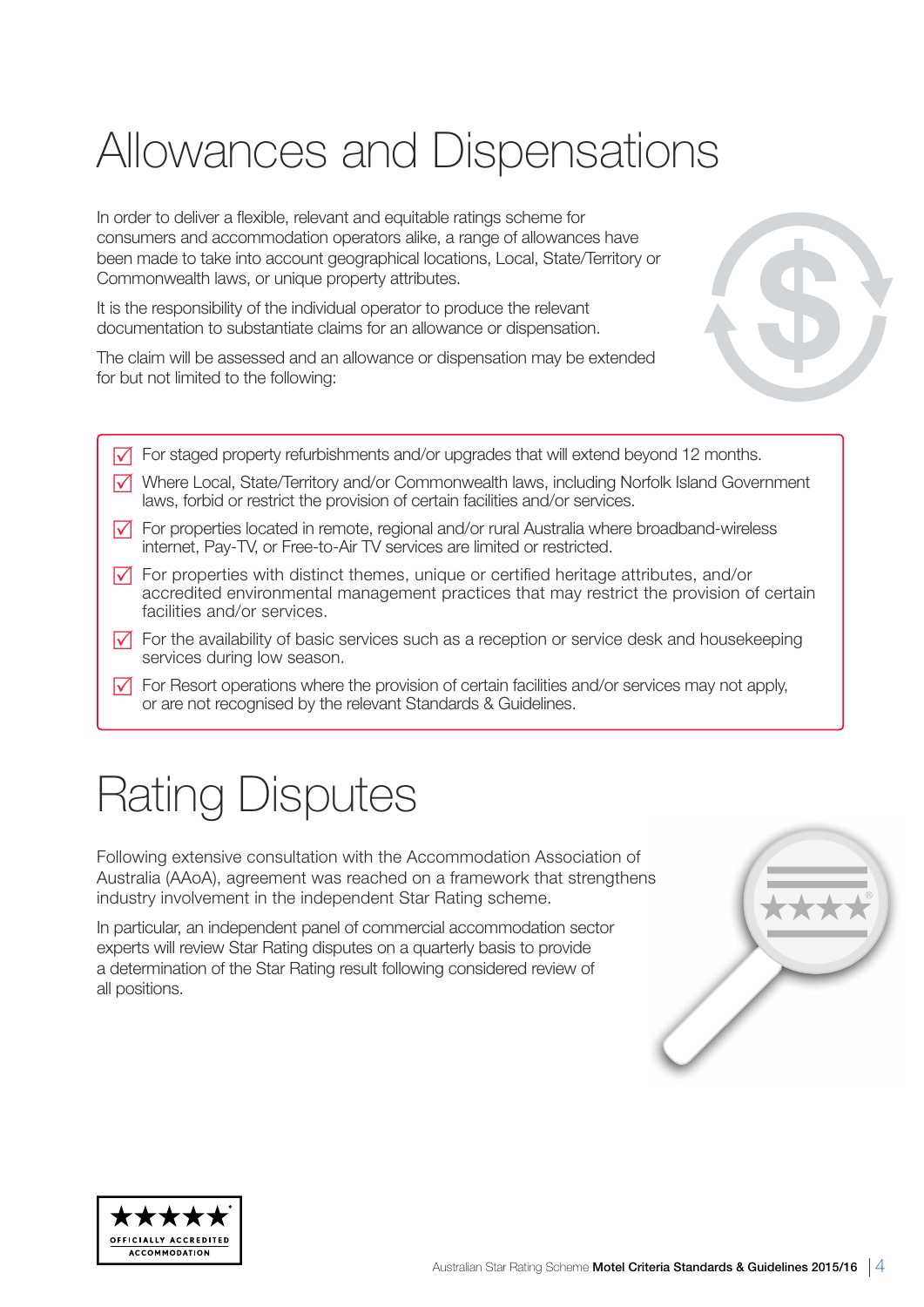## Management

Today, the Star Ratings scheme is managed by Star Ratings Australia, a stand-alone accreditation business that is focused on producing trusted and reliable rating results for domestic and international visitors.



Star Ratings Australia is a division of The Australian Tourism Industry Council (ATIC).

The Australian Star Rating scheme has been around since the 1950s, steadily developing to offer a national ratings model. In the 1980s and 1990s, the scheme was expanded to offer ratings for different accommodation types, including hosted accommodation, serviced apartments, caravan parks and self-catering properties.

The head office is in Melbourne.

For all Star Rating enquiries:



+61 3 9601 3300

mfo@starratings.com.au

## Consumer Complaints

We take consumer complaints seriously.

If a Star Rated property is found to be in breach of our Code of Conduct, or if a major issue is raised with any aspect of accommodation standards, then we will act immediately.

All complaints are attended to and can result in a property being assessed through 'mystery guest' services provided by the Accommodation Association of Australia (AAoA). This sees qualified specialists visiting the property incognito to substantiate a major complaint.



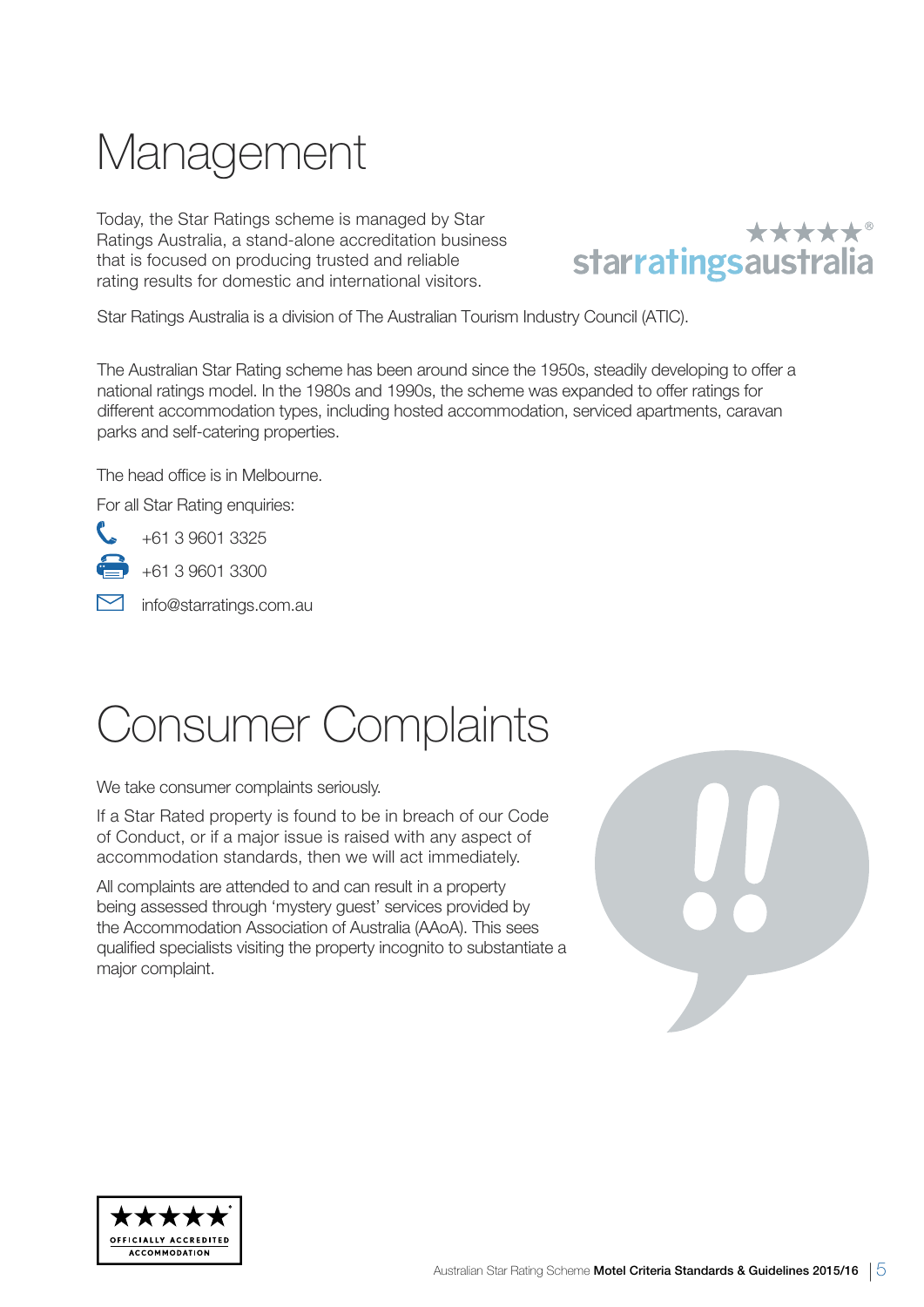## Standards – and how

## they affect your rating

Your official Star Rating is awarded according to how highly you score in three key areas of assessment:

- 1. Quality and Condition
- 2. Cleanliness
- 3. Facilities and Services

#### A percentage score is calculated for each of these three areas:

|            | 1. Quality and Condition: from Acceptable (20%) to Excellent (over 90%) |
|------------|-------------------------------------------------------------------------|
| (20%)      | (over $90\%$ )                                                          |
| Acceptable | Excellent                                                               |

| 2. Cleanliness: from Good (75%) to Excellent (over 95%) |                  |
|---------------------------------------------------------|------------------|
| (75%)                                                   | (over 95%)       |
| Good                                                    | <b>Excellent</b> |

|            | 3. Facilities and Services: from Acceptable (20%) to Excellent (over 90%) |  |
|------------|---------------------------------------------------------------------------|--|
| (20%)      | (over 90%)                                                                |  |
| Acceptable | Excellent                                                                 |  |

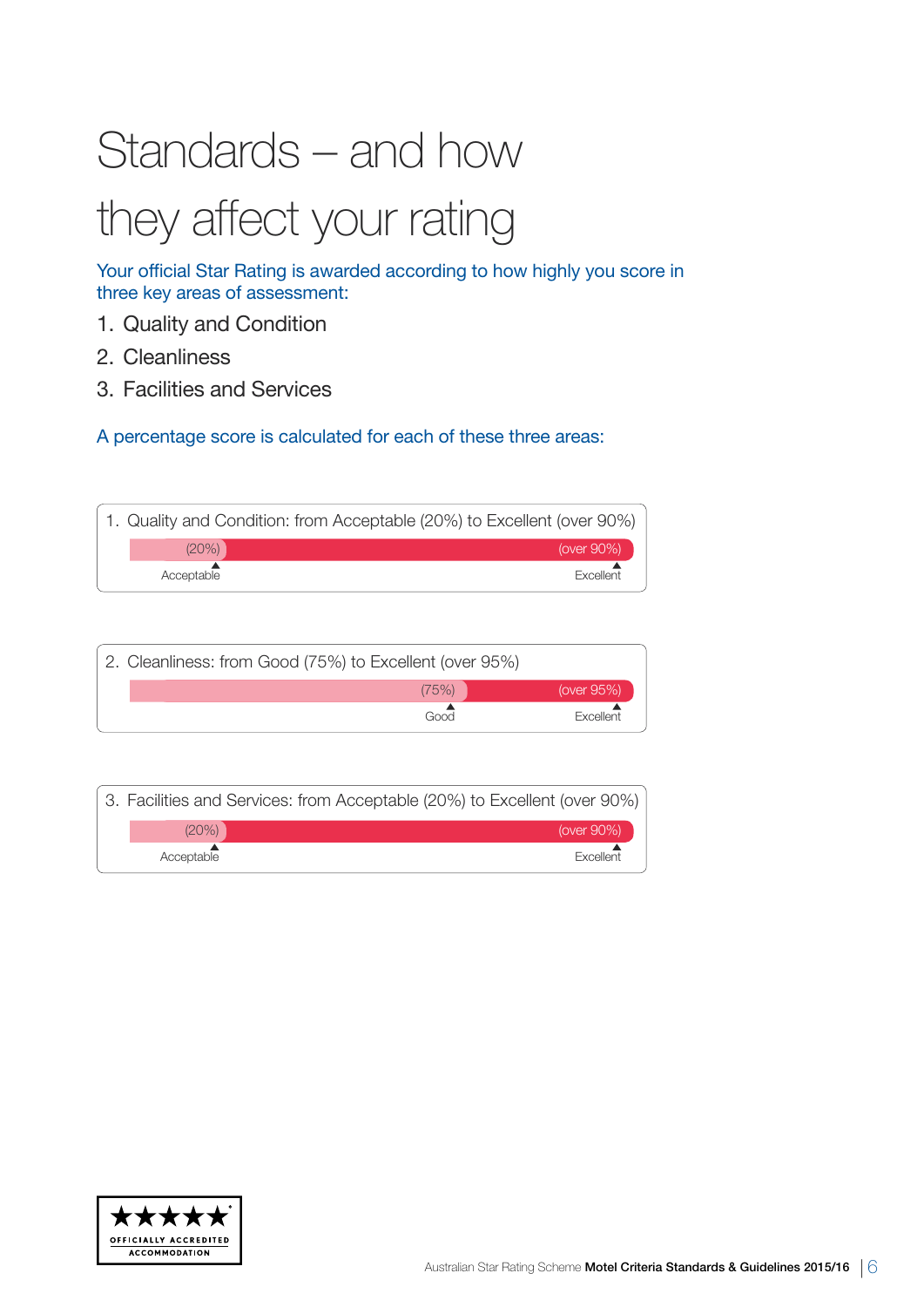### Standards – and how they affect your rating (continued)

Your score in each area will be accorded a Star Rating: the lowest score you earn out of the three areas is the Star Rating you will receive.

The table below shows the results for a 4 Star motel. Note how it achieves excellence for cleanliness and has a superior range of guest facilities, but is rated according to the lowest result – 4 Stars for the quality and condition of guest facilities.

| <b>Star Rating</b> | <b>Quality &amp; Condition</b> | <b>Cleanliness</b>  |                     |
|--------------------|--------------------------------|---------------------|---------------------|
|                    | Excellent (90-100%)            | Excellent (95-100%) | Excellent (85-100%) |
| ★                  | Superior (75-89%)              |                     | Superior (70-84%)   |
|                    | Very Good (65-74%)             | Very Good (85-94%)  | Very Good (60-69%)  |
| ★                  | Good (55-64%)                  |                     |                     |
|                    | Reasonable (45-54%)            |                     | Good (50-59%)       |
| ★                  | Moderate (35-44%)              |                     |                     |
|                    | Adequate (30-34%)              |                     | Moderate (30-49%)   |
| ★                  | Satisfactory (25-29%)          | Good (75-84%)       | Acceptable (20-29%) |
|                    | Acceptable (20-24%)            |                     |                     |
|                    |                                |                     |                     |

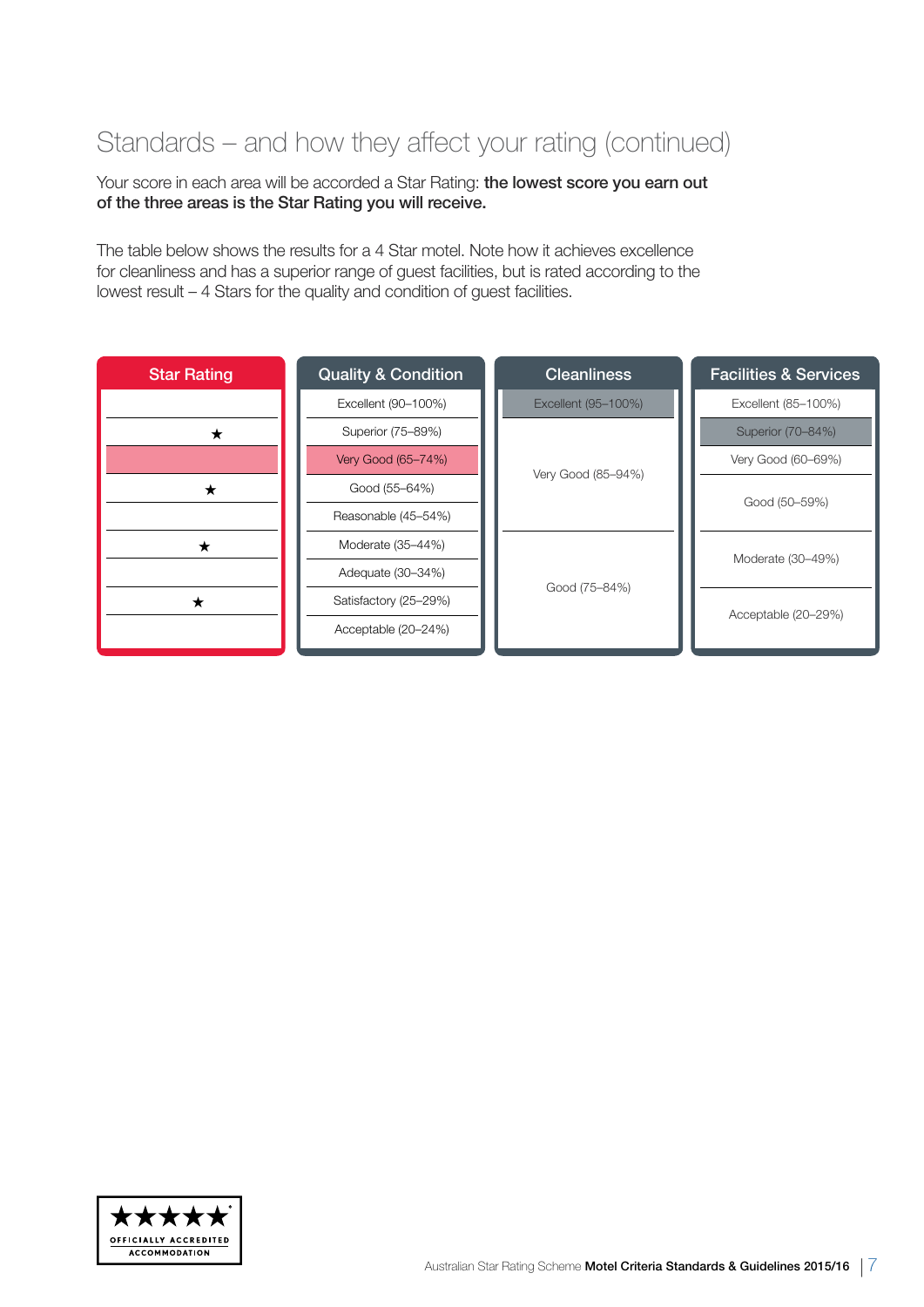## What Your Guest Wants

More than 200 criteria have been ranked by Australian travellers according to what's important to them. The 'Consumer Importance Weighting Index' is a proven evaluation technique originally developed by the Sustainable Tourism CRC at Victoria University.

Each of the three key assessment areas – Facilities and Services, Cleanliness, and Quality and Condition – are applied to aspects of a property, for instance, bedrooms, bathrooms, recreational facilities, in-room facilities and so on.

Within each of these aspects, guests have similarly placed greater and lesser value on things that make up their experience. So, within the bedroom, guests place most value on the bed/size of the mattress, followed by bedding and window coverings/privacy.

Look carefully at those things that guests value most and compare your standards across the three areas of assessment. They carry more weight in the assessment of your property and this way help you improve your chances of earning the Star Rating you expect.



## Standards and Guidelines – Motel

#### Consumer Importance Weighting Index



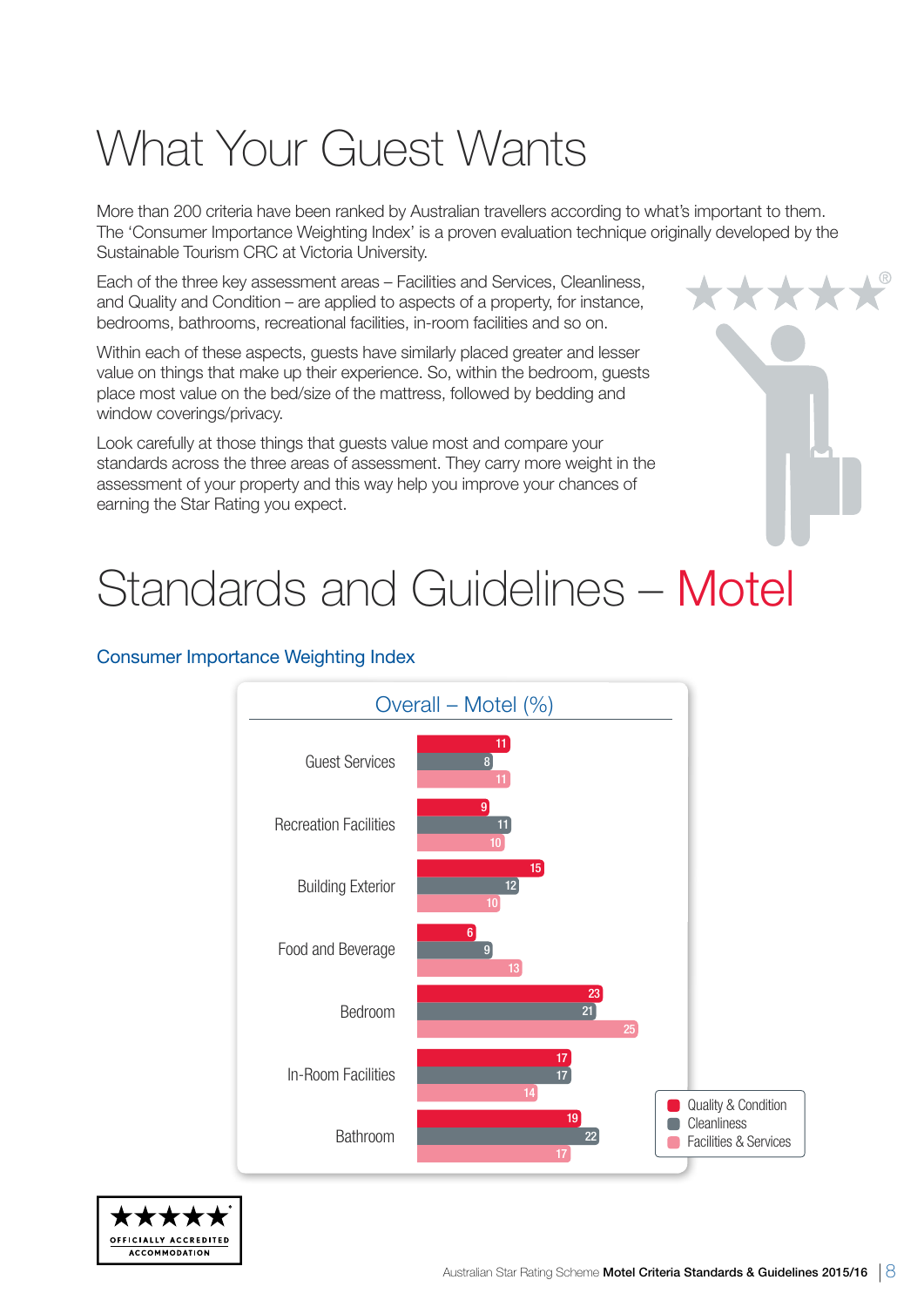## Guest Services

#### Consumer Importance Weighting Index



### Reception

#### Consumer Importance Weighting Index



#### Facility Guidelines:

| <b>Standard</b>             | <b>Maximum</b><br>Rank/Value | Guideline                                                                 |
|-----------------------------|------------------------------|---------------------------------------------------------------------------|
| 24 hours                    | 6                            | Reception staffed 24 hours, 7 days a week.                                |
| $Or - Minimum 16$<br>hours  | 5                            | Reception staffed 16 hours plus night bell or direct phone<br>to manager. |
| $Or - Minimum 14$<br>hours  | 4                            | As above $-14$ hours.                                                     |
| $Or - Minimum 12$<br>hours  | 3                            | As above $-12$ hours.                                                     |
| $Or - Minimum 8$<br>hours   | $\overline{2}$               | As above $-8$ hours.                                                      |
| $Or - Less than 8$<br>hours |                              | As above – less than 8 hours.                                             |

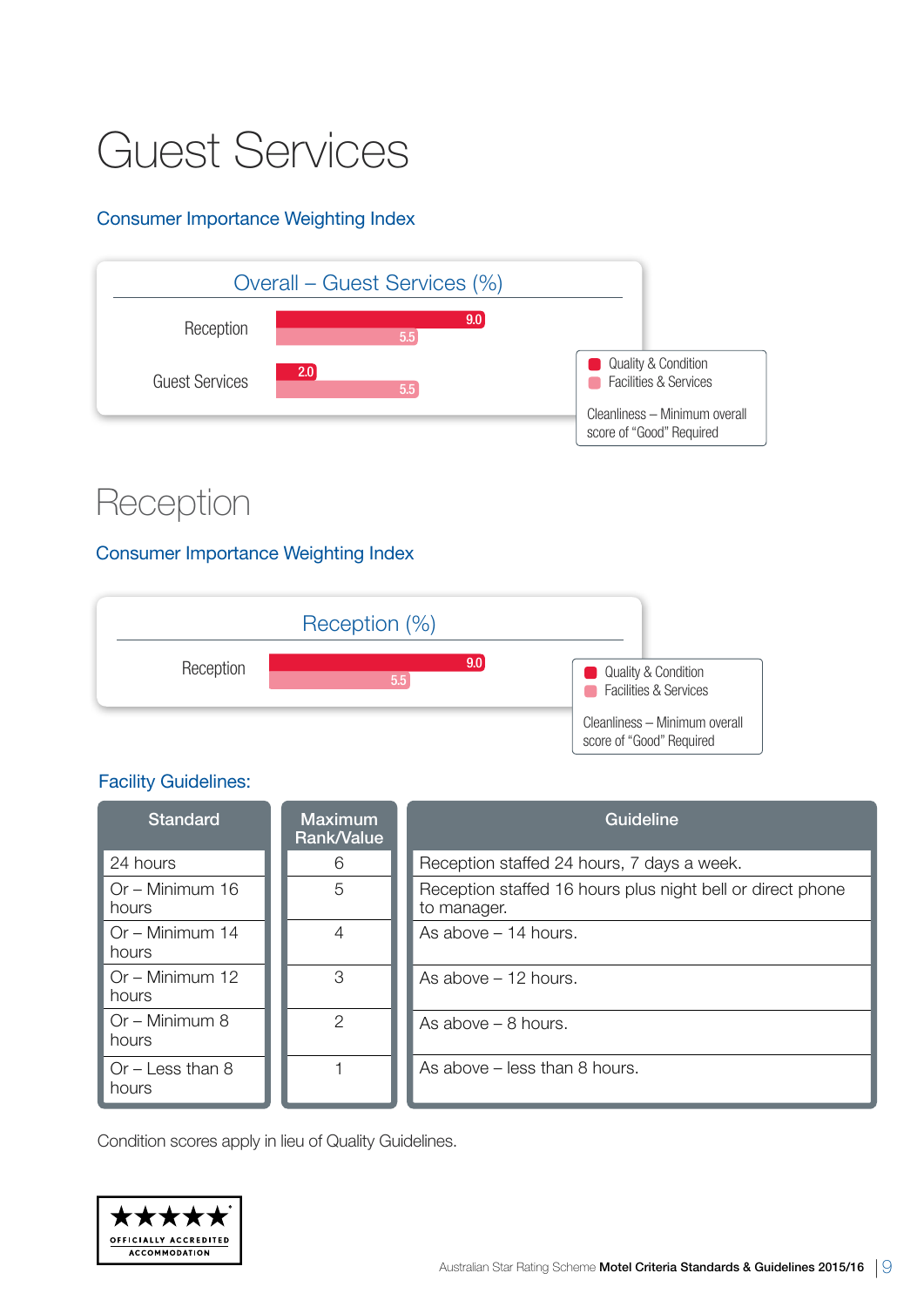### Guest Services

#### Consumer Importance Weighting Index



#### Facility Guidelines:

| <b>Standard</b>                          | <b>Maximum</b><br><b>Rank/Value</b> | Guideline                                                                                                                                                                                                                                                                                                        |
|------------------------------------------|-------------------------------------|------------------------------------------------------------------------------------------------------------------------------------------------------------------------------------------------------------------------------------------------------------------------------------------------------------------|
| <b>Guest Feedback</b><br>Practices       | 5                                   | Policies and procedures relevant to individual property,<br>maybe through formal online guest survey or inhouse guest<br>forms. Properties affliated with accommodation franchises<br>will have their procedures and practices recognised.                                                                       |
| Staff Induction &<br>Training            | $\overline{4}$                      | Guest service induction & training relevant to individual<br>property. Participation in recognised or accredited industry<br>programmes or attendance at industry conferences, meetings<br>or events. Properties affliated with accommodation franchises<br>will have their procedures and practices recognised. |
| <b>Business Centre</b>                   | 3                                   | Dedicated onsite business centre including computer,<br>printers, internet access.                                                                                                                                                                                                                               |
| Internet Kiosk                           | 3                                   | Computer with internet access available within the complex.                                                                                                                                                                                                                                                      |
| Secretarial                              | $\overline{2}$                      | Staff available to provide secretarial services.                                                                                                                                                                                                                                                                 |
| Wireless Internet                        | 3                                   | Wireless internet connection available in public areas of<br>property.                                                                                                                                                                                                                                           |
| Housekeeping 24<br>hours Inclusive       | 5                                   | Housekeeping services available 24 hours, 7 days and<br>included in the rate.                                                                                                                                                                                                                                    |
| Or - Housekeeping<br><24 hours Inclusive | 4                                   | Housekeeping services available less than 24 hours, 7 days<br>and included in the rate.                                                                                                                                                                                                                          |
| Or - Housekeeping<br>Fee-Based           | 3                                   | Housekeeping services available upon request and fee-<br>based.                                                                                                                                                                                                                                                  |
| Other                                    | $\overline{2}$                      | Maximum 1 'other' guest service to apply.                                                                                                                                                                                                                                                                        |

Quality Guidelines and Condition scores do not apply.

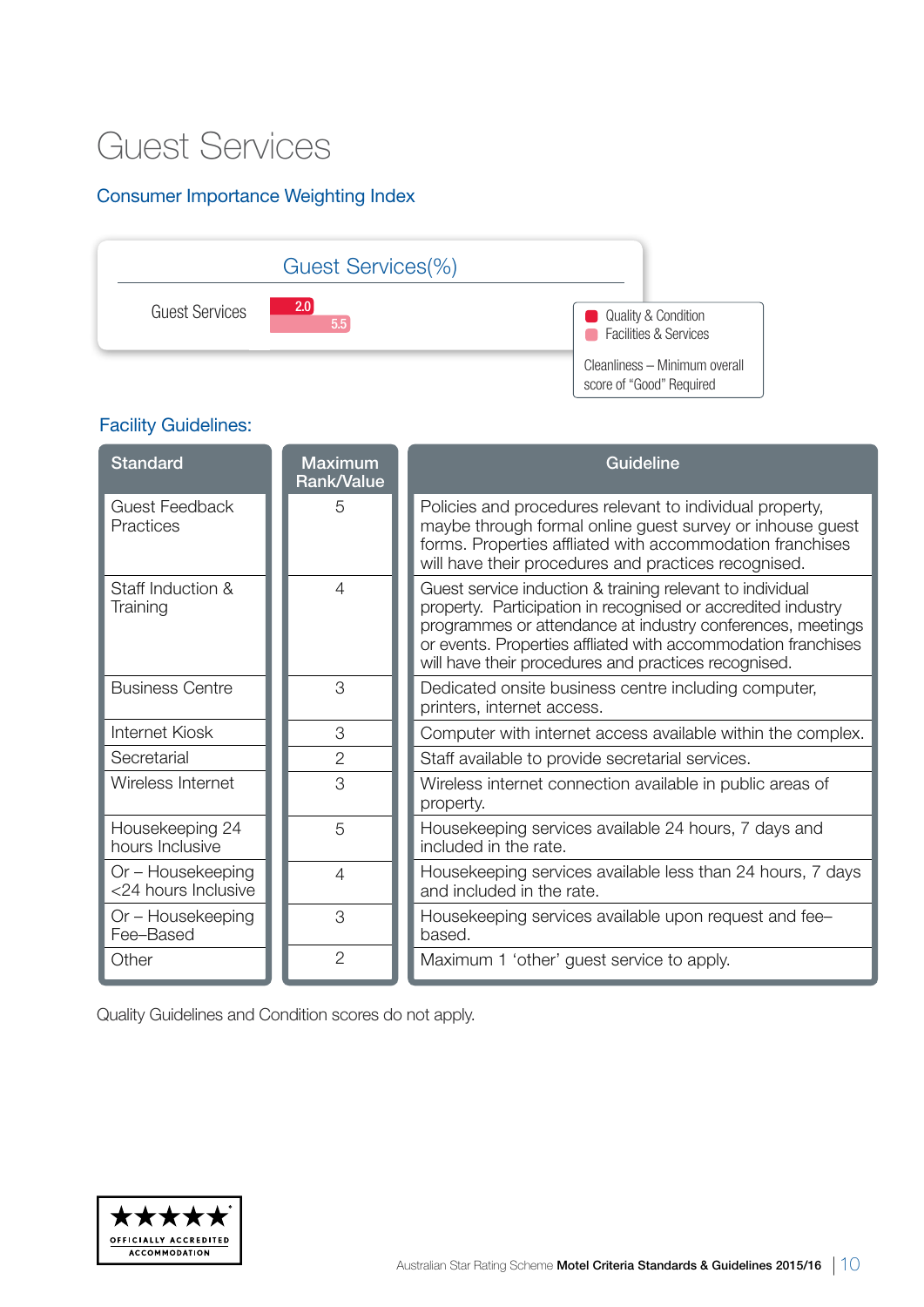## Recreation Facilities

#### Consumer Importance Weighting Index



#### Facility Guidelines:

A tolerance may apply for all measurements (under) and will be confirmed upon assessment.

| <b>Standard</b>               | <b>Maximum</b><br><b>Rank/Value</b> | <b>Guideline</b>                                    |
|-------------------------------|-------------------------------------|-----------------------------------------------------|
| Large Swimming<br>Pool        | 4                                   | Minimum size 15m x 5m or 75sqm.                     |
| Or – Medium<br>Swimming Pool  | 3                                   | Minimum size of 10m x 4m or 40sqm.                  |
| $Or$ – Small<br>Swimming Pool | $\overline{2}$                      | Less than 10m x 4m or 40sqm but greater than 24sqm. |
| Indoor Pool                   | $\overline{2}$                      | Heated indoor pool within the complex.              |
| Pool Towels                   |                                     | Pool towels available in-room/pool area/reception.  |
| Sauna                         | $\overline{2}$                      | Available to guests within the complex.             |
| Steam Room                    | $\overline{2}$                      | Available to guests, within the complex.            |
| Spa/Hot Tub                   | $\overline{2}$                      | Available to guests, within the complex.            |
| <b>Tennis Court</b>           | $\overline{2}$                      | Available to guests, within the complex.            |
| Or - Half Court<br>Tennis     |                                     | Available to guests, within the complex.            |
| Gym                           | $\overline{2}$                      | Minimum of 3 separate pieces of equipment, on site. |
| <b>Gym Towels</b>             |                                     | Gym towels available in-room/gym area/reception.    |
| Other                         | $\overline{2}$                      | Maximum 1 'other' recreational facility to apply.   |

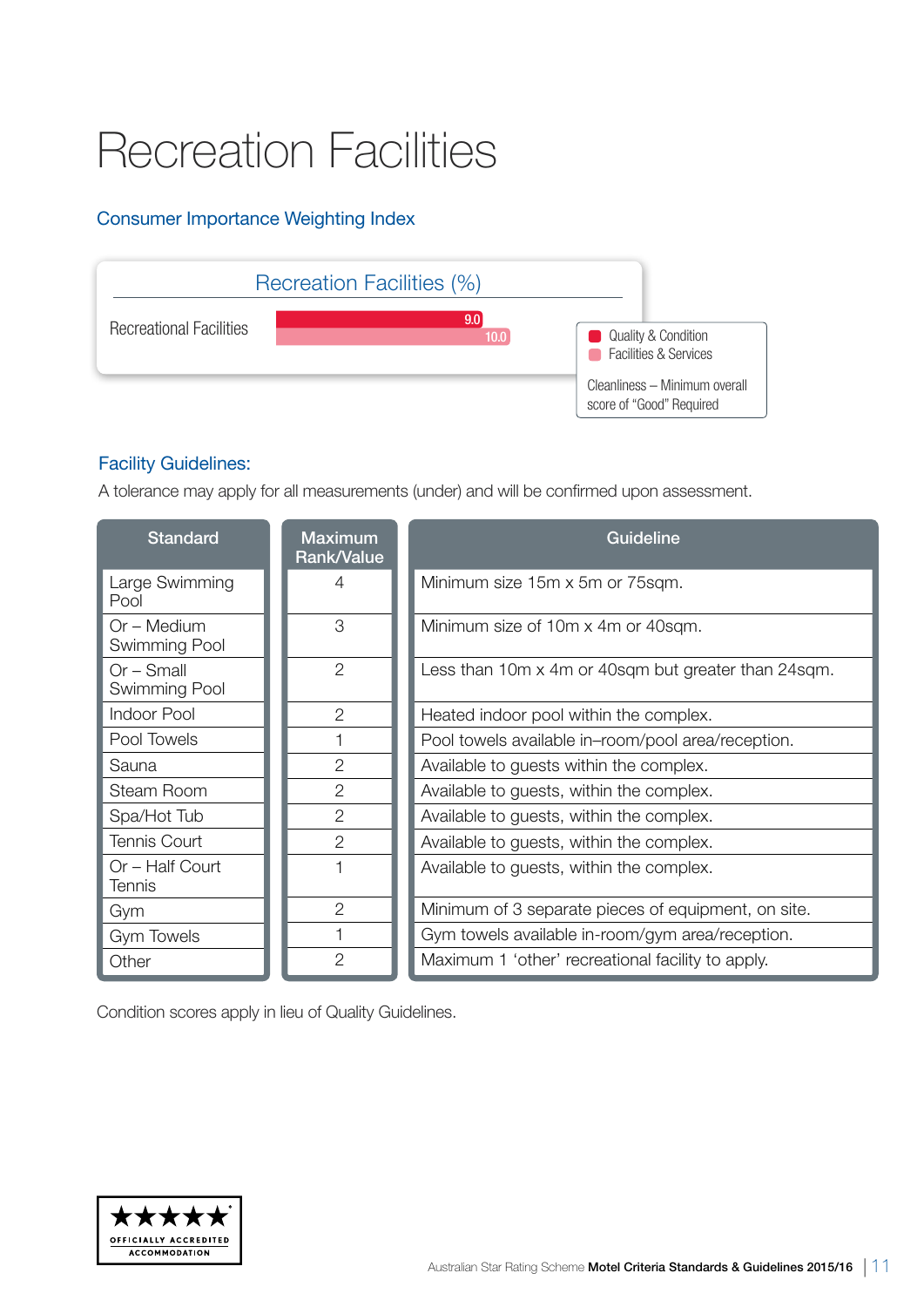## Building Exterior

#### Consumer Importance Weighting Index



### Parking

#### Consumer Importance Weighting Index



#### Facility Guidelines:

| <b>Standard</b>                                     | <b>Maximum</b><br>Rank/Value | Guideline                                                                                                                                                                    |
|-----------------------------------------------------|------------------------------|------------------------------------------------------------------------------------------------------------------------------------------------------------------------------|
| Parking Situated<br>Adjacent to All<br><b>Rooms</b> |                              | Minimum one parking space adjacent to room.                                                                                                                                  |
| Covered Parking                                     | З                            | Under cover parking provided for all rooms.                                                                                                                                  |
| <b>Weather Protection</b>                           | っ                            | Under cover access to reception providing guests with<br>protection from the weather elements. Access for check in<br>from underground parking acceptable, if lift provided. |
| External Video<br>Surveillance                      | З                            | Video surveillance of car parking area, external common<br>areas.                                                                                                            |

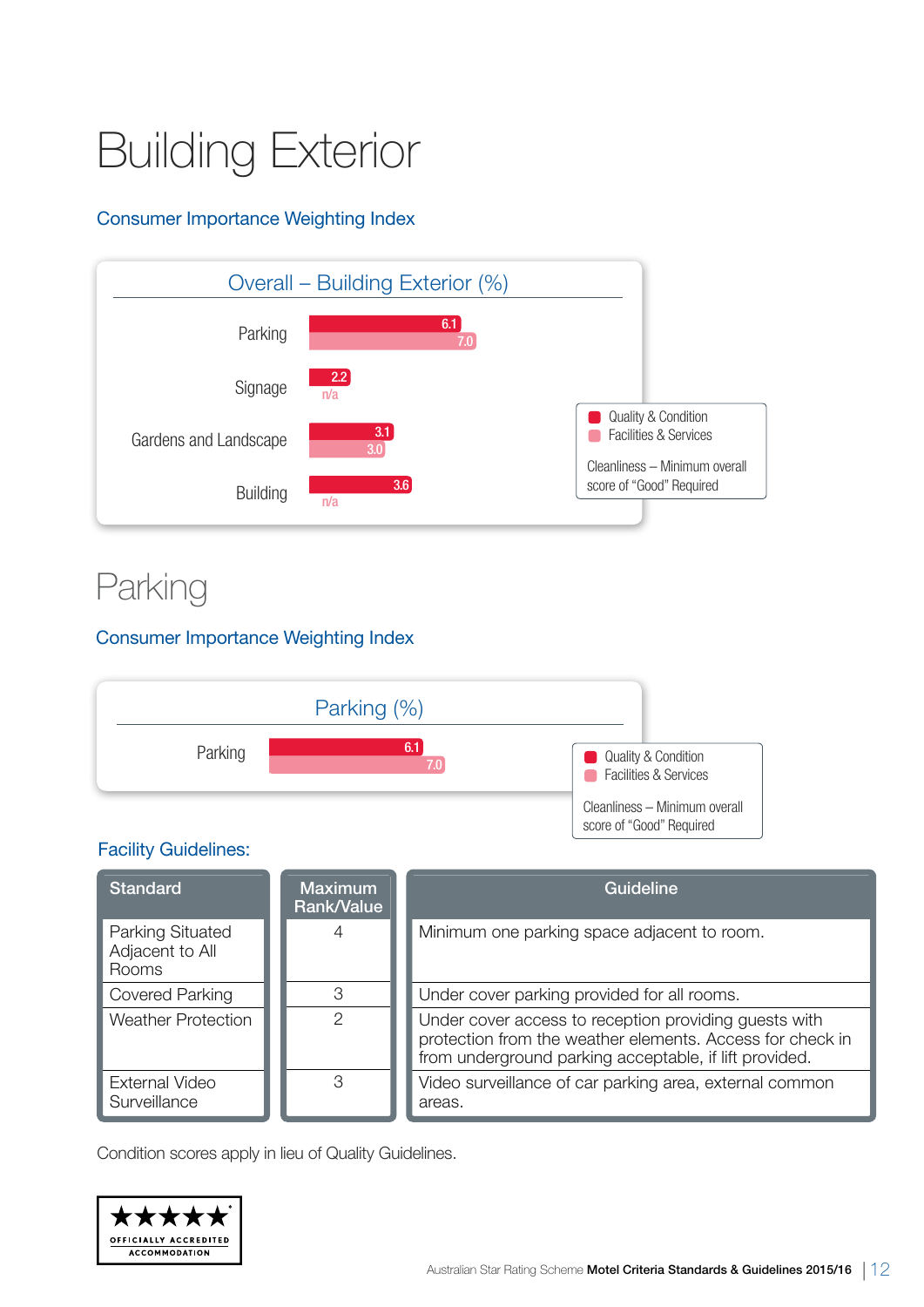### Signage

#### Consumer Importance Weighting Index



Condition scores apply in lieu of Quality Guidelines.

### Gardens and Landscape

#### Consumer Importance Weighting Index



#### Facility Guidelines:

| Standard                         | <b>Maximum</b><br>Rank/Value | Guideline                                                                            |
|----------------------------------|------------------------------|--------------------------------------------------------------------------------------|
| <b>■ Gardens/</b><br>Landscaping |                              | External areas of property are professionally landscaped,<br>including garden areas. |

Condition scores apply in lieu of Quality Guidelines.

### **Building**

#### Consumer Importance Weighting Index



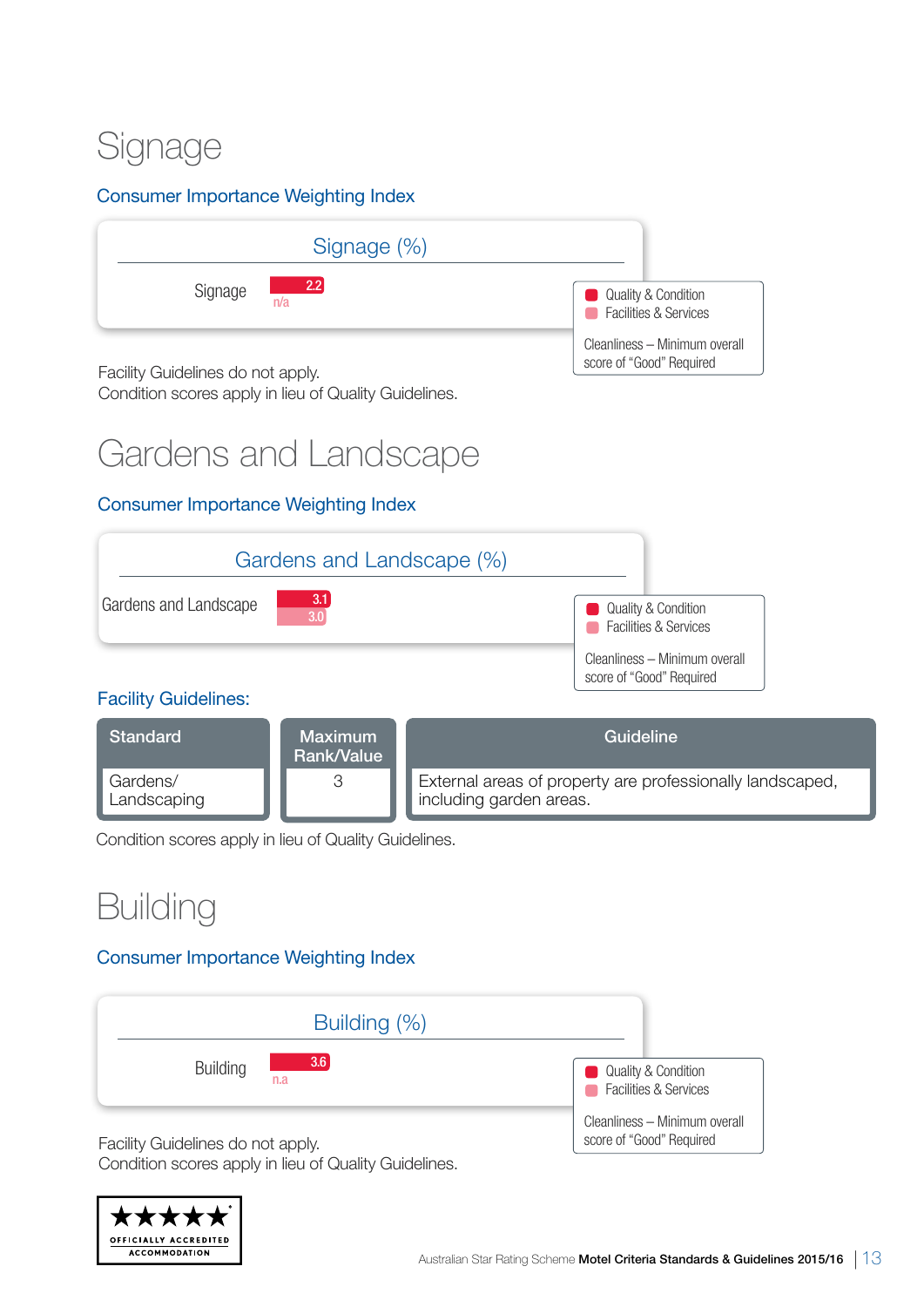## Food and Beverage

#### Consumer Importance Weighting Index



### **Restaurant**

#### Consumer Importance Weighting Index



#### Facility Guidelines:

| <b>Standard</b>                        | <b>Maximum</b><br><b>Rank/Value</b> | Guideline                  |
|----------------------------------------|-------------------------------------|----------------------------|
| Restaurant/Dining<br>Room              | 4                                   | Dinner available 7 nights. |
| $\Box$ Or – Restaurant/<br>Dining Room |                                     | Dinner 4-6 nights.         |

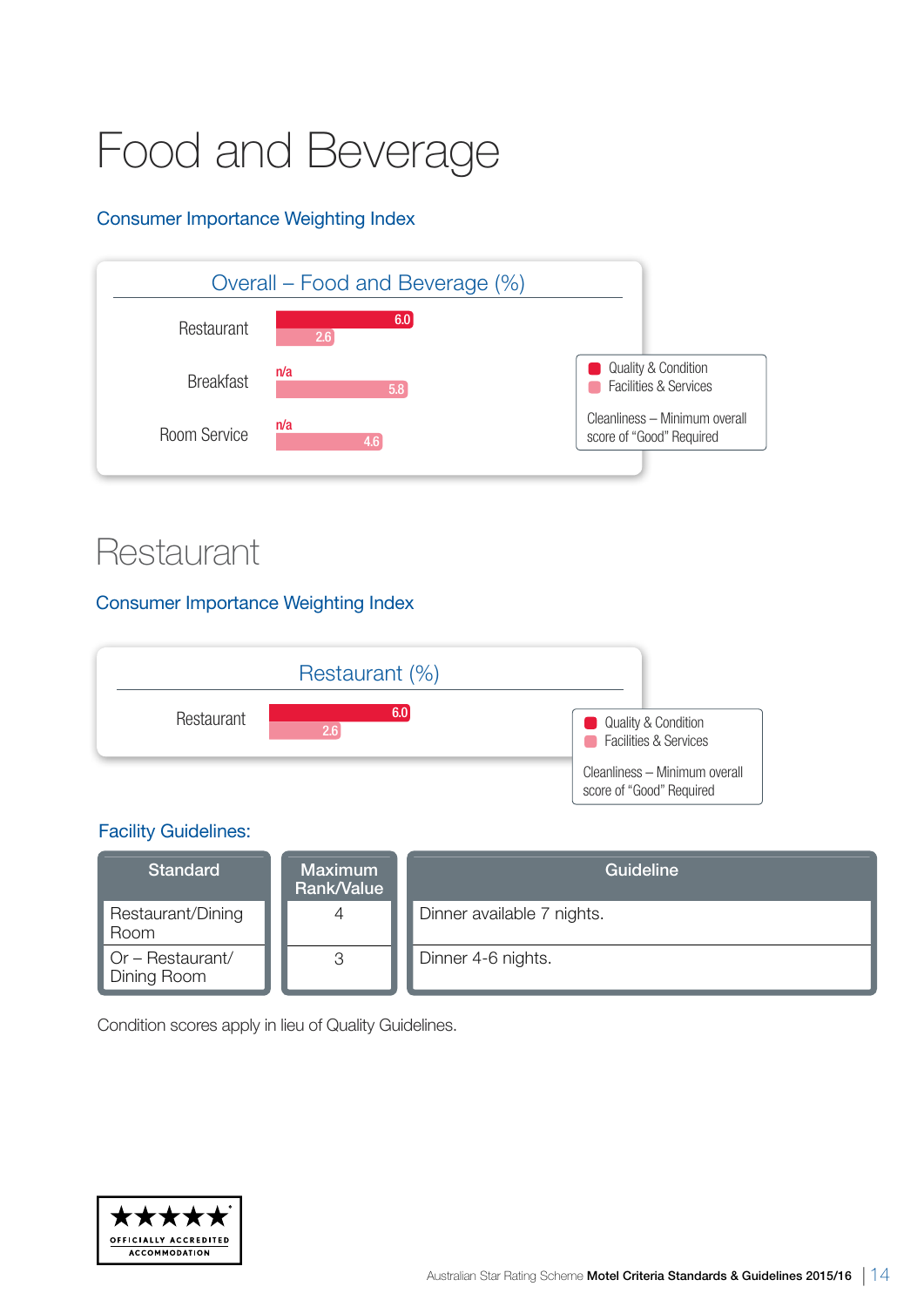### Breakfast

#### Consumer Importance Weighting Index



#### Facility Guidelines:

| <b>Standard</b>                              | <b>Maximum</b><br>Rank/Value | Guideline                                                             |
|----------------------------------------------|------------------------------|-----------------------------------------------------------------------|
| <b>Full Cooked</b><br><b>Breakfast</b>       | <sub>5</sub>                 | Selection of hot options – minimum of 3 choices.                      |
| $\circ$ Or – Continental<br><b>Breakfast</b> |                              | Selection of juices, cereals, fruit, bakery, spreads, tea/<br>coffee. |

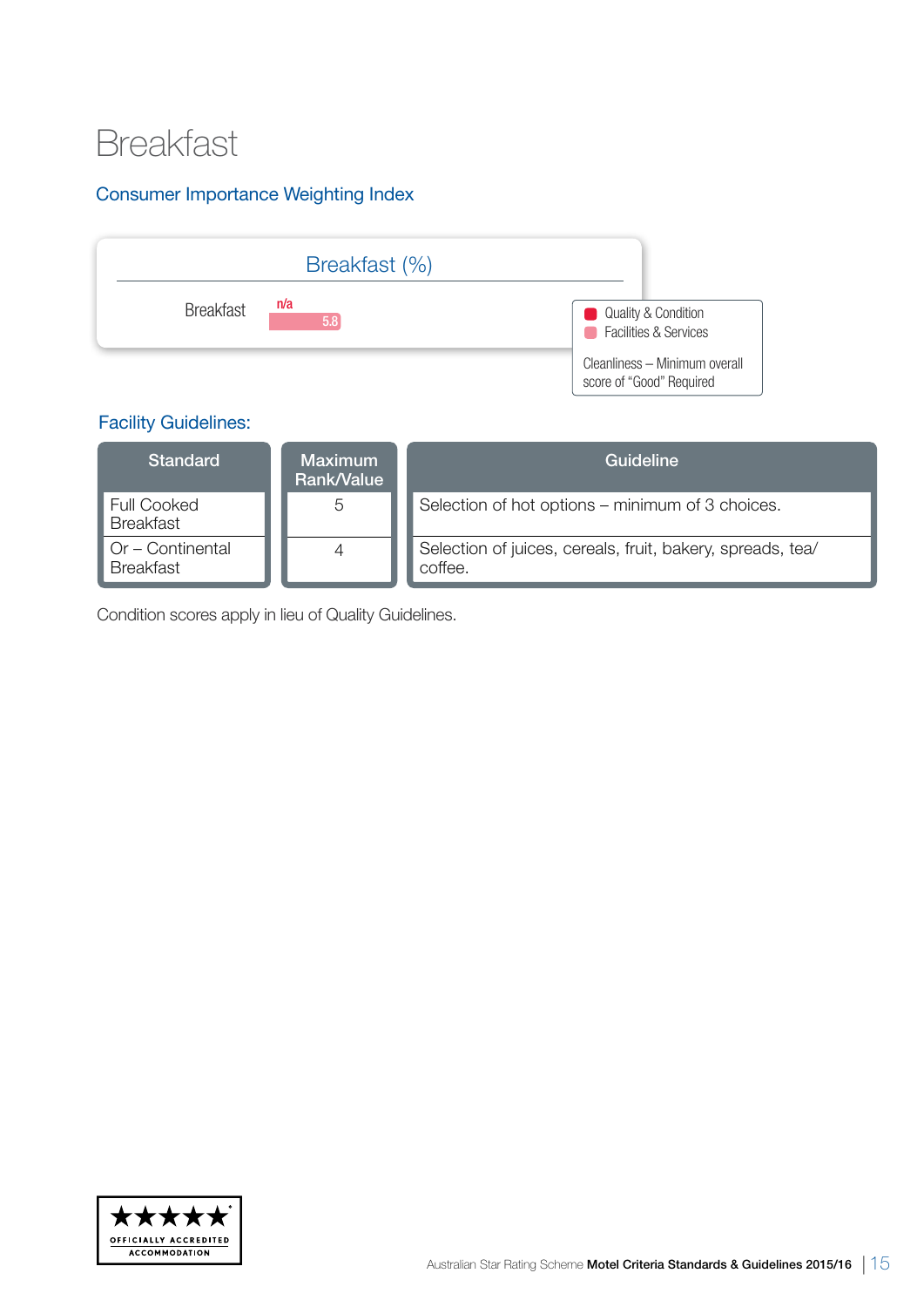### Room Service

#### Consumer Importance Weighting Index



#### Facility Guidelines:

| <b>Standard</b>                   | <b>Maximum</b><br><b>Rank/Value</b> | Guideline                                                                                                                                             |  |
|-----------------------------------|-------------------------------------|-------------------------------------------------------------------------------------------------------------------------------------------------------|--|
| 24hr Room Service                 | $\overline{4}$                      | Room service for supply beverages, ice and snacks -<br>minimum 24 hours.                                                                              |  |
| $Or - 16hr$ Room<br>Service       | 3                                   | As above – minimum of 16 hours.                                                                                                                       |  |
| Or - 12hr Room<br>Service         | $\overline{2}$                      | As above – minimum 12 hours.                                                                                                                          |  |
| Or - In-house Kiosk               |                                     | Beverages and snacks available from kiosk located within<br>the complex available minimum of 12 hours                                                 |  |
| Room Service<br><b>Breakfast</b>  | $\overline{4}$                      | Breakfast served to room $-7$ days, menu provided in room.                                                                                            |  |
| Room Service<br>Dinner            | $\overline{4}$                      | Dinner is served to rooms 7 nights, menu provided in room.                                                                                            |  |
| Offsite Dining<br>Options         | 3                                   | Commercial arrangements with local restaurants/cafes with<br>charge-back facility and/or guest vouchers for dining -<br>service listed in compendium. |  |
| Packed Lunch<br>Service           | 3                                   | Packed lunches available upon request - serviced listed in<br>compendium.                                                                             |  |
| Full Mini Bar                     | 3                                   | Selection of alcoholic & non alcoholic beverages plus light<br>snacks eg peanuts, chips, chocolates, mini bar price list to<br>be in room.            |  |
| Or - Limited Mini<br>Bar          | $\overline{2}$                      | Selection of non alcoholic and/or alcoholic beverages.                                                                                                |  |
| Or - Vending<br>Machine/Smart Bar |                                     | Drinks and/or snacks available 24 hours.                                                                                                              |  |

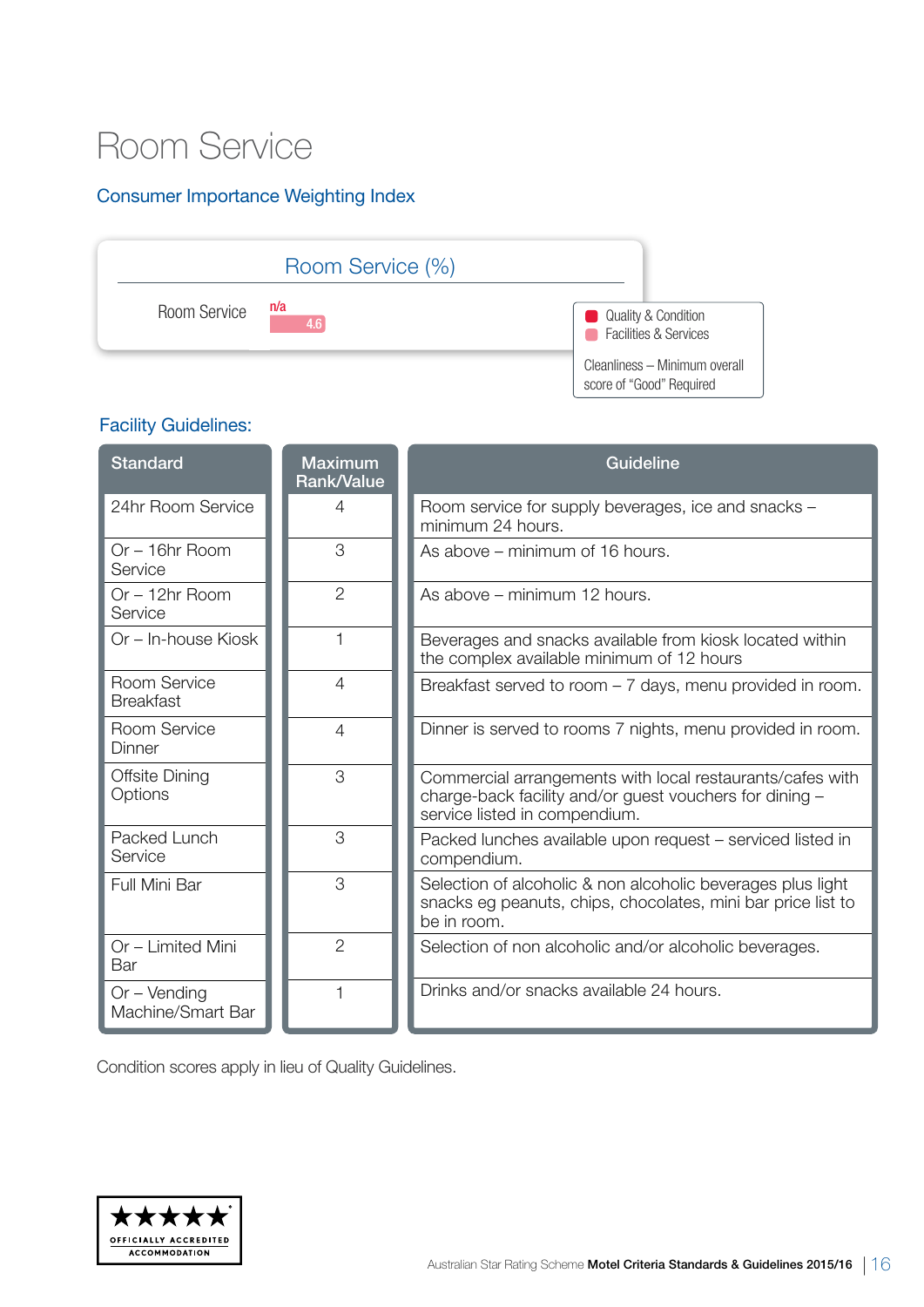## Bedroom

#### Consumer Importance Weighting Index



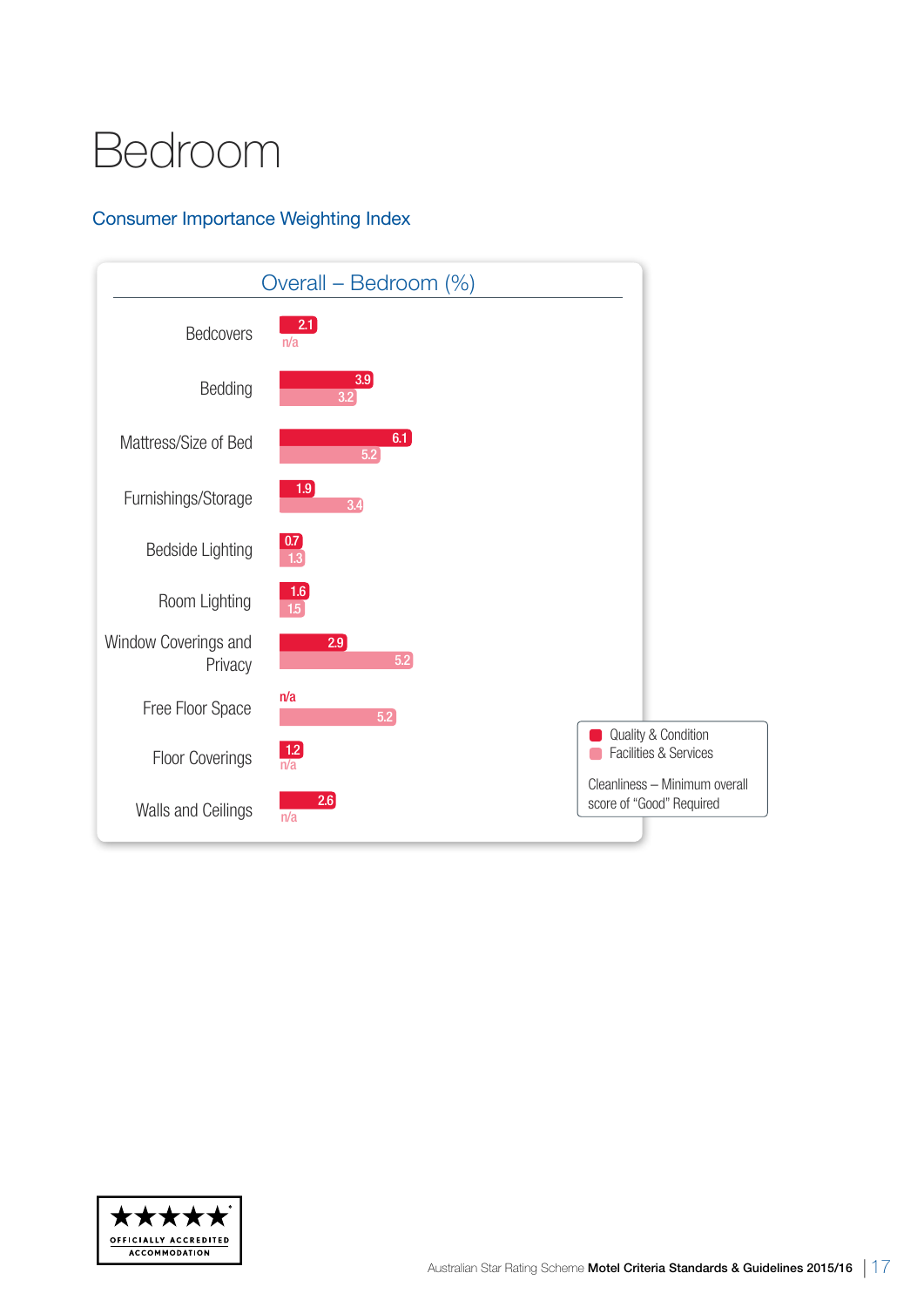### Bedcovers

#### Consumer Importance Weighting Index



#### Quality Guidelines:

This area includes: the bed cover: bedspread; decorative sheet; quilt cover; decorative pillows/throws; bed base covering (not necessarily required in full bedspread provided). The durability of commercial products is recognised, however these may not always meet guest's expectations for the luxury market eg down quilts.

| <b>Satisfactory</b>                                                                              | Moderate                                                              | Good                                                                                                                     | <b>Very Good</b>                                                                                                                                 | <b>Excellent</b>                                                                                        |  |  |
|--------------------------------------------------------------------------------------------------|-----------------------------------------------------------------------|--------------------------------------------------------------------------------------------------------------------------|--------------------------------------------------------------------------------------------------------------------------------------------------|---------------------------------------------------------------------------------------------------------|--|--|
| <b>Bed Spread</b>                                                                                |                                                                       |                                                                                                                          |                                                                                                                                                  |                                                                                                         |  |  |
| • basic throw<br>over, single<br>layer of fabric                                                 | • standard<br>quilted<br>reversible<br>throw over                     | • quilted, eg<br>channelled; or<br>throw over eg<br>jacquard                                                             | • quilted tailored-<br>high quality fabric<br>such as silk<br>blend, high thread<br>count poly cotton<br>mix:<br>• or throw over eg<br>Matelassé | · quilted custom<br>designed, quality<br>luxury fabric such as<br>silk, high thread count<br>fine cotto |  |  |
|                                                                                                  | Top Sheet or Doona Cover and Display Pillow                           |                                                                                                                          |                                                                                                                                                  |                                                                                                         |  |  |
| • fabric:<br>Polyester;<br>polyester/<br>cotton mix<br>with cotton<br>component<br>less than 50% | • fabric: poly<br>cotton with<br>cotton<br>component<br>less than 50% | • fabric: polyester/<br>cotton with cotton<br>component equal<br>to or greater than<br>50%, may have<br>jacquard pattern | · fabric: polyester/<br>cotton with cotton<br>component equal<br>to or greater than<br>75%; may have<br>jacquard pattern                         | • fabric: high quality<br>luxury fabric such as<br>100% cotton. May<br>have jacquard pattern            |  |  |
| • thread count:<br>120-180<br>• weight: approx.<br>110gsm                                        | • thread count:<br>120-180<br>• weight:<br>approx. 125<br>gsm         | • thread count:<br>180-240<br>• weight: approx.<br>165 gsm                                                               | • thread count: 250<br>plus<br>• weight: approx<br>170gsm                                                                                        | • thread count: 330<br>plus<br>• weight: 175-190 gm                                                     |  |  |
|                                                                                                  |                                                                       | • professionally<br>pressed                                                                                              | • professionally<br>pressed                                                                                                                      | • professionally<br>pressed                                                                             |  |  |

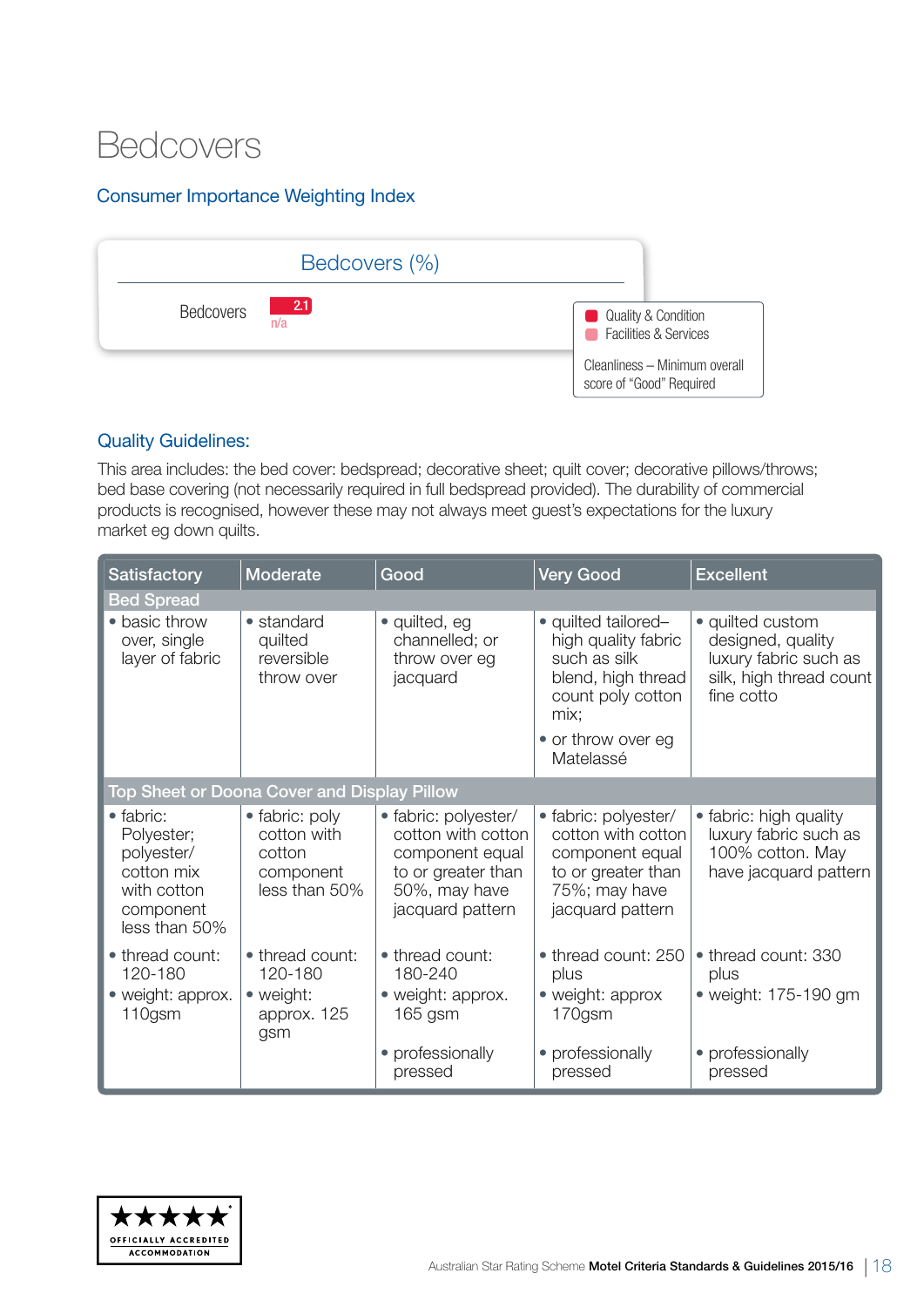### Bedcovers (continued)

| Satisfactory                                                                                                          | Moderate                                                           | Good                                                                                           | <b>Very Good</b>                                                                                                              | <b>Excellent</b>                                                                                                                                          |
|-----------------------------------------------------------------------------------------------------------------------|--------------------------------------------------------------------|------------------------------------------------------------------------------------------------|-------------------------------------------------------------------------------------------------------------------------------|-----------------------------------------------------------------------------------------------------------------------------------------------------------|
| Valance                                                                                                               |                                                                    |                                                                                                |                                                                                                                               |                                                                                                                                                           |
| • uncovered<br>base or basic<br>synthetic<br>'gathered' style<br>$\bullet$ no co-<br>ordination of<br>style or design | • poly cotton<br>• limited co-<br>ordination of<br>style or design | • fitted tailored;<br>factory<br>upholstered<br>• co-ordinated<br>style and design<br>elements | • fitted of quality<br>heavy fabric or<br>lined, maybe<br>quilted<br>• custom designed<br>and co-ordinated<br>with room style | $\bullet$ custom designed $-$<br>high quality luxury<br>fabric such as silk,<br>maybe quilted<br>• custom designed<br>with obvious use<br>of elements and |
|                                                                                                                       |                                                                    |                                                                                                |                                                                                                                               | principles of design                                                                                                                                      |

Facility Guidelines do not apply.

### Bedding

#### Consumer Importance Weighting Index



#### Quality Guidelines:

This area includes the quilt/blankets, sheets, pillowcases, mattress & pillow protectors & pillows. The durability of commercial products is recognised, however these may not always meet guest's expectations for the luxury market eg down quilts.

| Satisfactory                                   | Moderate                                                    | Good                                          | <b>Very Good</b>                                                             | <b>Excellent</b>                                                      |
|------------------------------------------------|-------------------------------------------------------------|-----------------------------------------------|------------------------------------------------------------------------------|-----------------------------------------------------------------------|
| Quilt                                          |                                                             |                                               |                                                                              |                                                                       |
| $\bullet$ fill – synthetic                     | $\bullet$ fill – synthetic/<br>cotton mix                   | $\bullet$ fill – microfiber<br>blend; feather | $\bullet$ fill – microfiber<br>blend, minimum<br>350gsm; feather<br>and down | $\bullet$ fill – goose or duck<br>down - minimum 90%<br>down; or wool |
| <b>Doona Cover</b>                             |                                                             |                                               |                                                                              |                                                                       |
| • outer fabric:<br>spun or non<br>woven fabric | • outer fabric:<br>synthetic/<br>cotton mix<br>woven fabric | • outer fabric:<br>cotton/poly                | $\bullet$ outer fabric: $-$<br>japara cotton                                 | outer fabric: down<br>proof japara                                    |

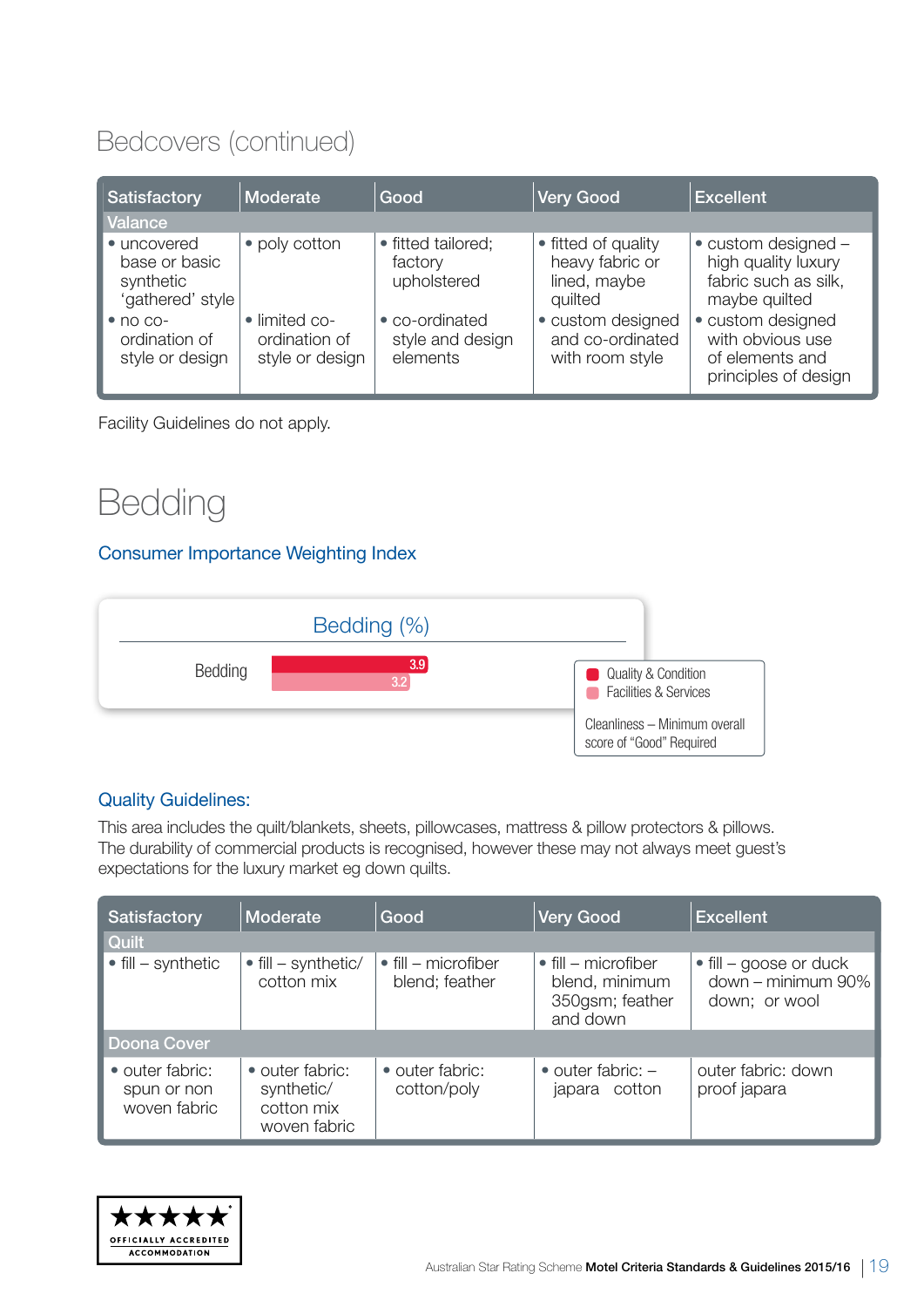### Bedding (continued)

| Satisfactory                                                                              | <b>Moderate</b>                                                                 | Good                                                                                   | <b>Very Good</b>                                                                                                                                                                                         | <b>Excellent</b>                                                                                                                                                                          |
|-------------------------------------------------------------------------------------------|---------------------------------------------------------------------------------|----------------------------------------------------------------------------------------|----------------------------------------------------------------------------------------------------------------------------------------------------------------------------------------------------------|-------------------------------------------------------------------------------------------------------------------------------------------------------------------------------------------|
| or Blankets                                                                               |                                                                                 |                                                                                        |                                                                                                                                                                                                          |                                                                                                                                                                                           |
| • synthetic<br>eg acrylic,<br>polyester                                                   | • cotton mix<br>acrylic,<br>polyester<br>fleece (min<br>370gsm),<br>velour      | • cotton blends,<br>wool blends,<br>polyester fleece<br>$(min 400$ gsm $)$             | · cotton, wool                                                                                                                                                                                           | • wool; cashmere; fine<br>cotton                                                                                                                                                          |
| <b>Sheets and Pillowcases</b>                                                             |                                                                                 |                                                                                        |                                                                                                                                                                                                          |                                                                                                                                                                                           |
| · fabrics:<br>polyester;<br>polyester/cotton<br>with cotton<br>component less<br>than 50% | · fabrics:<br>polyester/<br>cotton<br>with cotton<br>component<br>less than 50% | · fabrics: poly/<br>cotton with cotton<br>component equal<br>to or greater than<br>50% | • fabrics:<br>polyester/cotton<br>with cotton<br>component equal<br>to or greater than<br>75%                                                                                                            | • fabrics: 100% cotton;<br>100% linen                                                                                                                                                     |
| • thread count:<br>approx. 120-<br>170                                                    | • thread count:<br>120-170                                                      | • thread count:<br>approx. 180                                                         | • thread count:<br>approx. 250                                                                                                                                                                           | • thread count: approx.<br>320                                                                                                                                                            |
| · weight: approx.<br>110gsm<br>• creased/<br>pillowcases<br>unpressed                     | • weight: approx.<br>$125$ gsm<br>· creaseless.<br>pressed<br>pillowcases       | • weight: approx.<br>165 gsm<br>• professionally<br>laundered                          | • weight: approx.<br>155gsm<br>• professionally<br>laundered/<br>creaseless<br>$\bullet$ pillow case $-$<br>header, decorative<br>enhancement<br>such as cuffed<br>and twin stitching;<br>or self flange | • weight: approx 145<br>$-155$ gsm<br>• professionally<br>laundered/pressed<br>· decorative header<br>such as hem stitched,<br>piping, pillowcases<br>may be finished with<br>self flange |
|                                                                                           |                                                                                 | Mattress/Pillow Protectors - may have moisture proof backing                           |                                                                                                                                                                                                          |                                                                                                                                                                                           |
| • synthetic<br>or bonded<br>fabric eg<br>polypropylene                                    | • synthetic fabric                                                              | • quilted cotton/<br>poly cotton<br>protectors                                         | · quilted cotton/<br>poly cotton<br>protectors                                                                                                                                                           | • mattress protectors<br>thickly quilted, cotton                                                                                                                                          |
| • mattress<br>protector with<br>elastic anchor<br>straps                                  | • mattress<br>protector with<br>elastic anchor<br>straps                        | • mattress protector   • mattress<br>with elastic straps                               | protector with<br>elastic straps/<br>fitted sheet style                                                                                                                                                  | · mattress protector<br>fitted sheet style or<br>elastic straps                                                                                                                           |
| • pillow protector<br>envelope style<br>or zip closure                                    | • pillow<br>protector,<br>envelope style<br>or zip closure                      | • pillow protector<br>quilted cotton/<br>blend, envelope<br>slip cover                 | pillow protector<br>quilted cotton<br>envelope slip<br>cover                                                                                                                                             | • pillow protector<br>quilted tightly woven<br>cotton, may have<br>zipped closure                                                                                                         |
| <b>Pillows</b>                                                                            |                                                                                 |                                                                                        |                                                                                                                                                                                                          |                                                                                                                                                                                           |
| $\bullet$ fill – polyester                                                                | • fill - polyester/<br>microfibre mix                                           | $\bullet$ fill – microfibre<br>blend, feather                                          | • fill – microfiber fill<br>• weight: $\gt$ /=<br>900grams<br>(standard size<br>pillow), feather &<br>down;                                                                                              | • fill – down; feather<br>& down-min 85%<br>down, may have core<br>weight: equal to<br>or greater than<br>900grams (standard<br>size pillow);                                             |

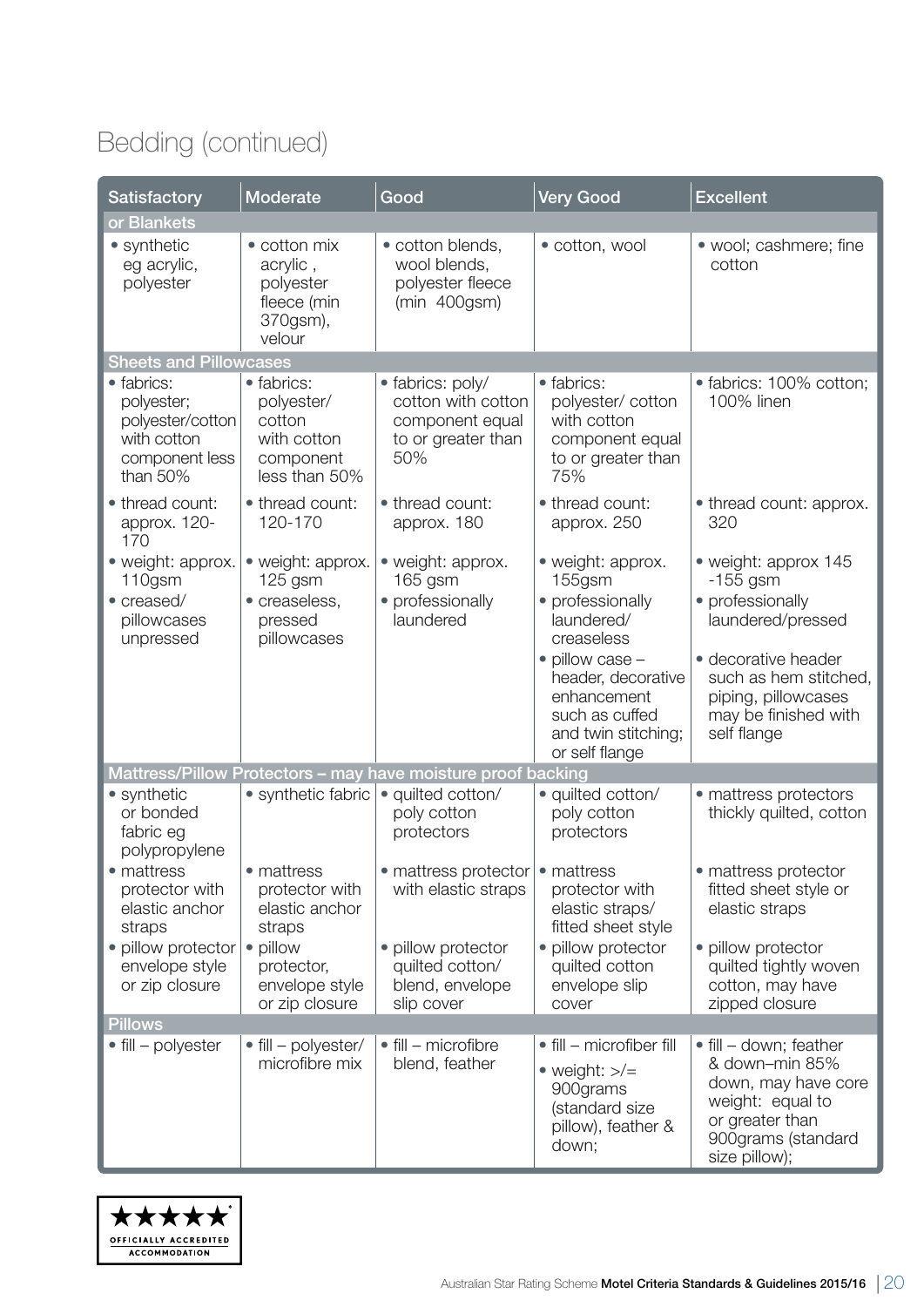### Bedding (continued)

| Satisfactory                                                | <b>Moderate</b>                                   | Good                                                                      | <b>Very Good</b>                                                       | <b>Excellent</b>                                                                                                                                                                                        |
|-------------------------------------------------------------|---------------------------------------------------|---------------------------------------------------------------------------|------------------------------------------------------------------------|---------------------------------------------------------------------------------------------------------------------------------------------------------------------------------------------------------|
| $\bullet$ cover $-$<br>bonded<br>fabric eg<br>polypropylene | • cover woven<br>synthetic fabric<br>eg polyester | $\bullet$ cover – woven<br>fabric eg cotton or<br>cotton/synthetic<br>mix | $\bullet$ cover $-$ woven<br>fabric japara<br>cottonw<br>• memory foam | $\bullet$ cover – down proof<br>100% japara cotton<br>$\bullet$ latex<br>$\bullet$ king size pillow $-$<br>approx. 50x90cm, min<br>weight: 1200 grams of<br>microfiber blend (min<br>of 80% microfiber) |

#### Facility Guidelines:

| <b>Standard</b>           | <b>Maximum</b><br>Rank/Value | Guideline                                                                                   |
|---------------------------|------------------------------|---------------------------------------------------------------------------------------------|
| <b>Mattress Protector</b> |                              | All mattresses to have protective cover - may/may not have<br>stain/waterproof barrier.     |
| <b>Pillow Protector</b>   |                              | All pillows have protective cover.                                                          |
| Spare Blankets/<br>Quilts |                              | Additional blanket/quilt provided for each bed - available<br>or from 24 hour housekeeping. |

### **Mattress**

#### Consumer Importance Weighting Index



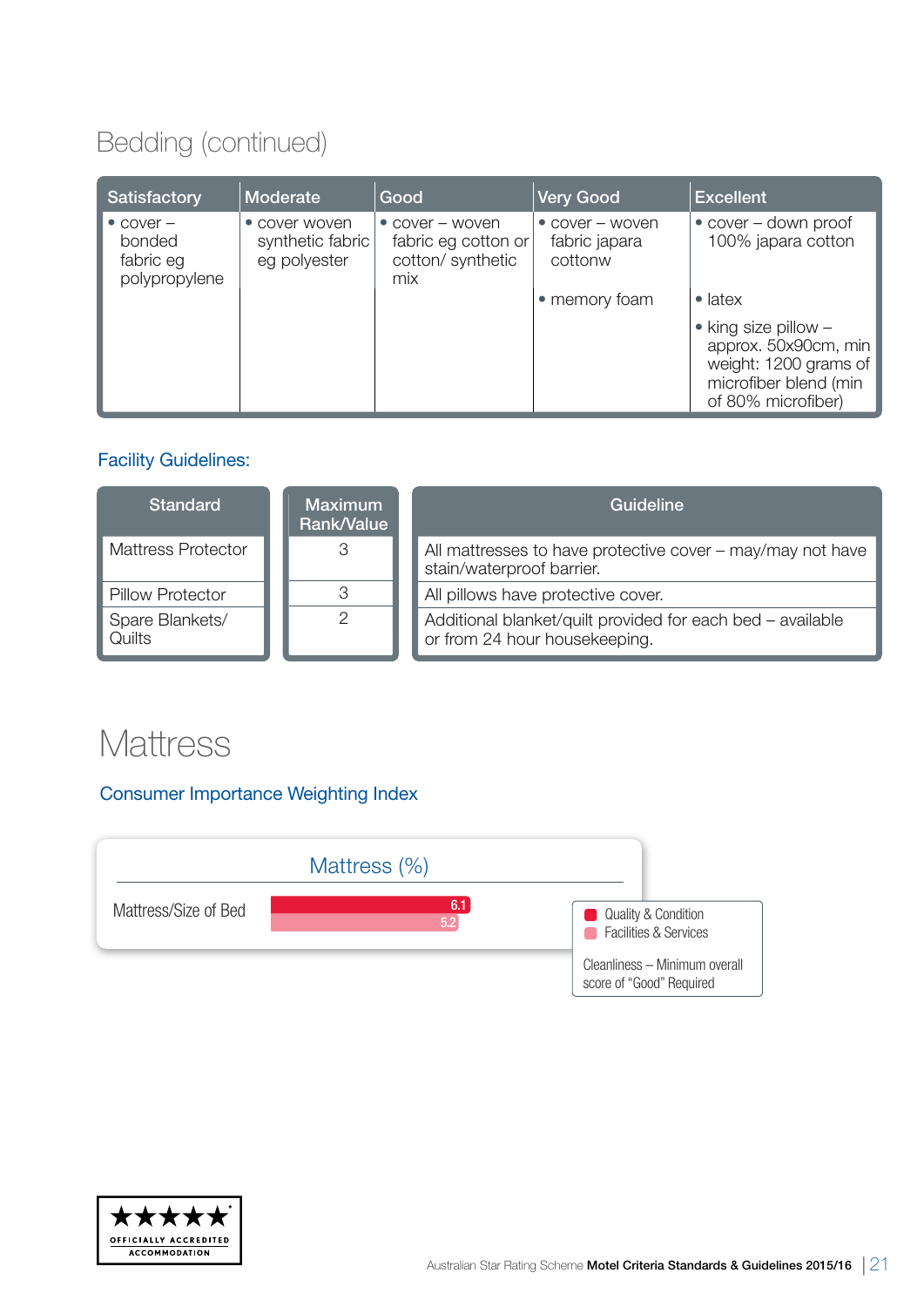### Mattress (continued)

#### Quality Guidelines:

This area includes the mattress (and topper if provided).

| <b>Satisfactory</b>                                     | Moderate                                                          | Good                                                              | Very Good                                                                            | <b>Excellent</b>                                                                                                        |
|---------------------------------------------------------|-------------------------------------------------------------------|-------------------------------------------------------------------|--------------------------------------------------------------------------------------|-------------------------------------------------------------------------------------------------------------------------|
| <b>Mattress</b>                                         |                                                                   |                                                                   |                                                                                      |                                                                                                                         |
| $\bullet$ 100mm<br>(approx) foam<br>block               | • 200mm<br>(approx) high<br>density foam<br>block                 | • standard bonnell<br>coil with minimum<br>of 3 comfort<br>layers | • coil innerspring<br>with minimum<br>4 comfort layers                               | • high technology<br>pocket spring, with<br>deep comfort layers<br>(min 5)                                              |
| <b>or</b>                                               | <b>or</b>                                                         | <b>or</b>                                                         | or                                                                                   | <b>or</b>                                                                                                               |
| • standard<br>bonnell coil<br>with no comfort<br>layers | • standard<br>bonnell<br>coil with<br>minimum 2<br>comfort layers | • standard pocket<br>coil with minimum<br>of 3 comfort<br>layers  | • pocket spring,<br>with minimum<br>4 comfort layers                                 | • high technology coil<br>innerspring with deep<br>comfort layers (min 5)<br><b>or</b><br>• latex with gel top<br>layer |
| • ticking (fabric)<br>cotton                            | • ticking (fabric)<br>- cotton twill.                             | $\bullet$ ticking (fabric) –<br>cotton chintz                     | $\bullet$ ticking (fabric) –<br>damask                                               | $\bullet$ ticking (fabric) – knit                                                                                       |
| <b>Topper</b>                                           |                                                                   |                                                                   |                                                                                      |                                                                                                                         |
| • no topper                                             | • separate<br>mattress<br>topper<br>-polyester fill.              | • separate<br>mattress topper<br>- microfibre/<br>polyester fill. | • separate<br>mattress topper -<br>microfibre blend<br>fill, minimum 950<br>gsm fill | • separate mattress<br>topper - down/feather<br>$-$ (minimum 40%<br>down) fill                                          |
|                                                         |                                                                   |                                                                   | • or feather and<br>down fill - less<br>than 40% down                                | $\bullet$ or latex                                                                                                      |

#### Facility Guidelines:

A tolerance may apply for all measurements (under) and will be confirmed upon assessment.

| <b>Standard</b>        | <b>Maximum</b><br>Rank/Value | Guideline                                                                         |  |
|------------------------|------------------------------|-----------------------------------------------------------------------------------|--|
| <b>King Size</b>       | 6                            | A King Size Bed will measure 2030mm x 1830mm or split<br>king or 2 x king singles |  |
| Queen Size             | 5                            | Minimum 2030mm x 1530mm                                                           |  |
| <b>Standard Double</b> | 3                            | Minimum 1900mm x 1370mm                                                           |  |
| Standard Single/Twin   | 3                            | Minimum 1800mm x 920mm                                                            |  |

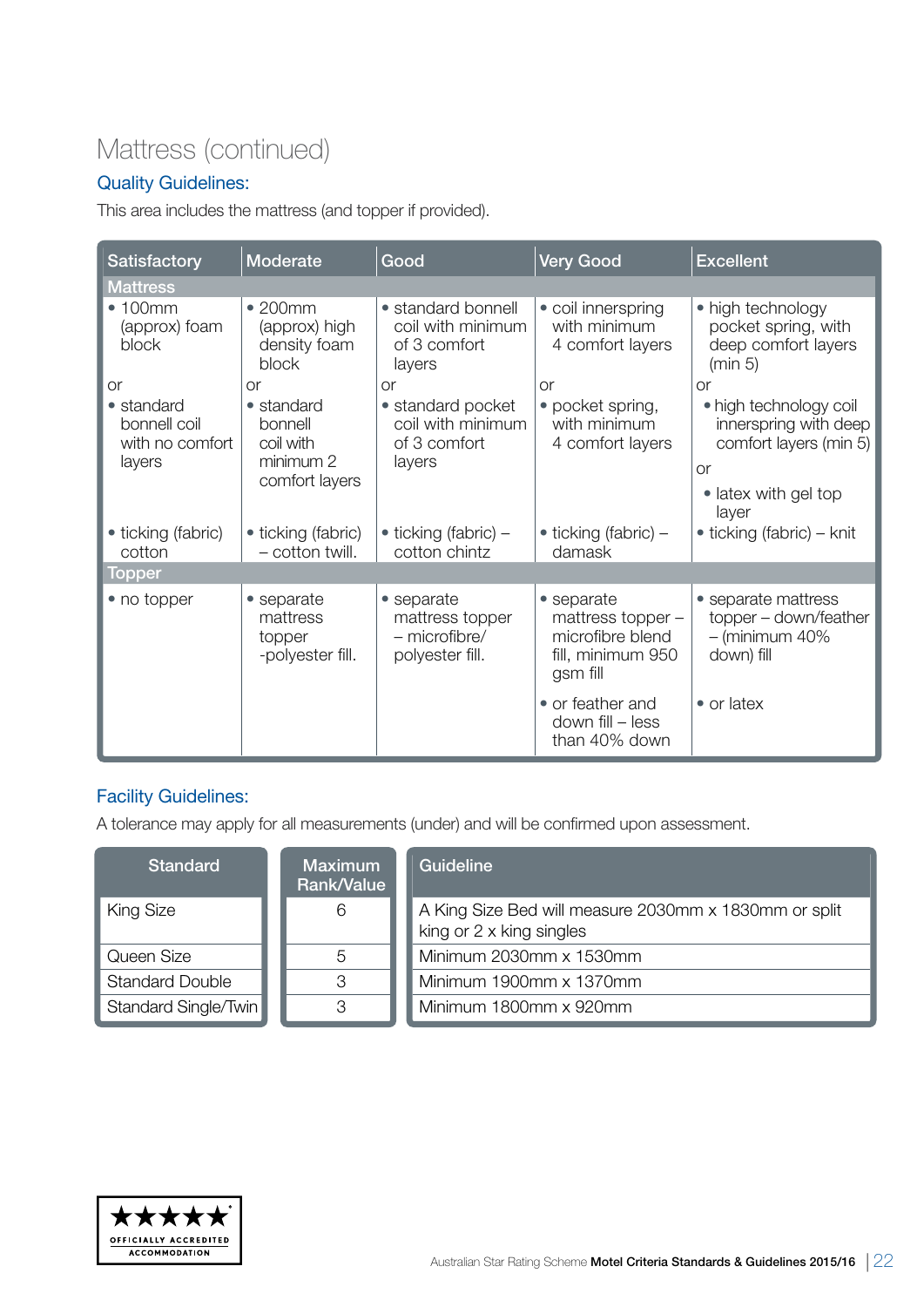### Furnishings/Storage

#### Consumer Importance Weighting Index



#### Quality Guidelines:

This area includes the clothes storage i.e. wardrobe(s), drawers, shelving, dressing table, handles/ knobs, bedside tables/shelves, bedheads and mirrors. These Guidelines are typical indicators that may include, but not limited to the following:

| <b>Satisfactory</b>                                                                | <b>Moderate</b>                                                                            | Good                                                                                       | <b>Very Good</b>                                                                                              | <b>Excellent</b>                                                                                                  |
|------------------------------------------------------------------------------------|--------------------------------------------------------------------------------------------|--------------------------------------------------------------------------------------------|---------------------------------------------------------------------------------------------------------------|-------------------------------------------------------------------------------------------------------------------|
| <b>Furnishings/Storage</b>                                                         |                                                                                            |                                                                                            |                                                                                                               |                                                                                                                   |
| • material eg<br>aged/ dated<br>melamine/<br>laminates/timber<br>MDF, PVC          | · materials eg<br>melamine,<br>imitation timber<br>veneers,<br>laminates                   | • materials eg<br>timber plywood,<br>melamine,<br>timber veneers,<br>laminates             | • materials eg<br>designer timber<br>veneers                                                                  | • materials eg solid<br>timbers                                                                                   |
| • aged laminate<br>tops                                                            | · basic laminate<br>tops                                                                   | • glass tops eg with<br>unpolished edges,<br>laminates                                     | • glass tops eg with<br>polished edges<br>reconstituted<br>stone, timber                                      | • marble, stone top,<br>solid timber                                                                              |
| $\bullet$ mirror $-$<br>unframed,<br>unpolished edge                               | $\bullet$ mirror – basic<br>plastic frame                                                  | $\bullet$ mirror – powder<br>coated framew                                                 | $\bullet$ mirror – bevelled,<br>polished edge                                                                 | $\bullet$ mirror – custom<br>designed                                                                             |
| • basic wardrobe<br>doors, painted<br>chipboard                                    | • wardrobe<br>doors aged/<br>dated<br>melamine/<br>laminates                               | · aluminium/ powder<br>coated framed,<br>mirrored wardrobe<br>doors, melamine/<br>laminate | • frameless<br>mirrored<br>wardrobe doors,<br>timber/timber<br>veneer                                         | • wardrobe doors:<br>bevelled edge<br>frameless mirrored<br>door; solid timber                                    |
| • no backing,<br>no runners,<br>staples                                            | • drawer<br>runners, glued<br>joins                                                        | • backed, drawer<br>runners, screws                                                        | • concealed<br>hardware, interior<br>illumination                                                             | • concealed hardware,<br>automated interior<br>illumination.                                                      |
| • aged plastic<br>handles                                                          | • plastic handles                                                                          | · metal, timber<br>handles                                                                 | · brass, stainless<br>steel handles                                                                           | • custom designed<br>handles/openers                                                                              |
| • clothes storage<br>and furnishings<br>no co-<br>ordination of<br>style or design | • clothes<br>storage and<br>furnishings<br>limited co-<br>ordination of<br>style or design | • clothes storage<br>and furnishings<br>co-ordinated<br>style/design<br>elements           | • clothes storage<br>and furnishings<br>custom design<br>and co-ordinated<br>with overall room<br>style/theme | • clothes storage<br>and furnishings co-<br>ordinated with obvious<br>use of elements and<br>principles of design |

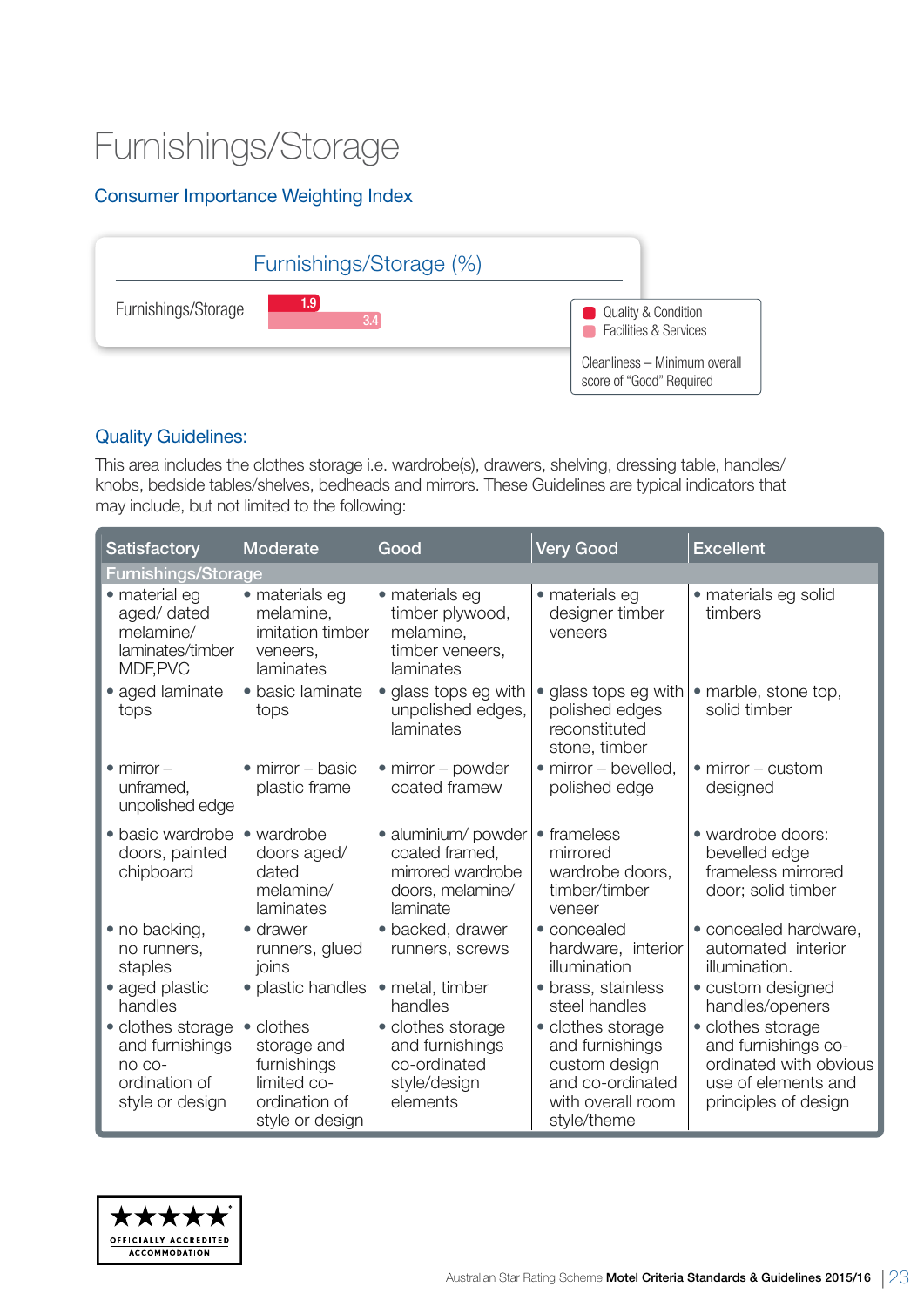### Furnishings/Storage (continued)

#### Facility Guidelines:

All measurements will be taken from within any frames and a tolerance of 20mm may apply for all measurements (under) and will be confirmed upon assessment.

| <b>Standard</b>                                         | <b>Maximum</b><br><b>Rank/Value</b> | Guideline                                                                                                           |
|---------------------------------------------------------|-------------------------------------|---------------------------------------------------------------------------------------------------------------------|
| Bedside Table/Shelf<br>$-$ All                          | 3                                   | Bedside table/shelf provided adjacent to all permanent<br>sleeping positions (except upper bunk).                   |
| Or - Less Than All                                      | $\overline{2}$                      | As above $-$ to minimum of 50%.                                                                                     |
| <b>Bedside Table/Shelf</b><br>- Adequate Size           | $\overline{2}$                      | Minimum space 900sqmm for each permanent sleeping<br>position.                                                      |
| Clock Radio/Alarm/<br>Docking Station                   | 3                                   | Clock/Alarm (may be part of television).                                                                            |
| Full Length Mirror                                      | 3                                   | Minimum 1200mm(H) x 400mm(W) (minimum height of<br>1800mm from floor to upper edge of mirror).                      |
| Or - Medium Mirror                                      | $\overline{2}$                      | Minimum 600mm(H) x 350mm(W).                                                                                        |
| Or - Small Mirror                                       | 1                                   | Less than $600mm(H) \times 350mm(W)$ .                                                                              |
| Wardrobe/Purpose<br><b>Built Hanging Space</b>          | 3                                   | Wardrobe or purpose built hanging space.                                                                            |
| <b>Screened From</b><br>Room                            | $\overline{2}$                      | Doors or walk in robe.                                                                                              |
| Spacious Wardrobe                                       | $\overline{2}$                      | Minimum of free hanging space $-1550$ mm(H) x 750mm(W)<br>x 550mm(D).                                               |
| Or - Adequate<br>Wardrobe                               | 1                                   | Minimum of free hanging space 1400mm(H) x 450mm(W) x<br>450mm(D).                                                   |
| <b>Sufficient Clothes</b><br>Hangers                    | $\overline{2}$                      | Minimum 3 clothes hangers per sleeping position.                                                                    |
| Clamp Hanger<br>Provided                                | $\overline{2}$                      | Minimum 1 clamp hanger per wardrobe.                                                                                |
| <b>Sufficient Drawers</b><br>or Enclosed Shelf<br>Space | $\overline{2}$                      | Minimum 400mm(W) x 300mm(D) x 100mm(H) for each<br>permanent sleeping position, measurements maybe<br>accumulative. |
| Or - Sufficient Shelf<br>Space                          | $\mathbf{1}$                        | As above - shelf space not enclosed.                                                                                |
| Defined Luggage<br>Rack                                 | $\overline{2}$                      | Fixed or portable luggage rack.                                                                                     |

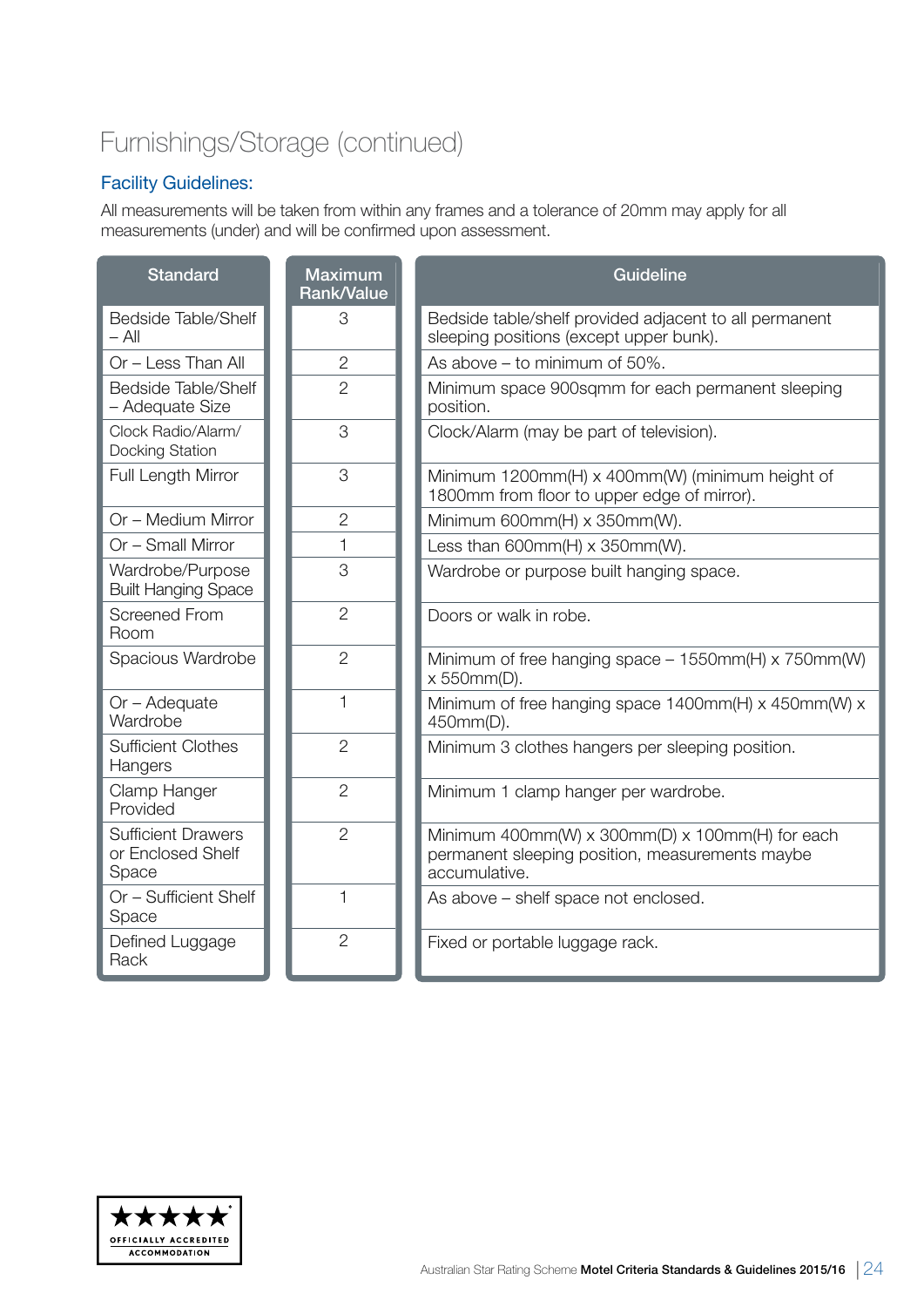### Bedside Lighting

#### Consumer Importance Weighting Index

|                  | Bedside Lighting (%)                             |                                                           |
|------------------|--------------------------------------------------|-----------------------------------------------------------|
| Bedside Lighting | $\begin{array}{c} 0.7 \\ \hline 1.3 \end{array}$ | Quality & Condition<br><b>Facilities &amp; Services</b>   |
|                  |                                                  | Cleanliness - Minimum overall<br>score of "Good" Required |

#### Quality Guidelines:

This area includes bedside light fittings which may be wall hung, ceiling or lamps. This does not include the illumination as this is a standard. These Guidelines are typical indicators that may include, but are not limited to, the following:

| <b>Satisfactory</b>                                     | <b>Moderate</b>                                 | Good                                                                   | <b>Very Good</b>                                                                                 | <b>Excellent</b>                                                                                                                                       |
|---------------------------------------------------------|-------------------------------------------------|------------------------------------------------------------------------|--------------------------------------------------------------------------------------------------|--------------------------------------------------------------------------------------------------------------------------------------------------------|
| <b>Bedside Lighting</b>                                 |                                                 |                                                                        |                                                                                                  |                                                                                                                                                        |
| · dated pelmet,<br>fluorescent<br>lighting              | • fluorescent<br>lighting                       | • standard down-<br>painted white<br>fitting or wall<br>mounted lights | • custom design<br>$down$ lights $-$ one<br>piece recessed<br>downlight, round<br>chrome fitting | • architectural design<br>down lights – one<br>piece unit down light<br>specifically designed<br>and manufactured<br>for the purpose or<br>application |
| • small ineffective<br>bedside lamps                    | basic light-<br>$\bullet$<br>weight lamp        | • weighted bedside<br>lamp, may have                                   | • custom made<br>bedside lamps,                                                                  | • optional lighting<br>illumination                                                                                                                    |
|                                                         | base with<br>basic shade,<br>touch lights       | directional head                                                       | weighted base                                                                                    | • designer bedside<br>lamps with solid<br>construction                                                                                                 |
| • power cords<br>exposed                                | power cords<br>exposed                          | • attempts to<br>conceal power<br>leads                                | • power cords<br>concealed                                                                       | • power cords<br>concealed                                                                                                                             |
| $\bullet$ lack of<br>coordination of<br>style or design | • limited<br>coordination of<br>style or design | • co-ordinated<br>style/design<br>elements                             | • custom design<br>and co-ordinated<br>with overall room<br>style/theme                          | • co-ordinated with<br>obvious use of<br>elements and<br>principles of design                                                                          |

#### Facility Guidelines:

| <b>Standard</b>                   | <b>Maximum</b><br>Rank/Value | Guideline                                                                                      |
|-----------------------------------|------------------------------|------------------------------------------------------------------------------------------------|
| Bedside Lighting - All            |                              | Bedside lighting to all permanent sleeping positions.                                          |
| $\blacksquare$ Or – Less Than All |                              | As above to minimum 50% of permanent sleeping positions.                                       |
| <b>Individual Switches</b>        |                              | Separate switches that operate individual lights/lamps to all<br>permanent sleeping positions. |

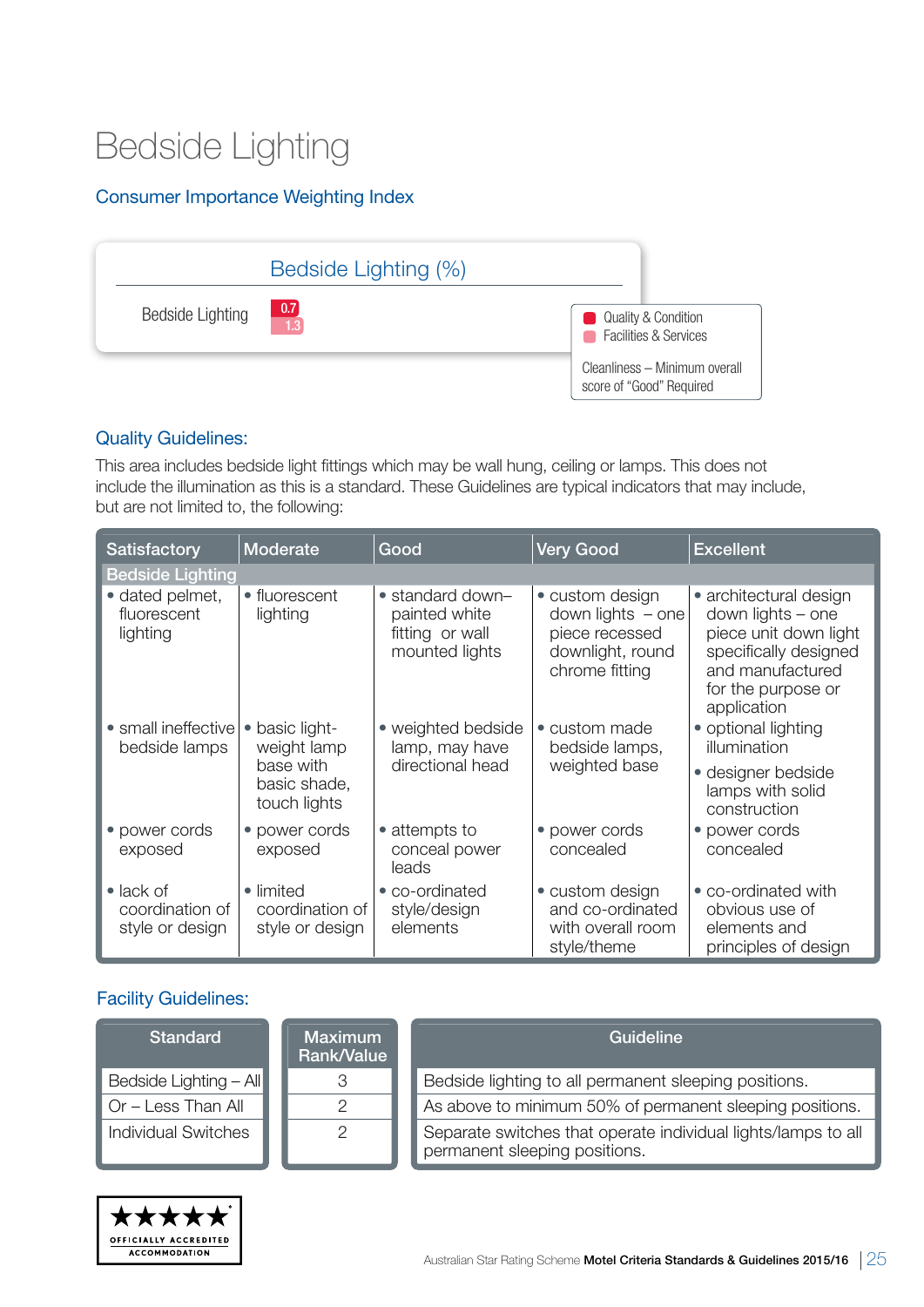### Room Lighting

#### Consumer Importance Weighting Index



#### Quality Guidelines:

This area includes all bedroom (except bedside) light fittings and switches. This does not include the illumination, as this is a standard. These Guidelines are typical indicators that may include, but are not limited to, the following:

| <b>Satisfactory</b>                                     | Moderate                                        | Good                                                 | <b>Very Good</b>                                                                             | <b>Excellent</b>                                                                                                                                       |
|---------------------------------------------------------|-------------------------------------------------|------------------------------------------------------|----------------------------------------------------------------------------------------------|--------------------------------------------------------------------------------------------------------------------------------------------------------|
| <b>Room Lighting</b>                                    |                                                 |                                                      |                                                                                              |                                                                                                                                                        |
| • exposed<br>globes or<br>fluorescent<br>tubes          | • fluorescent<br>lighting diffuser<br>panels    | • standard down<br>lights - painted<br>white fitting | • custom design<br>down lights - one<br>piece recessed<br>downlight, round<br>chrome fitting | • architectural design<br>down lights – one<br>piece unit down light<br>specifically designed<br>and manufactured<br>for the purpose or<br>application |
| • dated light<br>fixtures and<br>fittings               | basic oyster<br>$\bullet$<br>lighting           | • oyster fittings                                    | • optional lighting<br>illumination                                                          | · optional lighting<br>illumination                                                                                                                    |
|                                                         |                                                 |                                                      | • custom light<br>shades may be<br>sensor lighting<br>with manual over-<br>ride              | • designer light fittings,<br>may have electronic<br>control management<br>system, digital touch<br>pads                                               |
| $\bullet$ lack of<br>coordination of<br>style or design | • limited<br>coordination of<br>style or design | • coordinated style/<br>design elements              | • coordinated with<br>overall room style/<br>theme                                           | • coordinated with<br>obvious use of<br>elements and<br>principles of design                                                                           |

#### Facility Guidelines:

| <b>Standard</b>         | <b>Maximum</b><br>Rank/Value | Guideline                                                                                                                            |
|-------------------------|------------------------------|--------------------------------------------------------------------------------------------------------------------------------------|
| Sufficient Lighting     |                              | Effective lighting to all functional areas of bedroom.                                                                               |
| Spare Power<br>Point(s) |                              | Spare power point/s provided in each room - double<br>adaptors and power boards (without individual switches)<br>are not acceptable. |

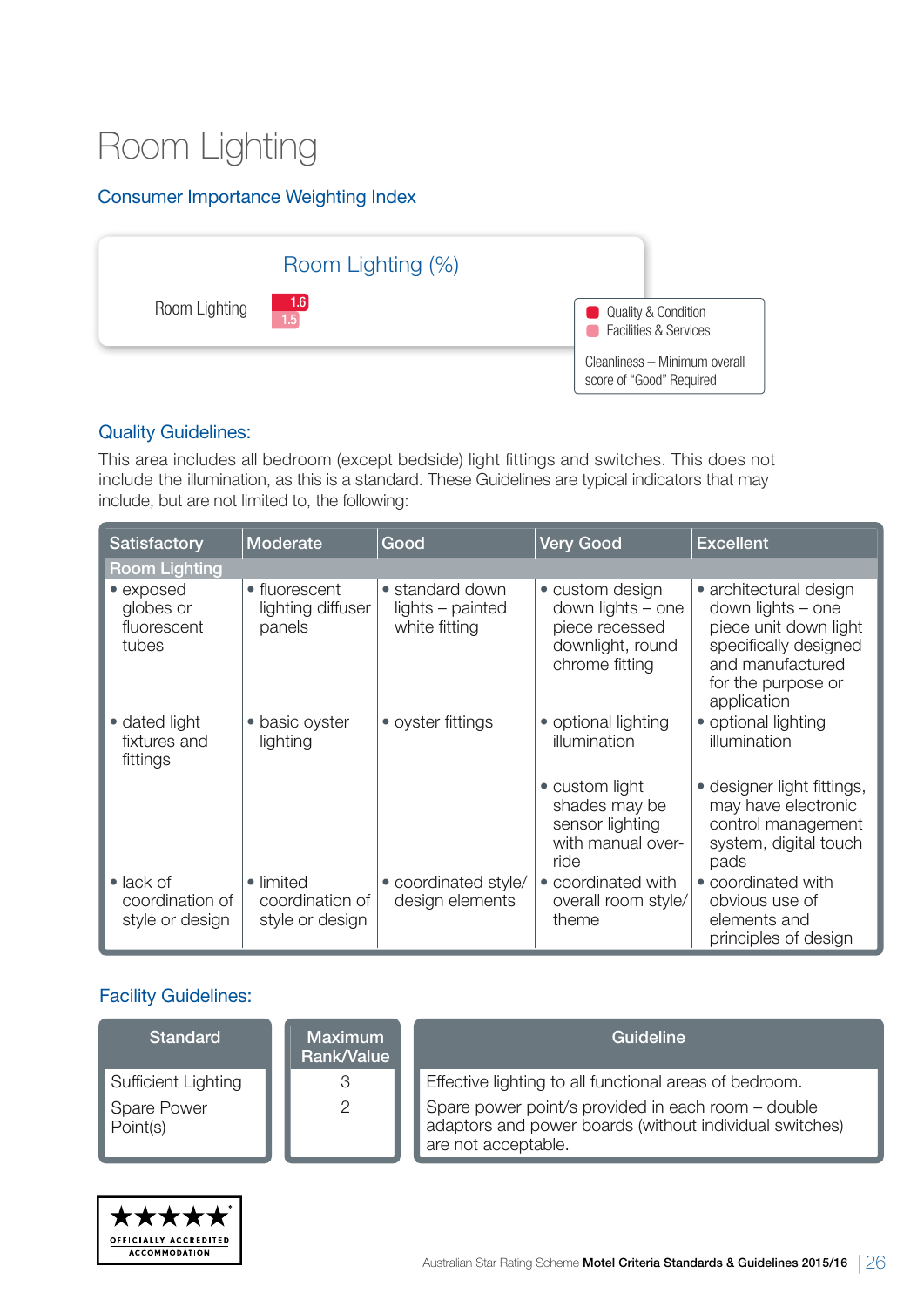### Window Coverings and Privacy

#### Consumer Importance Weighting Index



#### Quality Guidelines:

Area includes blinds, curtains, drapes, window trims (including pelmets). These Guidelines are typical indicators that may include, but are not limited to, the following:

| Satisfactory                                                   | Moderate                                                  | Good                                                             | <b>Very Good</b>                                                        | <b>Excellent</b>                                                                                                                    |  |  |
|----------------------------------------------------------------|-----------------------------------------------------------|------------------------------------------------------------------|-------------------------------------------------------------------------|-------------------------------------------------------------------------------------------------------------------------------------|--|--|
| <b>Window Coverings</b>                                        |                                                           |                                                                  |                                                                         |                                                                                                                                     |  |  |
| • curtain fabric<br>unlined or<br>without<br>bonded<br>backing | • curtain fabric<br>with bonded<br>backing                | • curtains fabric<br>self lined with<br>bonded rubber<br>backing | • thick quality<br>drapes with<br>separate<br>insulated lining          | • thick quality drapes<br>with generous fullness<br>with separate lining<br>and separate insulated<br>backing - may be<br>motorised |  |  |
| • no sheers                                                    | • sheer curtains<br>with little or no<br>'fullness'       | • standard sheer<br>curtains                                     | • sheers with<br>generous<br>'fullness'                                 | • quality sheers with<br>generous 'fullness'<br>may be motorised                                                                    |  |  |
| $\bullet$ aged<br>venetians                                    | • plastic<br>venetians                                    | • imitation timber<br>venetians/<br>shutters                     | • contemporary<br>timber venetians/<br>shutters                         | • quality timber<br>venetians/shutters                                                                                              |  |  |
| • aged roller<br>blinds                                        | plastic roller<br>$\bullet$<br>blinds, vertical<br>blinds | • 'woven' plastic<br>roller blinds                               | • woven fibreglass,<br>channelled roller<br>blinds                      | • custom designed/<br>made roman blinds -<br>motorised                                                                              |  |  |
|                                                                | • budget roman<br>or budget<br>fabric panels              | • standard roman<br>blinds or standard<br>fabric panels          | • roman blinds or<br>designer fabric<br>panels                          |                                                                                                                                     |  |  |
| • exposed<br>tracking/<br>conduit rod                          | • exposed<br>tracking                                     | • tracking exposed,<br>designer rods                             | · bulkheads,<br>pelmets<br>concealed<br>tracking                        | • bulkheads, pelmets<br>and/or other design<br>elements concealing<br>tracking/hardware                                             |  |  |
| $\bullet$ lack of<br>coordination of<br>style or design        | • limited<br>coordination<br>of style or<br>design        | • coordinated<br>style/design<br>elements                        | • custom design<br>and coordinated<br>with overall room<br>style/ theme | • coordinated with<br>obvious use of<br>elements and<br>principles of design                                                        |  |  |

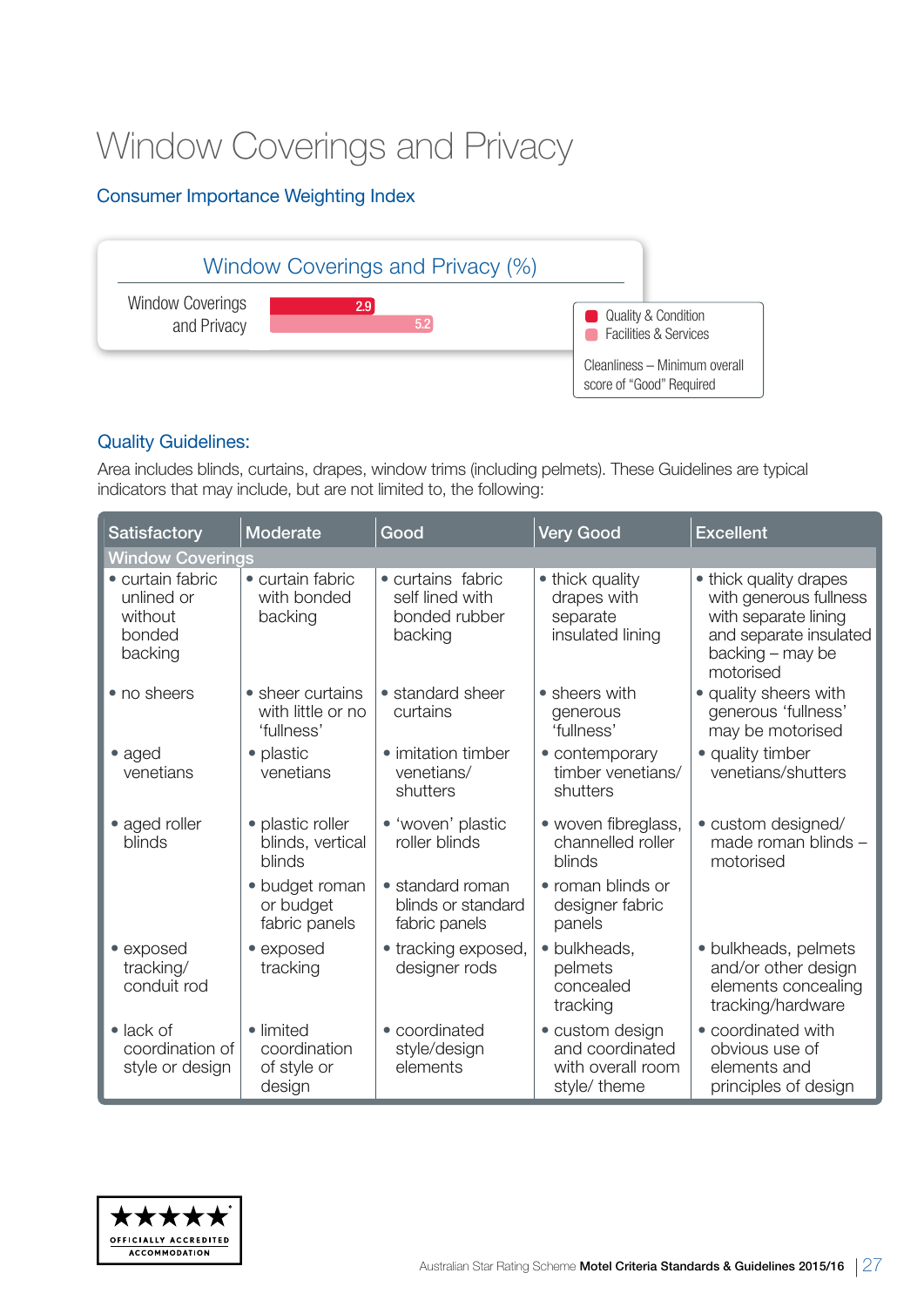### Window Coverings and Privacy (continued)

#### Facility Guidelines:

| <b>Standard</b>           | <b>Maximum</b><br>Rank/Value | Guideline                                                                                                                                      |
|---------------------------|------------------------------|------------------------------------------------------------------------------------------------------------------------------------------------|
| Adequate Day<br>Privacy   | 6                            | Bedroom window screening - (eg sheer curtain, blinds,<br>window tinting) allows in-room guest to see 'out' and gives<br>privacy from external. |
| Adequate Night<br>Privacy | 6                            | All windows/glass sliding doors fitted with covering for total<br>privacy.                                                                     |
| <b>Insect Screens</b>     | ⌒                            | Fine mesh screening on all windows/sliding doors.                                                                                              |

### Free Floor Space

#### Consumer Importance Weighting Index



#### Facility Guidelines:

Areas within the bedroom that are less than 500mm will not be considered as part of the overall floor space. Entrances will be included as part of overall floor space. A tolerance may apply for all measurements (under) and will be confirmed upon assessment.

| <b>Standard</b>  | <b>Maximum</b><br>Rank/Value | Guideline                                                                        |
|------------------|------------------------------|----------------------------------------------------------------------------------|
| Spacious Area    | 4                            | Minimum of 12sqm or greater of free floor space. Minimum<br>measurement of 500m. |
| Or - Medium Area | 3                            | As above with minimum of 9sqm or greater of free floor<br>space.                 |
| Or - Small Area  |                              | As above with minimum of 6sqm or greater of free floor<br>space.                 |

Condition scores and Quality Guidelines do not apply for these Standards.

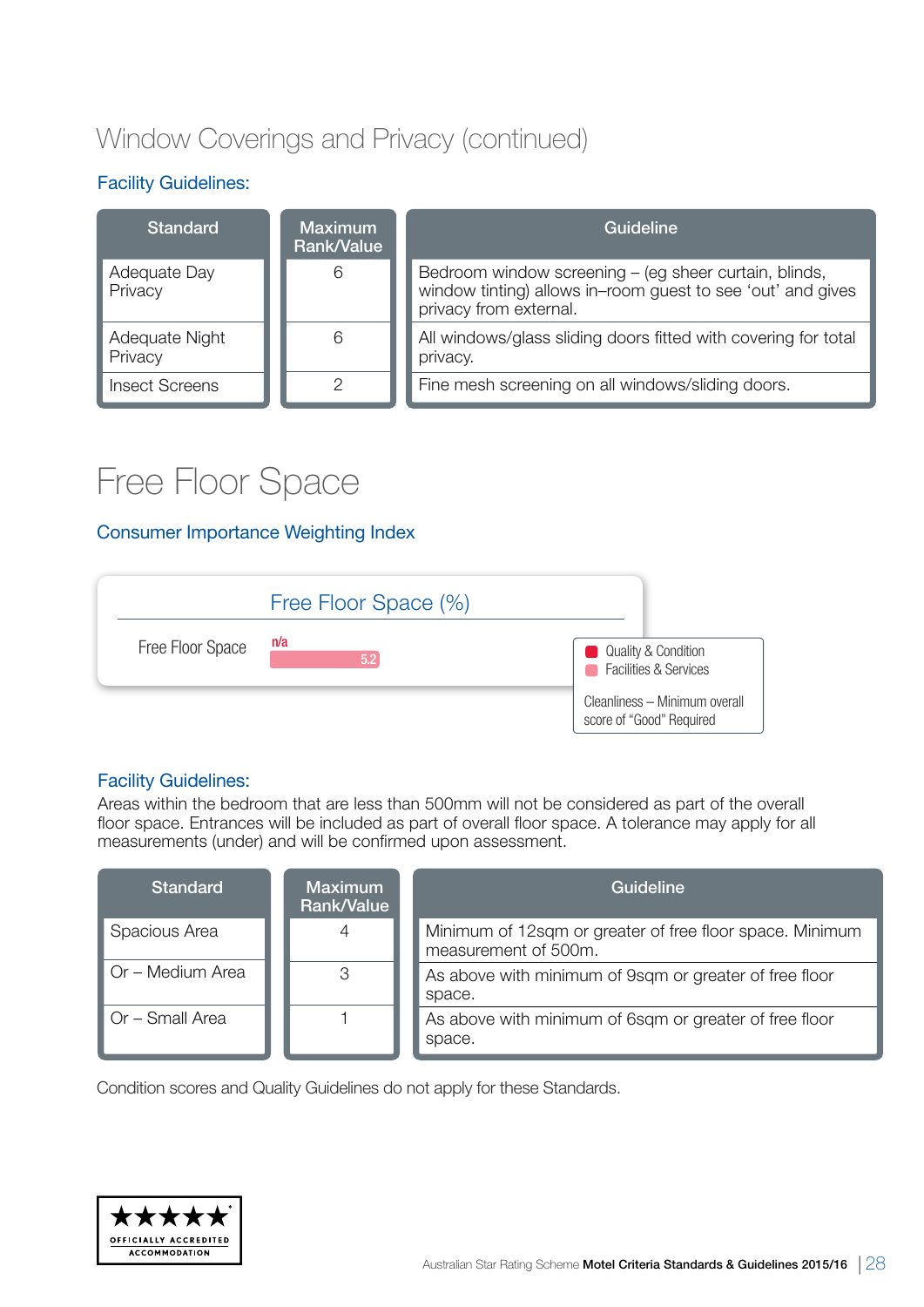### Floor Coverings

#### Consumer Importance Weighting Index



#### Quality Guidelines:

These Guidelines are typical indicators that may include, but are not limited to, the following:

| <b>Satisfactory</b>                                     | Moderate                                        | Good                                                                                                              | <b>Very Good</b>                                                                | <b>Excellent</b>                                                        |  |  |  |
|---------------------------------------------------------|-------------------------------------------------|-------------------------------------------------------------------------------------------------------------------|---------------------------------------------------------------------------------|-------------------------------------------------------------------------|--|--|--|
| <b>Floor Coverings</b>                                  |                                                 |                                                                                                                   |                                                                                 |                                                                         |  |  |  |
| • poly propylene<br>carpet, low<br>density              | • nylon carpet,<br>low density                  | • medium density<br>synthetic/mix<br>carpet                                                                       | • high density wool<br>mix carpet eg<br>80/20                                   | • high density pure<br>wool carpet,<br>thickness of pile                |  |  |  |
| • dated vinyl<br>sheeting                               | • basic vinyl                                   | • standard solution<br>dyed nylon carpet                                                                          | • high density<br>solution dyed<br>nylon carpet                                 | • polished solid<br>hardwood quality<br>timber floors eg jarrah         |  |  |  |
| • dated tiles, low<br>grade carpet<br>tiles             | • basic tiles                                   | • laminated timber<br>floor/plank vinyl,<br>carpet tiles,<br>polished timber<br>floors eg cypress<br>pine, bamboo | • polished solid<br>hardwood<br>timber floors eg<br>brushbox                    | • tiles eg natural stone,<br>marble, limestone,<br>reconstituted stone  |  |  |  |
|                                                         |                                                 | • standard vinyls                                                                                                 | • designer vinyl                                                                |                                                                         |  |  |  |
|                                                         |                                                 | • standard tiles                                                                                                  | • contemporary tiles                                                            |                                                                         |  |  |  |
| $\bullet$ lack of<br>coordination of<br>style or design | • limited<br>coordination of<br>style or design | • coordinated style/<br>design elements                                                                           | • coordinated with<br>obvious use of<br>elements and<br>principles of<br>design | • custom design and<br>coordinated with<br>overall room style/<br>theme |  |  |  |

Facility Guidelines do not apply.

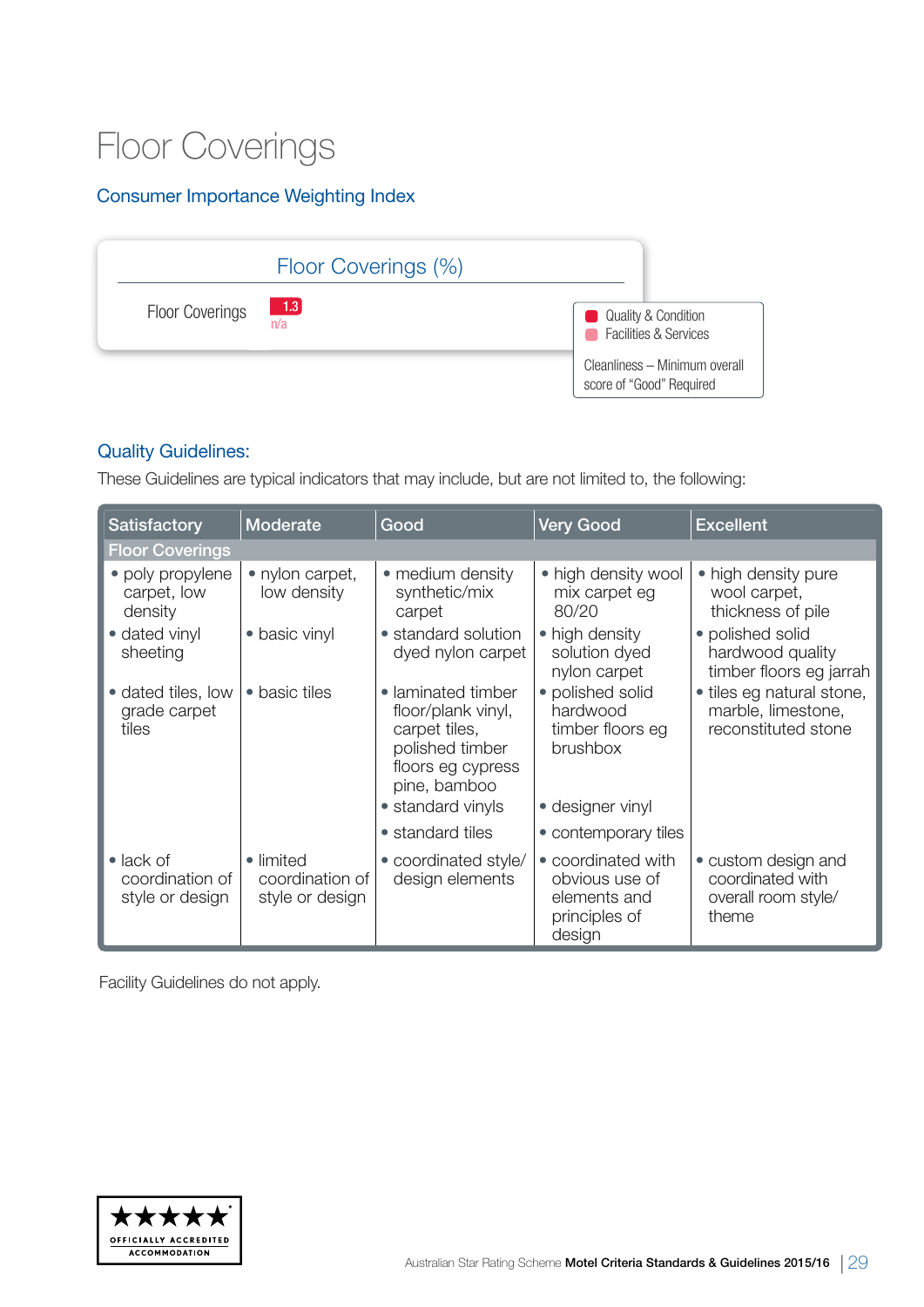### Walls and Ceilings

#### Consumer Importance Weighting Index



#### Quality Guidelines:

Areas considered in this assessment include the floor surface, joins and grouting; wall ceiling finish, skirting, doors, architraves and door handles. These Guidelines are typical indicators that may include, but are not limited to, the following:

| <b>Satisfactory</b>                                  | Moderate                                                 | Good                                                              | <b>Very Good</b>                                                    | <b>Excellent</b>                                                                  |
|------------------------------------------------------|----------------------------------------------------------|-------------------------------------------------------------------|---------------------------------------------------------------------|-----------------------------------------------------------------------------------|
| <b>Walls and Ceilings</b>                            |                                                          |                                                                   |                                                                     |                                                                                   |
| · dated plain<br>brick or<br>concrete block<br>walls | • exposed<br>plain brick or<br>concrete block<br>walls   | • painted brick<br>walls                                          | • feature brick walls                                               | plaster walls/ceilings,<br>٠<br>architecturally<br>designed                       |
| • panelled walls/<br>ceilings with<br>visible joins  | · panelled walls/<br>ceilings with<br>visible joins      | • plaster walls/<br>ceilings                                      | • plaster walls/<br>ceilings                                        | • polished plaster walls                                                          |
| • quad trim<br>used for<br>skirtings/<br>cornice     | • basic narrow<br>skirting/<br>cornice                   | • plain skirting/<br>cornice with<br>no decorative<br>enhancement | • decorative<br>skirting/cornice,<br>square set<br>corners          | • decorative skirting/<br>cornice of generous<br>proportions                      |
| • no use of<br>colour to<br>create theme/<br>harmony | • little use of<br>colour to<br>create theme/<br>harmony | • colour has been<br>used to create a<br>theme/harmony            | • colour has been<br>used to create<br>coordinated<br>theme/harmony | • fully coordinated<br>and/or customised<br>design to match<br>overall room style |
| $\bullet$ lack of<br>decorative<br>enhancements      | $\bullet$ basic<br>decorative<br>enhancements            | • use of decorative<br>enhancements                               | • use of decorative<br>enhancements                                 | • decorative<br>enhancements such<br>as commissioned<br>artwork                   |

Facility guidelines do not apply.

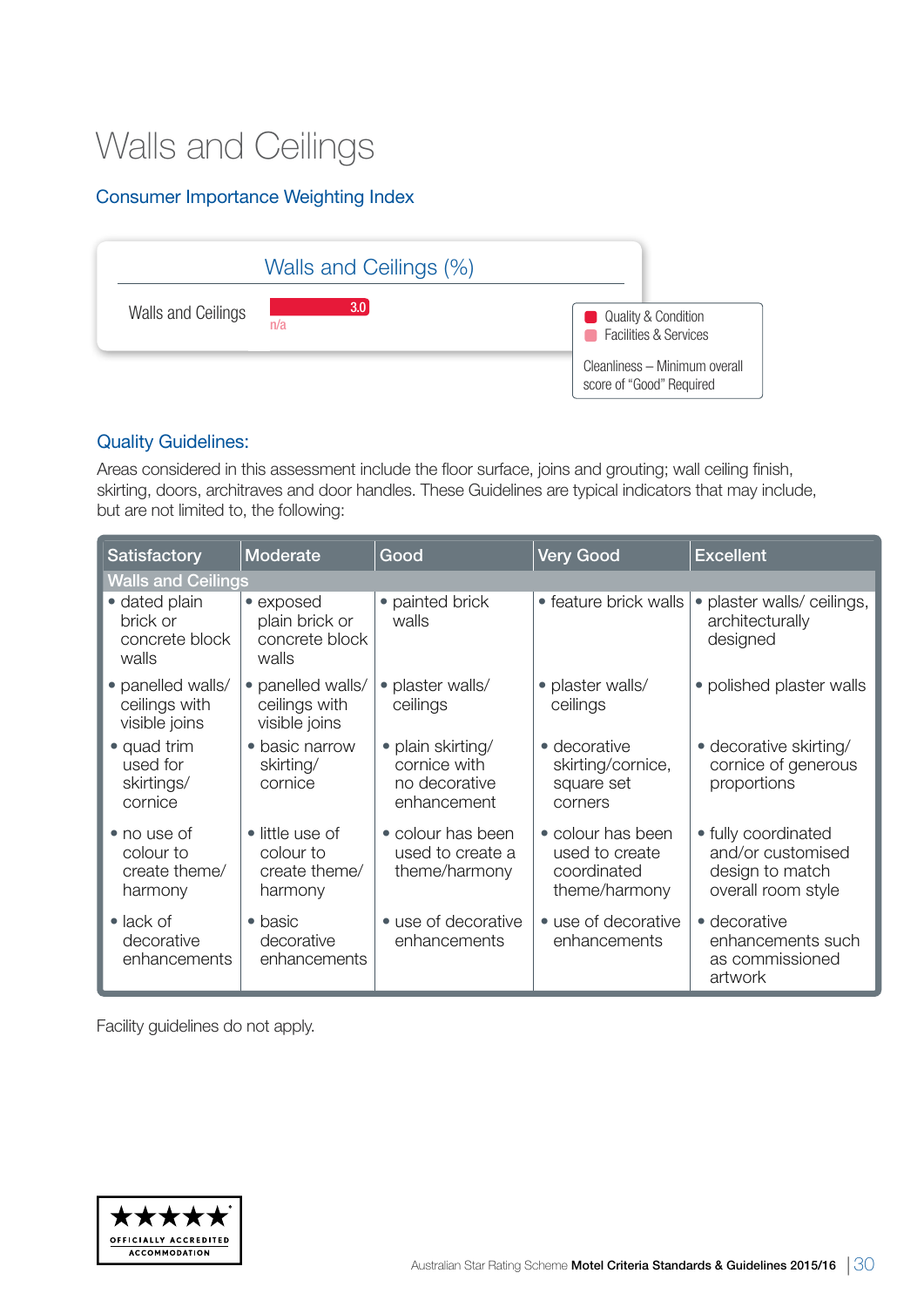## In-Room Facilities

#### Consumer Importance Weighting Index



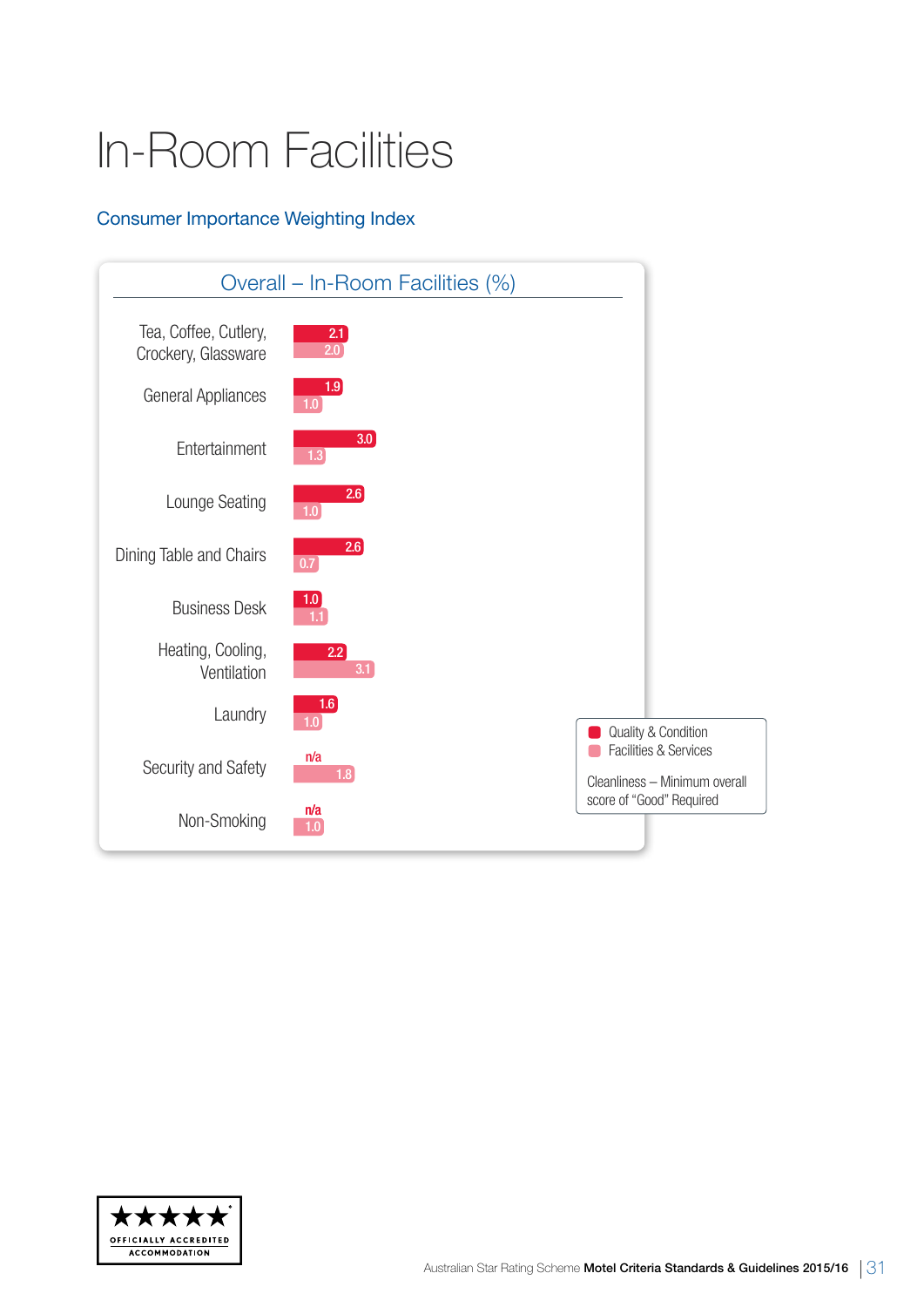### Tea, Coffee, Cutlery, Crockery and Glassware

#### Consumer Importance Weighting Index



#### Facility Guidelines:

| <b>Standard</b>                                         | <b>Maximum</b><br><b>Rank/Value</b> | <b>Guideline</b>                                                                                                                 |
|---------------------------------------------------------|-------------------------------------|----------------------------------------------------------------------------------------------------------------------------------|
| Tea/Coffee Facilities<br>$-$ In Room                    |                                     | A kettle provided in room.                                                                                                       |
| Tea/Coffee<br>Provisions                                | З                                   | Sufficient (2 per person) complimentary packaged<br>ingredients tea, coffee and sugar satchels) and either fresh<br>or UHT milk. |
| Sufficient<br>Quantities/Range of<br>Crockery & Cutlery | 3                                   | Mugs and/or cups, saucers and spoons must be provided<br>for each permanent sleeping position.                                   |
| <b>Sufficient Quantities/</b><br>Range of Glassware     | З                                   | Glassware provided for each permanent sleeping position -<br>standard drinking glass and wine/champagne.                         |
| Dishwashing Sink                                        | 2                                   | Dedicated dishwashing sink with bench space provided in<br>room.                                                                 |

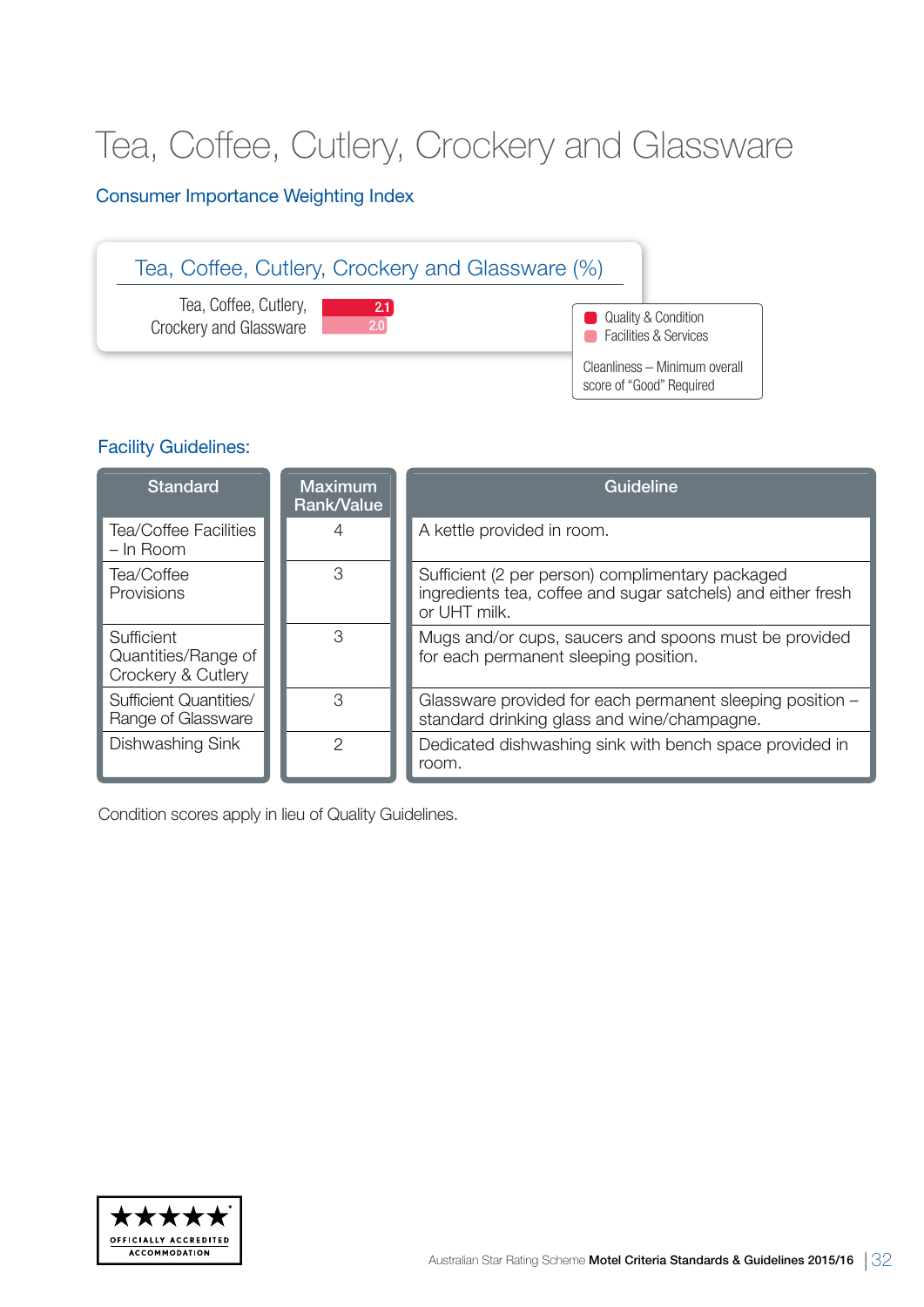### General Appliances

#### Consumer Importance Weighting Index



#### Facility Guidelines:

| <b>Standard</b>    | <b>Maximum</b><br><b>Rank/Value</b> | Guideline                      |
|--------------------|-------------------------------------|--------------------------------|
| Refrigerator       |                                     | Refrigerator provided in room. |
| <b>Toaster</b>     |                                     | Toaster provided in room.      |
| Microwave          |                                     | Microwave provided in room.    |
| <b>Rubbish Bin</b> |                                     | Bin provided in bedroom.       |

Condition scores apply in lieu of Quality Guidelines.

### **Entertainment**

#### Consumer Importance Weighting Index



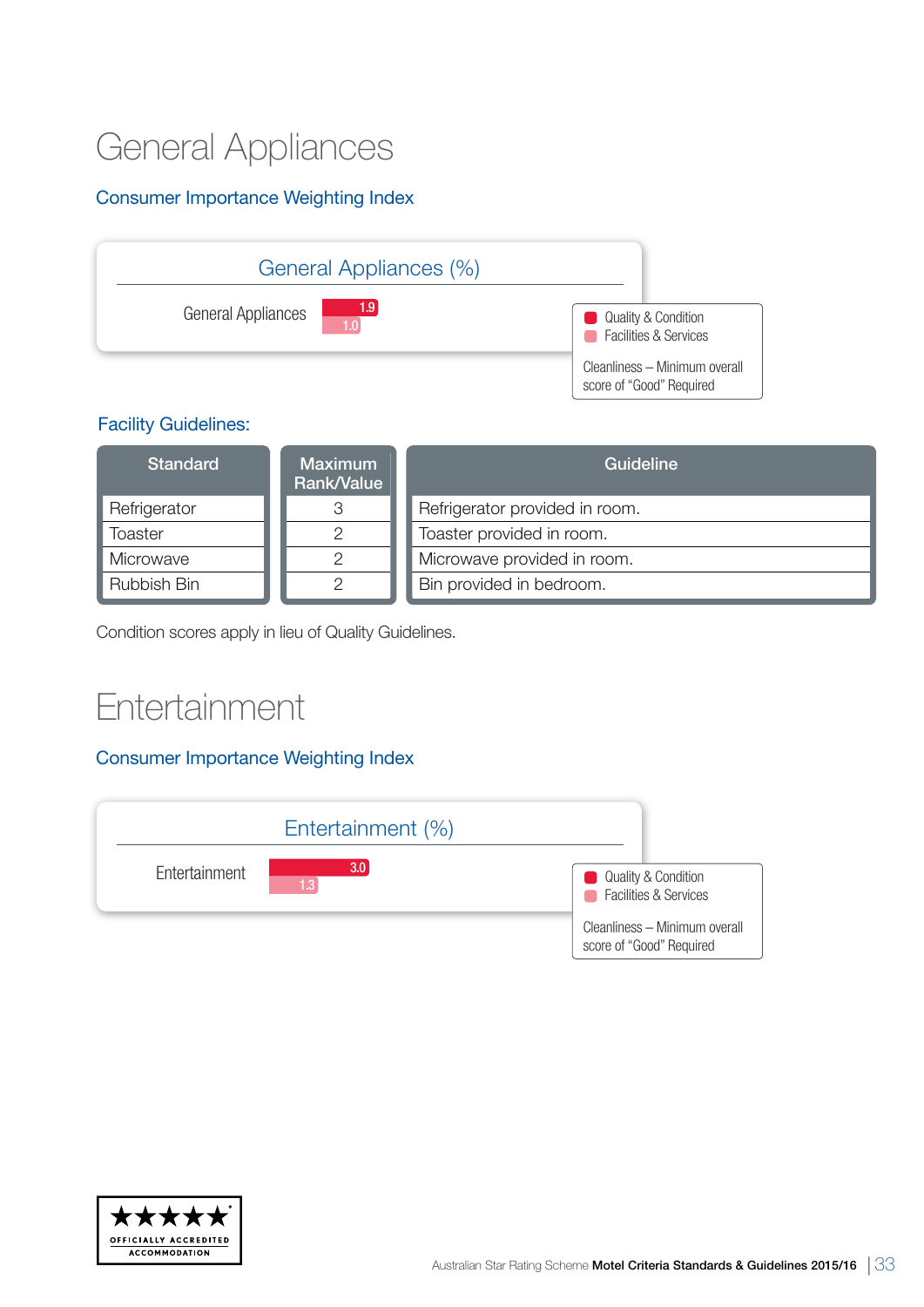### Entertainment (continued)

#### Quality Guidelines:

This area includes the television, the TV presentation (cabinet/stand/wall mounted), sound system, DVD. These Guidelines are typical indicators that may include, but are not limited to, the following:

| <b>Satisfactory</b>                      | Moderate                                         | Good                                                                                                                                                        | <b>Very Good</b>                                                                                           | <b>Excellent</b>                                                                                                                                 |  |  |  |
|------------------------------------------|--------------------------------------------------|-------------------------------------------------------------------------------------------------------------------------------------------------------------|------------------------------------------------------------------------------------------------------------|--------------------------------------------------------------------------------------------------------------------------------------------------|--|--|--|
| <b>Entertainment</b>                     |                                                  |                                                                                                                                                             |                                                                                                            |                                                                                                                                                  |  |  |  |
| $\bullet$ dated TV – on<br>wall or bench | • small TV (min<br>$26"$ ) – on wall<br>or bench | $\bullet$ flat screen -<br>medium sized<br>eg 32"- may be<br>wall mounted,<br>swivel mount or<br>purpose built<br>entertainment<br>unit/stand/<br>turntable | · large plasma,<br>LCD, LED TV,<br>state-of-the-art<br>features such as<br>HD TV, surround<br>sound audio. | • large LED TV, state-of-<br>the-art features such<br>as HD TV, maybe have<br>3D available, surround<br>sound audio or wireless<br>sound system. |  |  |  |
|                                          |                                                  |                                                                                                                                                             | • TV on wall<br>or cabinet,<br>coordinated with<br>overall theme of<br>room                                | • TV is positioned<br>in a custom-built<br>entertainment unit/<br>stand, coordinated<br>with room style                                          |  |  |  |
| • no CD or DVD<br>player                 | • portable CD<br>player, DVD<br>player           | • basic stereo<br>sound system/<br>unit, DVD player                                                                                                         | • sound system is<br>integrated into<br>TV or screened in<br>cabinet                                       | • sound system is<br>integrated into TV etc                                                                                                      |  |  |  |
| • no remote<br>control                   | • remote control                                 | • remote control                                                                                                                                            | • remote control                                                                                           | • digital/touch pad<br>remote control                                                                                                            |  |  |  |
| • exposed<br>cords/cables                | • exposed<br>cords/cables                        | • attempt to<br>conceal cords/<br>cables                                                                                                                    | • cables and cords<br>are concealed                                                                        | • cables and cords are<br>concealed.                                                                                                             |  |  |  |

#### Facility Guidelines:

| <b>Standard</b>                             | <b>Maximum</b><br><b>Rank/Value</b> | Guideline                                                                                |
|---------------------------------------------|-------------------------------------|------------------------------------------------------------------------------------------|
| TV                                          | 4                                   | TV provided in-room.                                                                     |
| Large TV Screen                             | 4                                   | TV screen is equal to or greater than 107cm/42 inch.<br>Diagonal measurement will apply. |
| Or – Medium TV<br>Screen                    | 3                                   | As above – TV screen is equal to or greater than 80cm/32<br>inch.                        |
| $Or$ – Small TV<br>Screen                   | $\mathcal{P}$                       | TV screen is less than 80cm/32 inch and equal to or greater<br>than 66cm/26 inch         |
| Multichannel<br>Selection                   | 4                                   | Minimum 6 TV channels (excluding Free–To–Air channels).                                  |
| $Or$ – Limited<br>Multichannel<br>Selection | 3                                   | Less than 6 TV channels (excluding Free–To–Air channels).                                |
| In House Movies or<br>Pay per View          | 2                                   | Movies provided in house or pay per view.                                                |

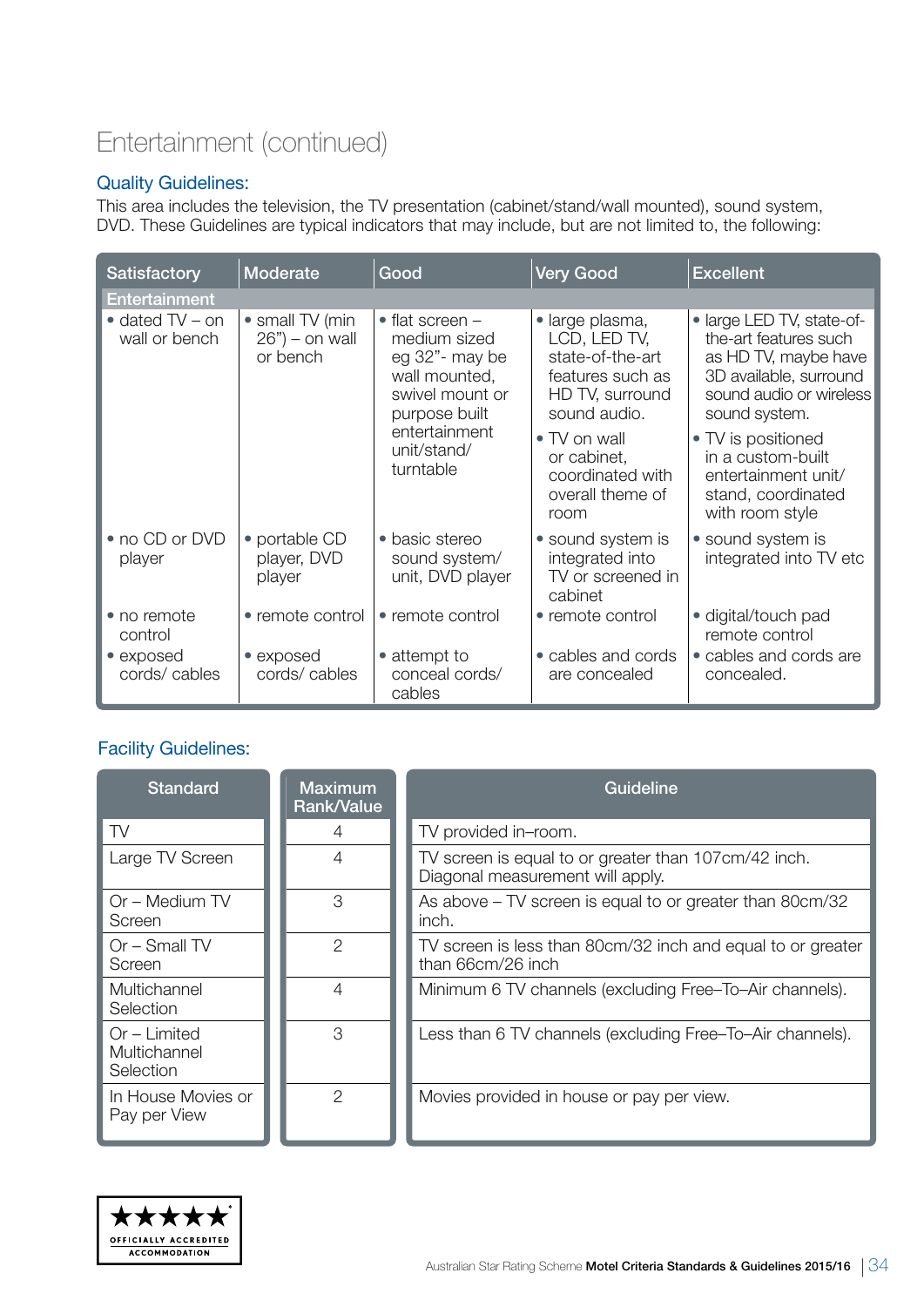### Entertainment (continued)

| <b>Standard</b>                                  | <b>Maximum</b><br><b>Rank/Value</b> | <b>Guideline</b>                                                                                             |
|--------------------------------------------------|-------------------------------------|--------------------------------------------------------------------------------------------------------------|
|                                                  |                                     | Additional Entertainment Facilities (maximum 3 to apply)                                                     |
| <b>DVD Player</b>                                | $\overline{2}$                      | DVD player in-room.                                                                                          |
| CD Player/Sound<br>System/MP3<br>Docking Station | $\overline{2}$                      | CD player, sound system and/or MP3 docking station<br>in-room.                                               |
| <b>Games System</b>                              | 2                                   | Provision of Nintendo, Playstation,<br>X-Box type games system.                                              |
| <b>Tourism Channel</b>                           | $\overline{2}$                      | Dedicated channel to local and/or Australian tourism.                                                        |
| On Screen Property<br>Information                | 2                                   | Guests can access property information through the<br>television, may or may not replace in room compendium. |
| On Screen<br>Messaging and<br>Accounts           | 2                                   | Guests can access their accounts and messages through<br>the television.                                     |

### Lounge Seating

#### Consumer Importance Weighting Index



#### Quality Guidelines:

Areas considered in this assessment include dining table & dining seating include stools & bench seating. These Guidelines are typical indicators that may include, but are not limited to, the following:

| Satisfactory                                                                                    | Moderate                                                                              | Good                                                                                          | <b>Very Good</b>                                                                                                    | <b>Excellent</b>                                                                                                                                                                                      |
|-------------------------------------------------------------------------------------------------|---------------------------------------------------------------------------------------|-----------------------------------------------------------------------------------------------|---------------------------------------------------------------------------------------------------------------------|-------------------------------------------------------------------------------------------------------------------------------------------------------------------------------------------------------|
| <b>Lounge Seating</b>                                                                           |                                                                                       |                                                                                               |                                                                                                                     |                                                                                                                                                                                                       |
| $\bullet$ dated<br>construction,<br>$materials - low$<br>density foam,<br>loose weave<br>fabric | basic<br>construction,<br>$materials - low$<br>density foam,<br>loose weave<br>fabric | • mid-range<br>furniture.<br>$materials -$<br>medium density<br>foams, close<br>weave fabrics | thickly padded<br>with high<br>density foam,<br>tightly woven<br>commercial grade<br>fabric, tightly<br>upholstered | • solid construction, $\vert \bullet \vert$ solid construction,<br>thick padding/<br>high density foam,<br>cushions may have<br>down filling, quality<br>tightly woven fabric,<br>tightly upholstered |

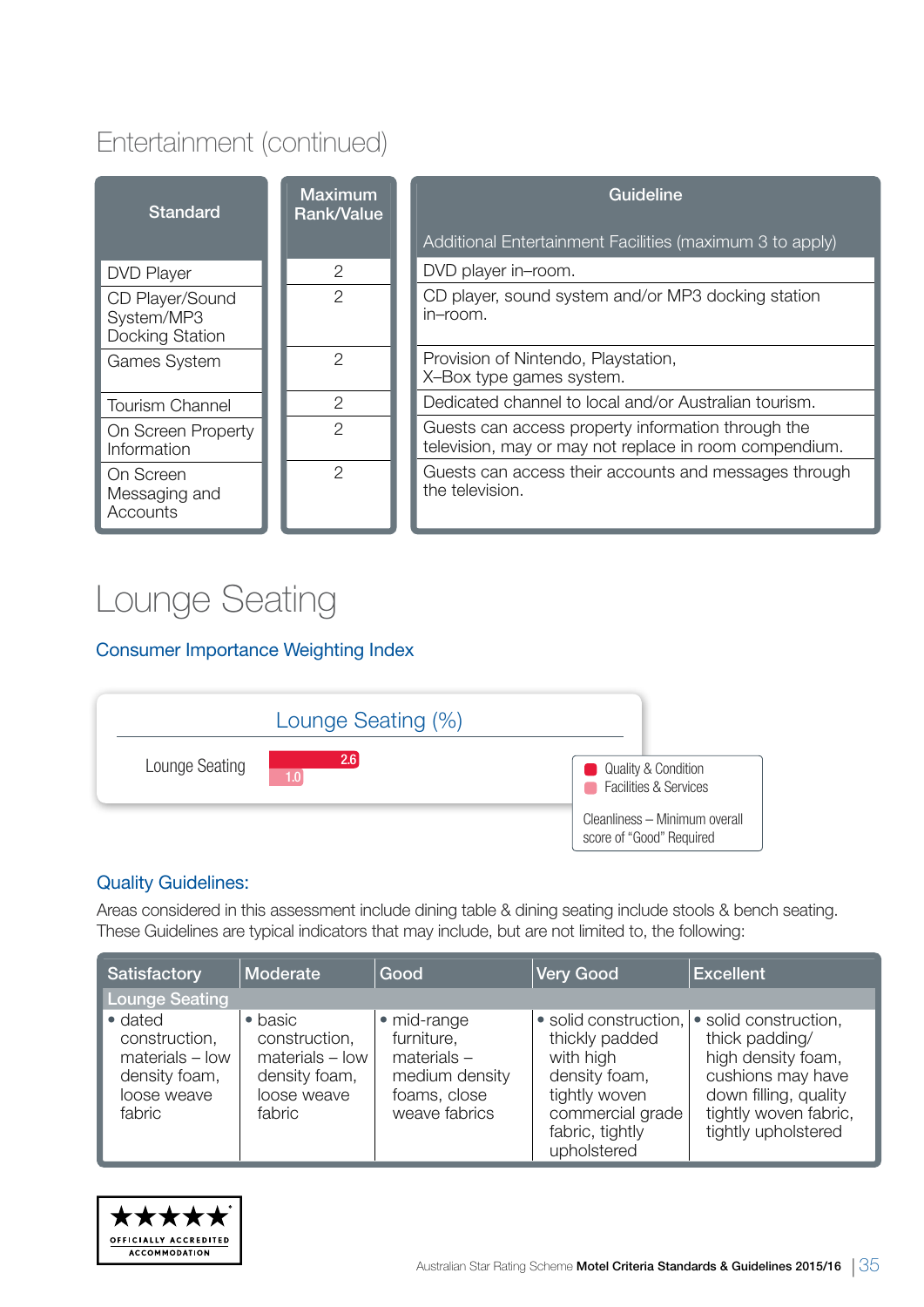### Lounge Seating (continued)

| <b>Satisfactory</b>                                     | Moderate                                        | Good                                    | <b>Very Good</b>                                                        | <b>Excellent</b>                                                             |
|---------------------------------------------------------|-------------------------------------------------|-----------------------------------------|-------------------------------------------------------------------------|------------------------------------------------------------------------------|
| • solid base                                            | • slat or solid<br>base                         | • web or slat base                      | • sprung or web<br>base                                                 | • well-padded sprung<br>base                                                 |
| • dated cane<br>lounge/chairs                           | • basic cane<br>lounge/chairs                   | • mid range cane<br>lounge/chairs       | • contemporary<br>rattan/cane<br>lounge/chairs                          | • designer rattan<br>lounge/chairs                                           |
| $\bullet$ lack of<br>coordination of<br>style or design | • limited<br>coordination of<br>style or design | • coordinated style/<br>design elements | • custom design<br>and coordinated<br>with overall room<br>style/ theme | • coordinated with<br>obvious use of<br>elements and<br>principles of design |

#### Facility Guidelines:

| <b>Standard</b>                                    | <b>Maximum</b><br><b>Rank/Value</b> | Guideline                                                                                                                                  |
|----------------------------------------------------|-------------------------------------|--------------------------------------------------------------------------------------------------------------------------------------------|
| Lounge Seating                                     |                                     | Purpose designed lounge seating may have arms and is<br>fully upholstered. Maybe cane/wicker lounge seating with<br>fully padded cushions. |
| Or - Occasional<br>Seating                         | З                                   | Purpose designed occasional seating includes tub chairs,<br>occasional chairs, foam lounges.                                               |
| <b>Sufficient Seating</b>                          | ◠                                   | Lounge type seating provided for the maximum number of<br>permanent sleeping positions.                                                    |
| Lounge Seating in<br>Addition to Dining<br>Seating | っ                                   | Room provided with lounge type seating plus dining chairs.                                                                                 |

### Dining Table and Chairs

#### Consumer Importance Weighting Index



#### Quality Guidelines:

Areas considered in this assessment include dining table & dining seating include stools & bench seating. These Guidelines are typical indicators that may include, but are not limited to, the following:

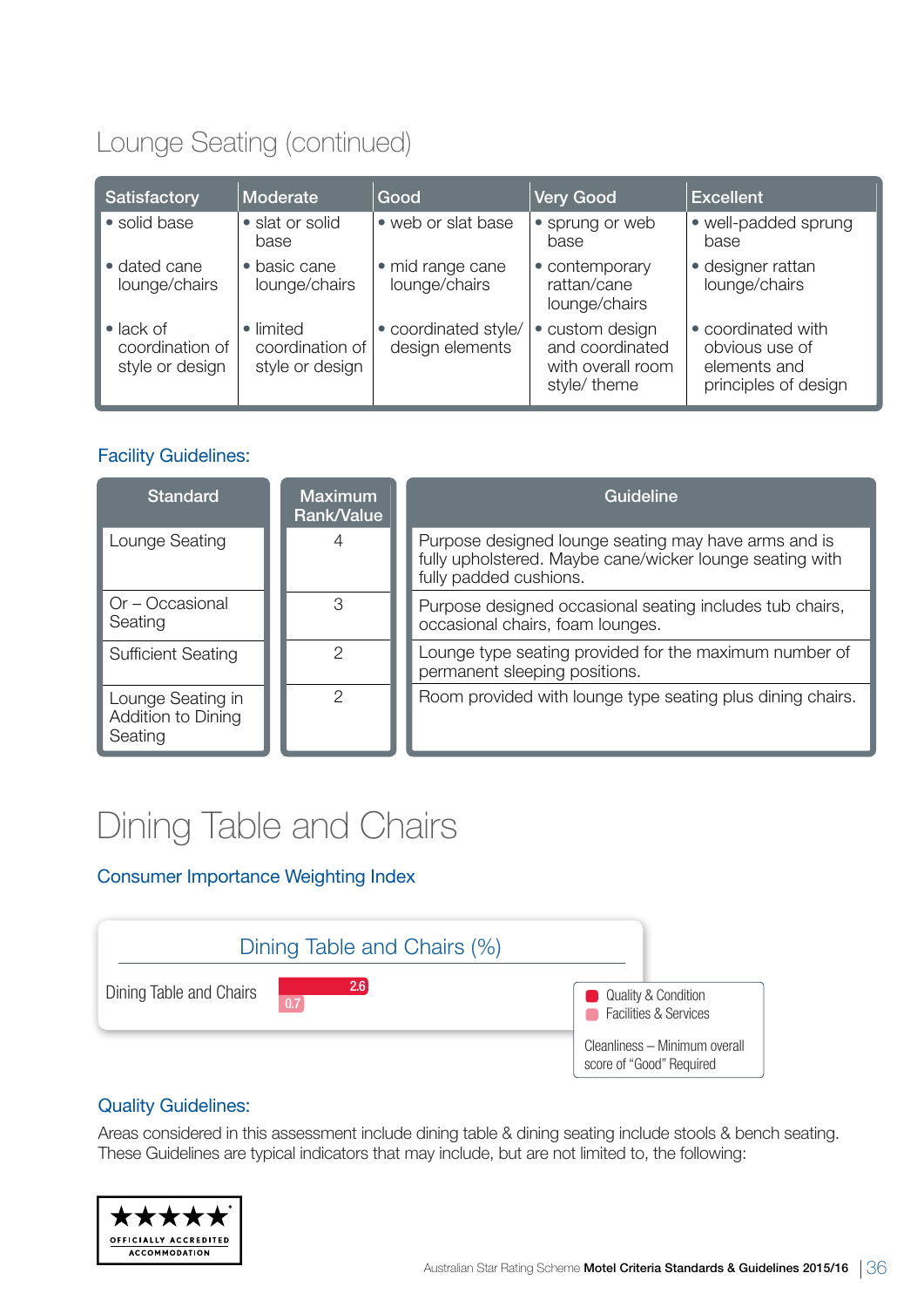### Dining Table and Chairs (continued)

| Satisfactory                                                                               | Moderate                                                              | Good                                                                                                                                                                                 | <b>Very Good</b>                                                                                                                                                        | <b>Excellent</b>                                                                                                                 |
|--------------------------------------------------------------------------------------------|-----------------------------------------------------------------------|--------------------------------------------------------------------------------------------------------------------------------------------------------------------------------------|-------------------------------------------------------------------------------------------------------------------------------------------------------------------------|----------------------------------------------------------------------------------------------------------------------------------|
| <b>Dining Table and Chairs</b>                                                             |                                                                       |                                                                                                                                                                                      |                                                                                                                                                                         |                                                                                                                                  |
| • materials eg<br>dated plastic,<br>MDF, dated<br>laminates,<br>basic steel<br>tube frames | • materials eg<br>plastic, MDF,<br>laminates,<br>steel tube<br>frames | • materials eg<br>laminate,<br>melamine,<br>standard timber<br>(eg pine), timber<br>veneers, glass,<br>chrome or<br>brushed steel<br>frames, plywood,<br>pine, high grade<br>plastic | • materials eg solid<br>timber (eg oak)<br>designer laminate,<br>melamine,<br>timber veneers,<br>reconstituted<br>stone, glass,<br>chrome or<br>brushed steel<br>frames | • materials eg solid<br>quality timber (eg<br>cedar), designer<br>timber veneers,<br>marble and stone,<br>stainless steel frames |
| • upholstery<br>materials eg<br>dated vinyl                                                | • upholstery<br>materials eg<br>vinyl                                 | • upholstery<br>$materials - eg$<br>commercial grade<br>fabric                                                                                                                       | • upholstery<br>$materials - eg$<br>commercial grade<br>fabric                                                                                                          | • upholstery materials<br>eg high grade fabrics                                                                                  |
| • stools,<br>benches or<br>fixed seating                                                   | $\bullet$ stools,<br>benches or<br>fixed seating                      | • standard cane/<br>rattan                                                                                                                                                           | • contemporary<br>cane/rattan                                                                                                                                           | · designer cane/ rattan                                                                                                          |
| $\bullet$ lack of<br>coordination of<br>style or design                                    | · basic design,<br>limited<br>coordination<br>and style               | • coordinated style/<br>design elements                                                                                                                                              | • custom design<br>and coordinated<br>with overall room<br>style/ theme                                                                                                 | • coordinated with<br>obvious use of<br>elements and<br>principles of design                                                     |

#### Facility Guidelines:

| <b>Standard</b>                                  | <b>Maximum</b><br>Rank/Value | Guideline                                                                  |
|--------------------------------------------------|------------------------------|----------------------------------------------------------------------------|
| Provision of dining<br>table/bench and<br>chairs |                              | Purpose built dining table and chairs.                                     |
| <b>Sufficient Seating</b>                        | 3                            | Seating provided for the maximum number of sleeping<br>positions.          |
| Sufficient Table/<br><b>Bench Space</b>          | ◠                            | Dining Table/Bench space provided for all permanent<br>sleeping positions. |

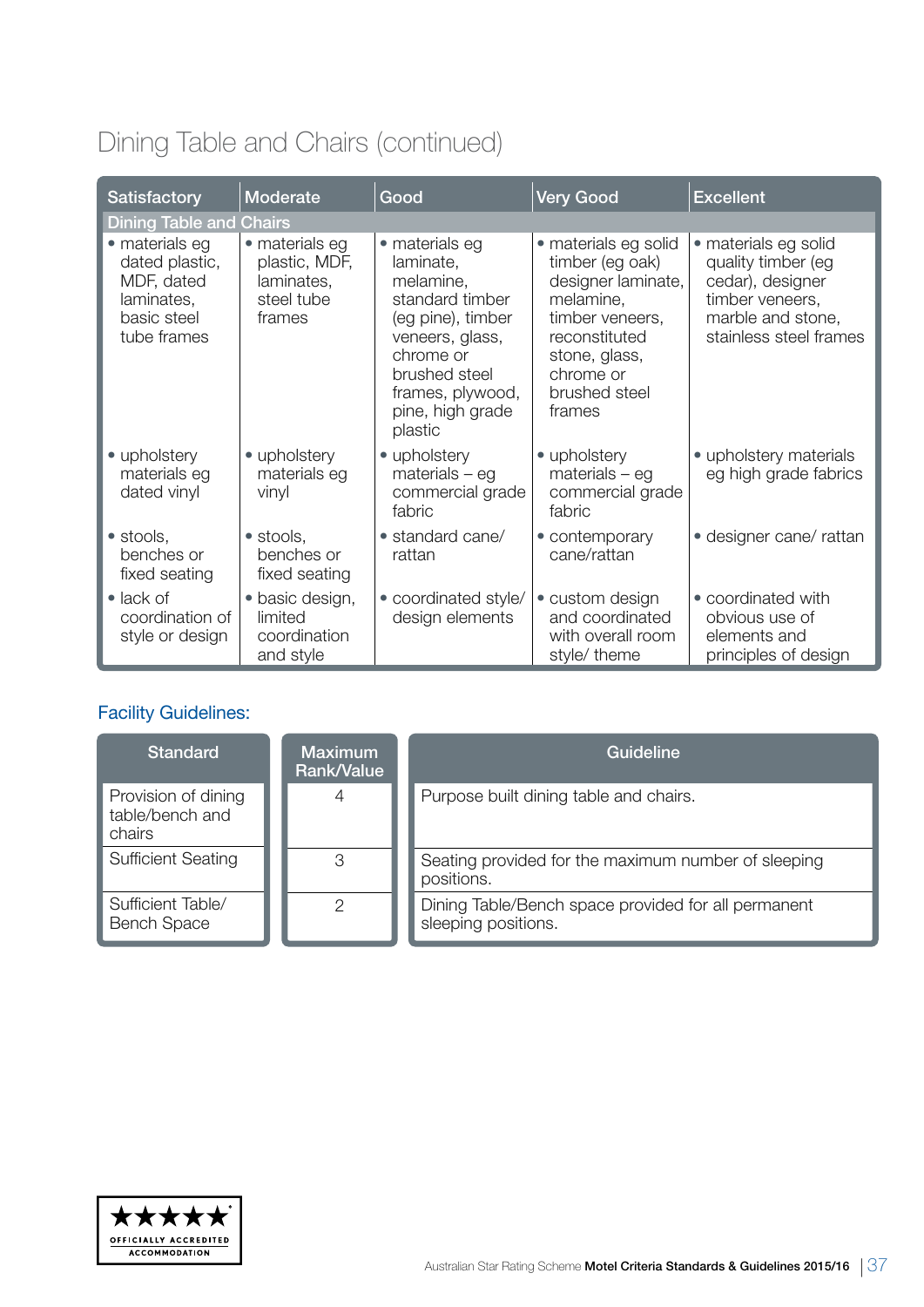### Business Desk

Facility Guidelines:

#### Consumer Importance Weighting Index



#### **Standard** Phone Local Phone Book Internet Access **Compendium** Business Desk In–Room Maximum Rank/Value 2 1 3  $\overline{2}$ 2 **Guideline** Minimum of one telephone in room accessible 24 hours. In room. Broadband and/or Wi Fi access in room. Extensive range of property and local visitor information, including local phone numbers – digital and/or print. Separate table/bench in addition to dining, including lighting, internet access and power point/s

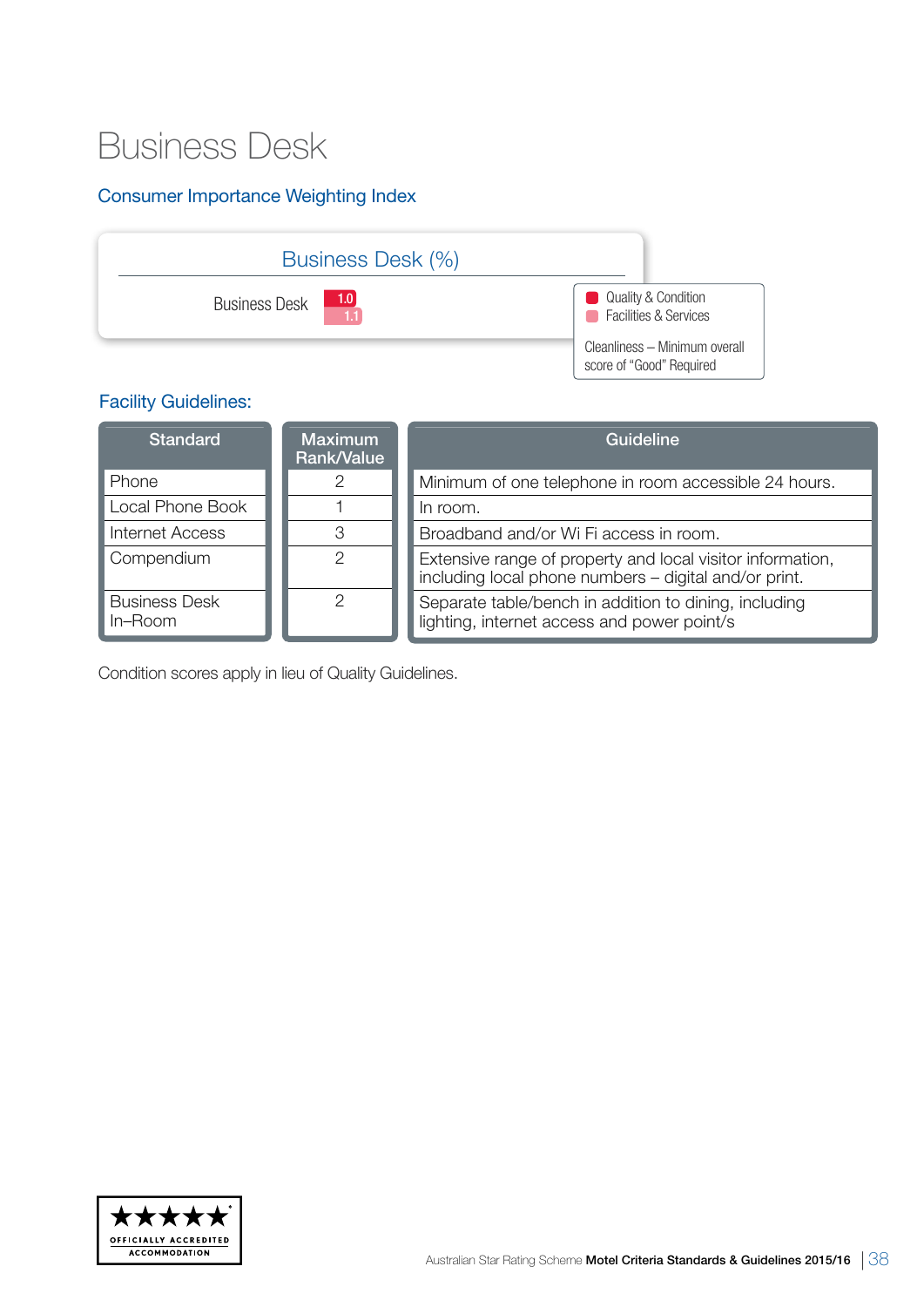### Heating, Cooling and Ventilation

#### Consumer Importance Weighting Index



#### Quality Guidelines:

These Guidelines are typical indicators that may include, but are not limited to, the following:

| Satisfactory                                                        | Moderate                                                                                                | Good                                                                                                                 | <b>Very Good</b>                                               | <b>Excellent</b>                                                                    |
|---------------------------------------------------------------------|---------------------------------------------------------------------------------------------------------|----------------------------------------------------------------------------------------------------------------------|----------------------------------------------------------------|-------------------------------------------------------------------------------------|
| Heating, Cooling and Ventilation                                    |                                                                                                         |                                                                                                                      |                                                                |                                                                                     |
| • box style<br>reverse air<br>conditioners                          | • window/wall<br>reverse cycle<br>air conditioner<br>units with<br>individual<br>temperature<br>control | • split system<br>reverse cycle<br>air conditioners<br>with individual<br>temperature<br>control (remote<br>control) | • ducted air<br>conditioning; or<br>integrated split<br>system | • ducted air<br>conditioning with<br>individual temperature<br>control to each unit |
| • wall hung strip<br>heaters, free<br>standing fans,<br>fan heaters | $\bullet$ column<br>heaters, basic<br>ceiling fans                                                      | • standard ceiling<br>fans                                                                                           | • contemporary<br>ceiling fan                                  | $\bullet$ designer ceiling fan $-$<br>electronic control                            |

#### Facility Guidelines:

| <b>Standard</b>            | <b>Maximum</b><br><b>Rank/Value</b> | Guideline                                                                                                                      |
|----------------------------|-------------------------------------|--------------------------------------------------------------------------------------------------------------------------------|
| <b>Sufficient Heating</b>  | 5                                   | Air conditioners – split (invertors) or ducted systems; steam/<br>water heaters, gas ducted, convection heating.               |
| Or – Moderate<br>Heating   | 2                                   | Oil columns, fan heaters.                                                                                                      |
| <b>Sufficient Cooling</b>  | 5                                   | Refrigerated air-conditioners - split or ducted systems;<br>ducted evaporative coolers.                                        |
| $Or - Moderate$<br>Cooling |                                     | Ceiling fans, portable fans, portable evaporative cooling<br>system.                                                           |
| Conveniently<br>Located    | 2                                   | 'Fit-for-Purpose' and ease of use, remote control acceptable,<br>ceiling fans less than 2.4m high are considered inconvenient. |
| Individual Temp<br>Control | 2                                   | Controls/indicator settings are in degrees.                                                                                    |

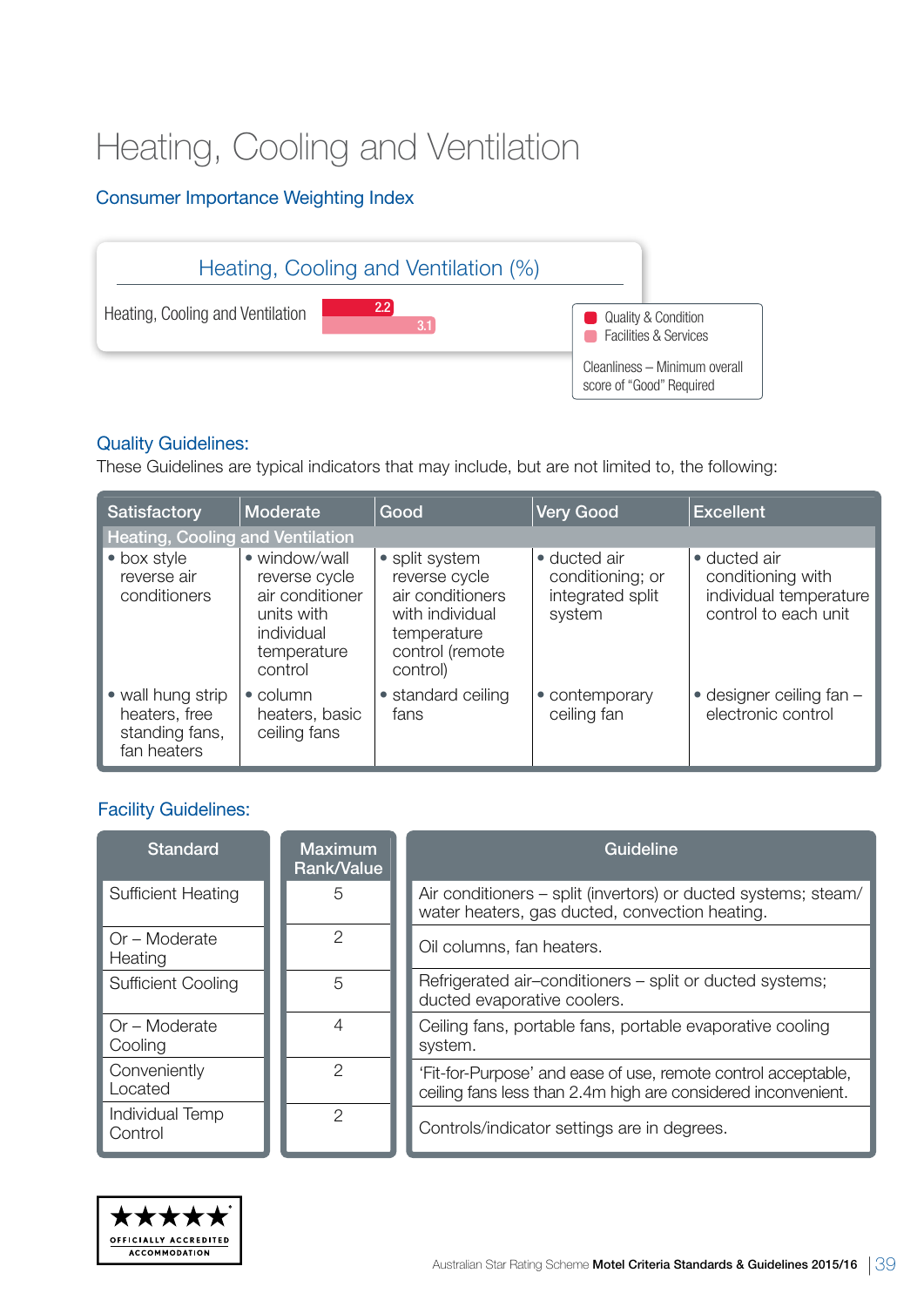### **Laundry**

#### Consumer Importance Weighting Index



#### Facility Guidelines:

A tolerance may apply for all measurements (under) and will be confirmed upon assessment.

| <b>Standard</b>                                    | <b>Maximum</b><br><b>Rank/Value</b> | Guideline                                                                                 |
|----------------------------------------------------|-------------------------------------|-------------------------------------------------------------------------------------------|
| Iron & Full Size<br>Ironing Board                  | 3                                   | Full size ironing board -approx 1150mm(L) x 340mm(W)<br>and iron located in-unit.         |
| Or $-$ Iron & 3/4 Size<br>Ironing Board            | $\overline{2}$                      | 3/4 size ironing board and iron located in-room.                                          |
| $Or - Iron$ & Ironing<br><b>Board Upon Request</b> |                                     | Ironing board and iron available from reception or in<br>communal laundry.                |
| 7 Days Laundry                                     | 3                                   | Laundry & dry cleaning available $-7$ days.                                               |
| $Or - 5$ Days Laundry                              | $\overline{2}$                      | As above $-5$ days.                                                                       |
| <b>Express Laundry</b>                             | $\overline{4}$                      | As above $-3$ hours or less.                                                              |
| <b>Private Guest</b><br>laundry                    | 3                                   | Communal laundry facilities available onsite – exclusive<br>guest use.                    |
| Or - Shared Guest<br>Laundry                       | $\overline{2}$                      | Communal laundry facilities available onsite – shared use<br>with property owner/manager. |
| <b>Guest Laundry</b><br>Washing Machine            | 3                                   | Washing machine provided in guest laundry.                                                |
| <b>Guest Laundry Dryer</b>                         | $\overline{2}$                      | Dryer provided in guest laundry.                                                          |

### Security and Safety

#### Consumer Importance Weighting Index



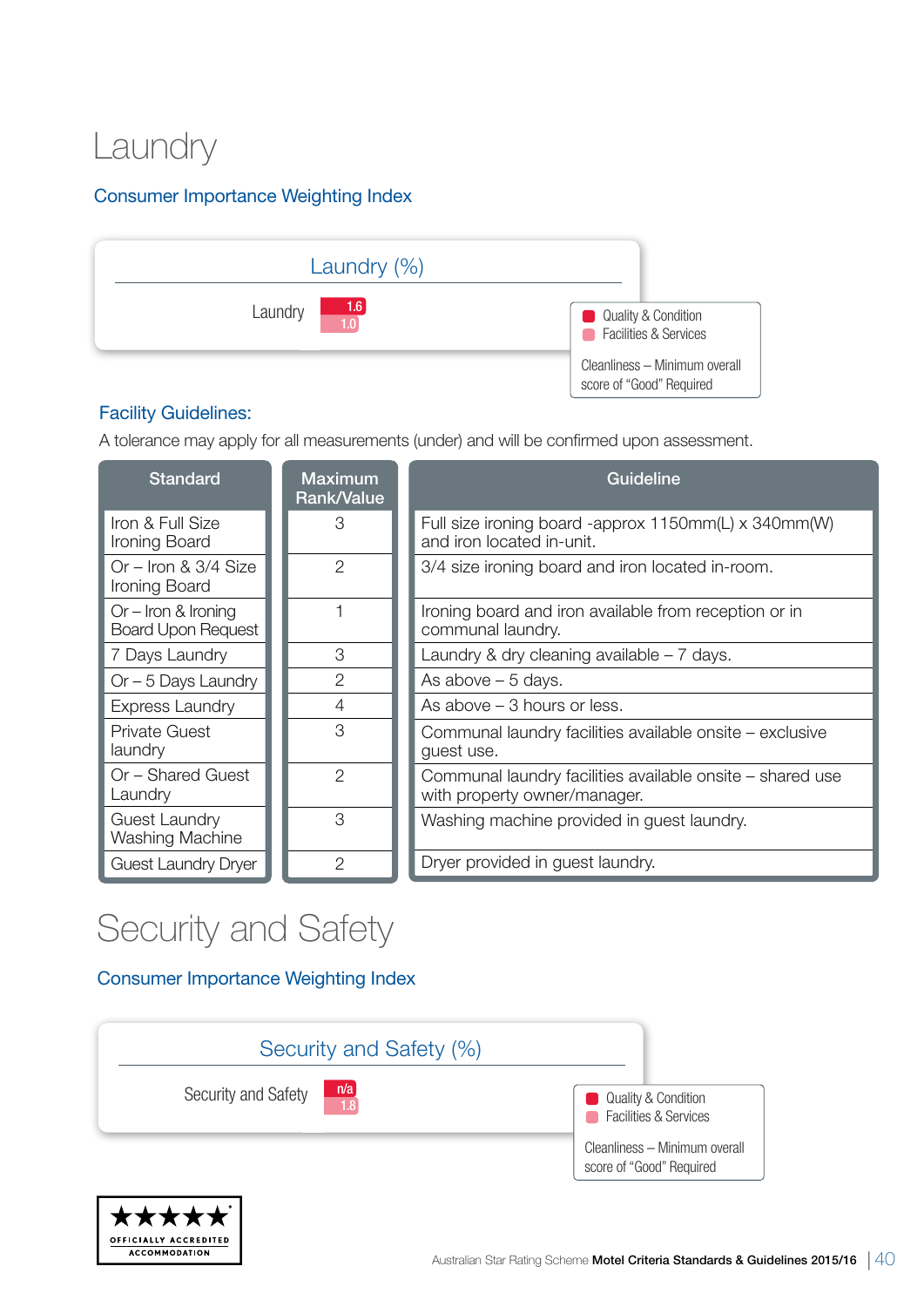### Security and Safety (continued)

#### Facility Guidelines:

| <b>Standard</b>                                            | <b>Maximum</b><br>Rank/Value | <b>Guideline</b>                                                                |
|------------------------------------------------------------|------------------------------|---------------------------------------------------------------------------------|
| <b>Electronic Entry</b>                                    | 5                            | Electronic room entry.                                                          |
| Or – Automated<br>Locking                                  | 4                            | Entrance door automatically locks to external entry.                            |
| $Or$ – Internal<br>Locking                                 | 3                            | Entrance door lockable internally by guest.                                     |
| <b>Added Security</b><br>Features                          | 3                            | Viewing hole in front door, security screen door, security<br>chain or similar. |
| In-Room Safe                                               | 2                            | Purpose built safe provided in room, with operating instructions.               |
| Or - Safety Deposit<br>at Reception                        |                              | Safety deposit box/services at reception desk.                                  |
| Internal Video<br>Surveillance<br>Reception &<br>Corridors | 3                            | Video surveillance of reception and internal common areas.                      |

Condition scores and Quality guidelines do not apply.

### Non-Smoking

#### Consumer Importance Weighting Index



#### Facility Guidelines:

| Standard             | <b>Maximum</b><br>Rank/Value | Guideline                                                                                                    |
|----------------------|------------------------------|--------------------------------------------------------------------------------------------------------------|
| Non Smoking<br>Rooms | 4                            | 100% of guest's rooms to be non smoking, and must be<br>accompanied by signage at the property and in-rooms. |

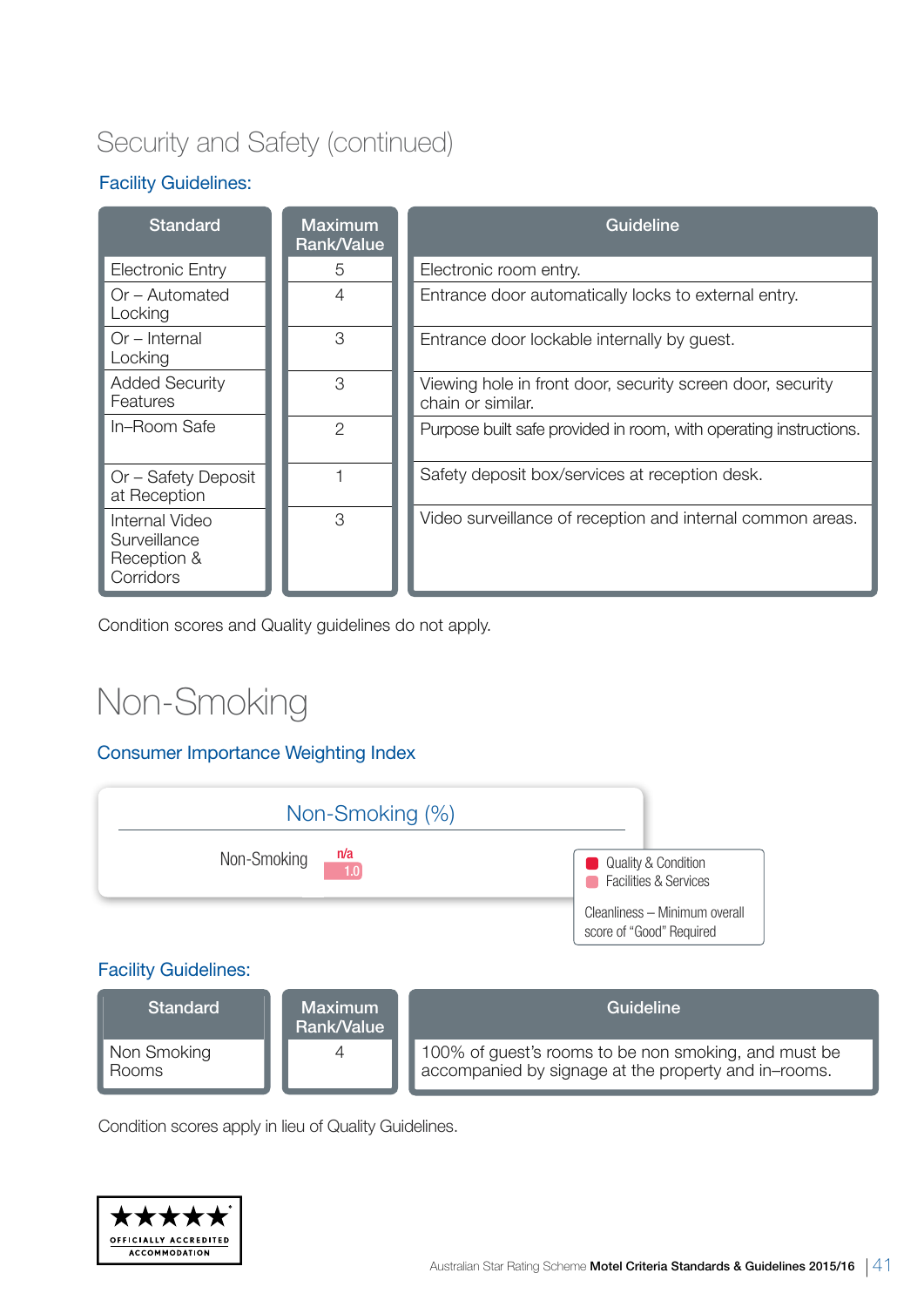## Bathroom

#### Consumer Importance Weighting Index



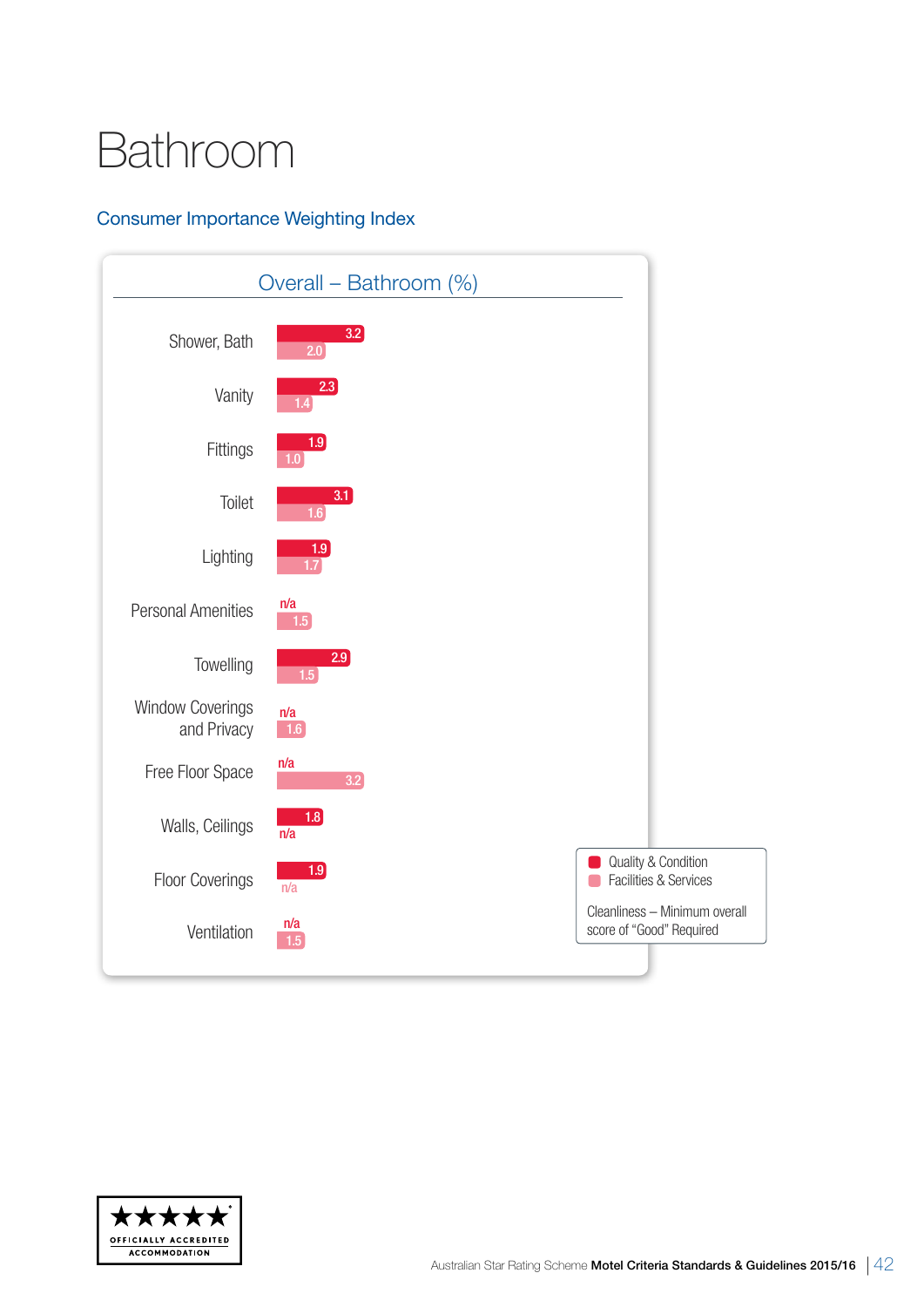### Shower and Bath

#### Consumer Importance Weighting Index



#### Quality Guidelines:

This area includes the bath (does not include bath surrounds), shower floor/grate, shower walls, shower screen. Quality Guidelines are typical indicators that may include, but are not limited to, the following:

| <b>Satisfactory</b>                                                                                      | Moderate                                                                            | Good                                                                                             | <b>Very Good</b>                                                                            | <b>Excellent</b>                                                             |
|----------------------------------------------------------------------------------------------------------|-------------------------------------------------------------------------------------|--------------------------------------------------------------------------------------------------|---------------------------------------------------------------------------------------------|------------------------------------------------------------------------------|
| <b>Bath</b>                                                                                              |                                                                                     |                                                                                                  |                                                                                             |                                                                              |
| • plastic bath                                                                                           | · basic acrylic<br><b>bath</b>                                                      | • standard design<br>acrylic, enamel<br>bath                                                     | • contemporary<br>baths - acrylic,<br>reconstituted<br>stone                                | • designer baths -<br>stone, steel with<br>porcelain finish                  |
| <b>Shower</b>                                                                                            |                                                                                     |                                                                                                  |                                                                                             |                                                                              |
| • walls: dated<br>tiles; 'aged'<br>moulded<br>plastic/<br>fibreglass;<br>panelling with<br>visible joins | · walls: budget<br>tiles; moulded<br>fibreglass;<br>panelling with<br>visible joins | • walls: standard<br>tiles, designer<br>moulded<br>fibreglass;<br>panelling, no<br>visible joins | • walls:<br>contemporary<br>tiles;<br>reconstituted<br>stone; fully tiled;                  | · walls: stone; fully tiled                                                  |
| • base: dated<br>tiles; 'aged'<br>moulded<br>plastic/<br>fibreglass                                      | · base: budget<br>tiles; moulded<br>fibreglass                                      | • base: standard<br>tiles, moulded<br>fibreglass                                                 | · base: hobless:<br>contemporary<br>tiles; reconstituted<br>stone; designer<br>moulded base | · base: hobless; stone                                                       |
| • screen:<br>lightweight<br>plastic curtain;<br>aged shower<br>screen                                    | • screen: shower<br>curtain,<br>segmented<br>glass sliding<br>doors                 | · screen: framed<br>shower screen or<br>designer curtain                                         | • screen: semi<br>frameless glass<br>shower screen                                          | • screen: frameless<br>glass                                                 |
| • grate: plastic                                                                                         | · grate: plastic/<br>chrome<br>shower                                               | · grate: chrome                                                                                  | • grate: designer<br>steel shower; tile<br>insert grate                                     | · grate: designer steel<br>shower                                            |
| $\bullet$ lack of<br>coordination of<br>style or design                                                  | • limited<br>coordination<br>of style or<br>design                                  | • coordinated<br>style/design<br>elements                                                        | • custom design<br>and coordinated<br>with overall room<br>style/ theme                     | • coordinated with<br>obvious use of<br>elements and<br>principles of design |

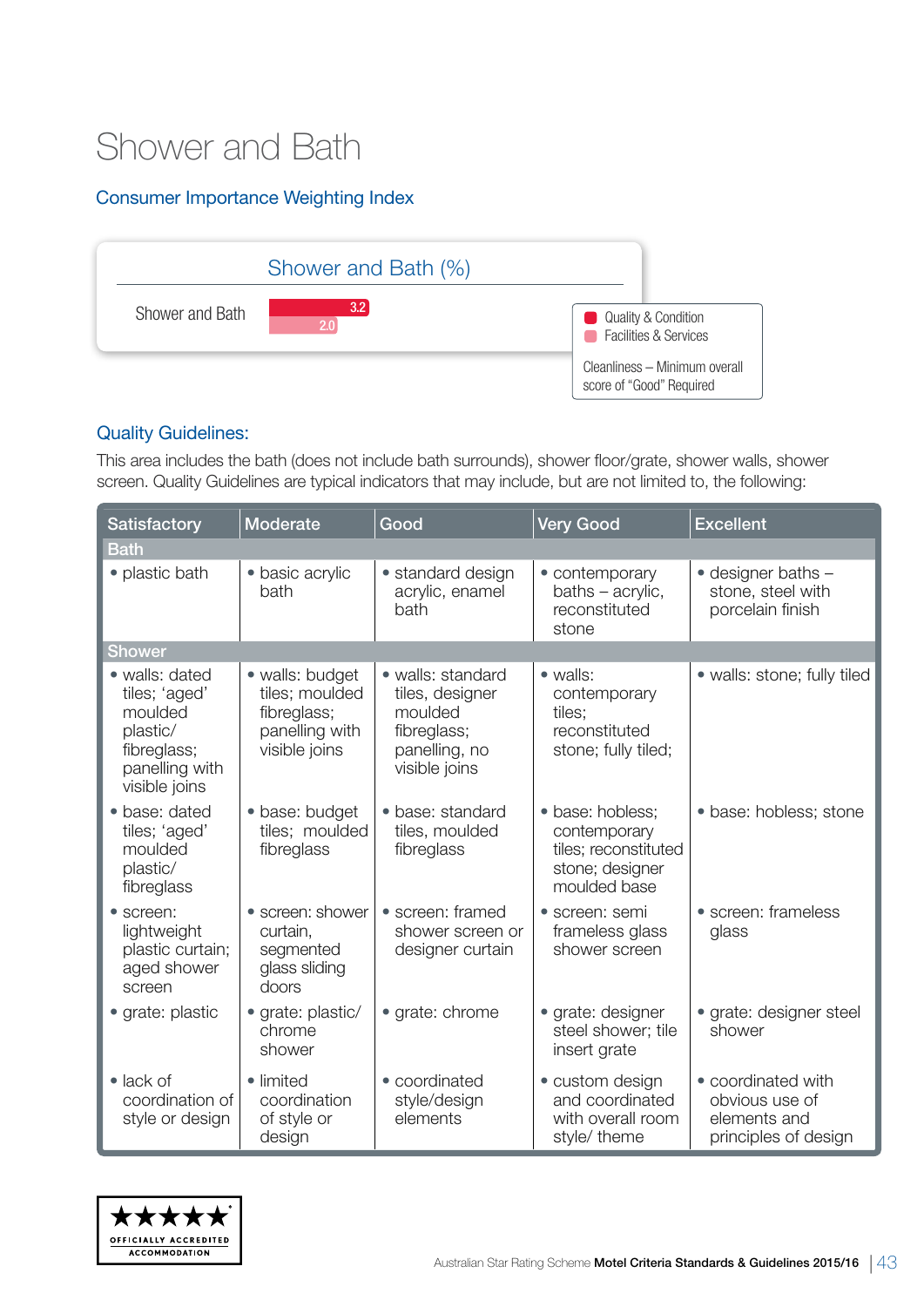### Shower and Bath (continued)

#### Facility Guidelines:

A tolerance may apply for all measurements (under) and will be confirmed upon assessment.

| <b>Standard</b>                       | <b>Maximum</b><br><b>Rank/Value</b> | Guideline                                                                   |  |
|---------------------------------------|-------------------------------------|-----------------------------------------------------------------------------|--|
| Separate Shower<br>and Full Size Bath | 5                                   | Separate full size bath (minimum of 1300mm x 600 mm)<br>plus shower recess. |  |
| Or – Shower Over<br><b>Bath</b>       | 4                                   | Shower over full size bath/spa bath.                                        |  |
| Or – Shower<br>Recess                 | 3                                   | Shower recess only.                                                         |  |
| Large Shower                          | 5                                   | Minimum 1800mm (length plus width).                                         |  |
| $Or - Adequate$<br>Shower             | 4                                   | Minimum 1500mm (length plus width).                                         |  |
| Spa Bath or Plunge<br><b>Bath</b>     | $\overline{2}$                      | Spa bath or plunge bath.                                                    |  |
| <b>Height of Shower</b><br>Head/Rose  | $\mathcal{P}$                       | Minimum 1900mm – adjustable arm acceptable to meet<br>dimension.            |  |
| Soap Holder                           | $\mathcal{P}$                       | Dedicated soap holder or mounted soap dispenser.                            |  |
| <b>Toiletries Holder</b>              | $\overline{2}$                      | Dedicated shelf/space for guest toiletries.                                 |  |

### Vanity

#### Consumer Importance Weighting Index



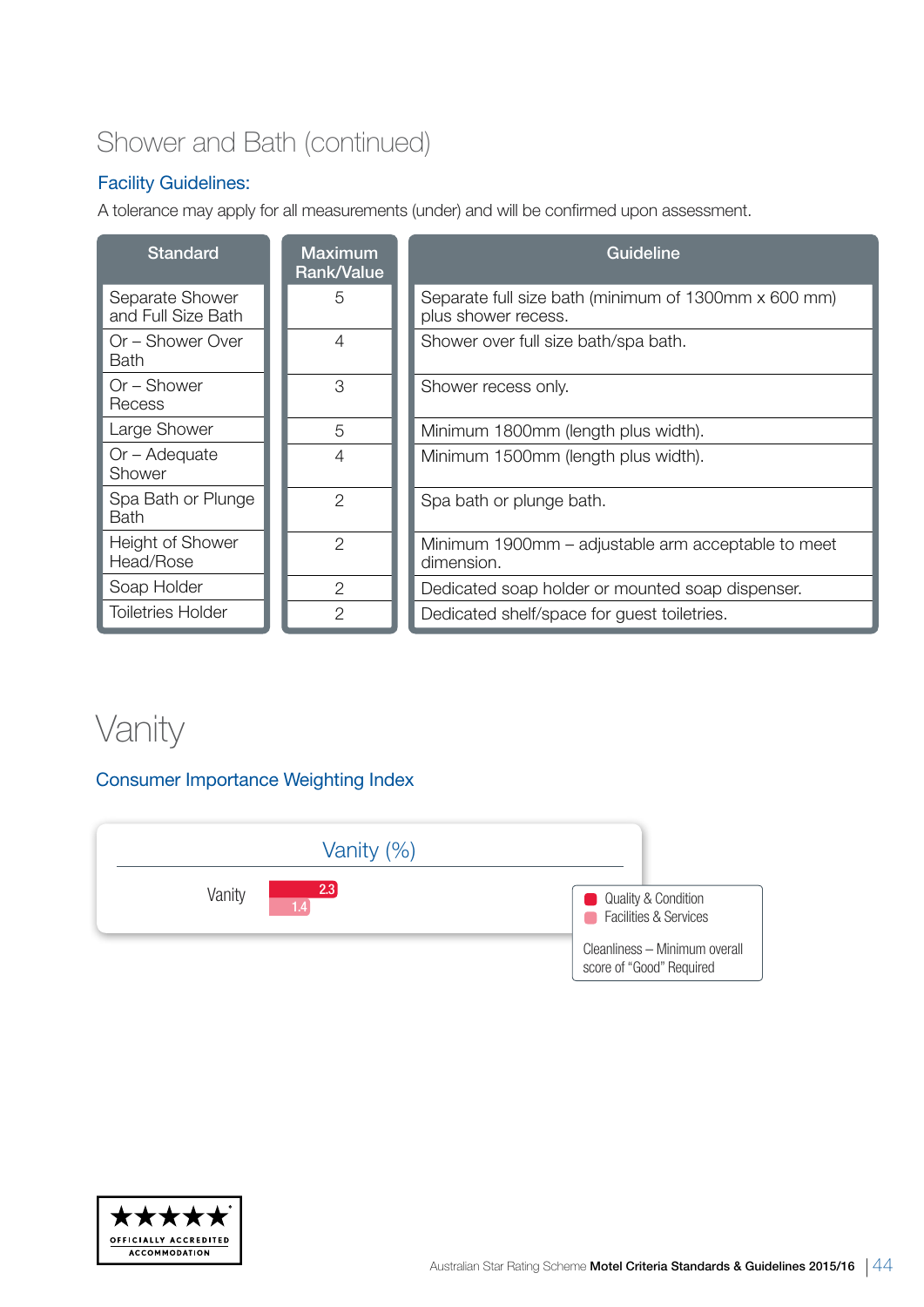### Vanity (continued)

#### Quality Guidelines:

Area includes: the hand basin, plugs, bench/shelf space, drawers including handles. These Guidelines are typical indicators that may include, but are not limited to, the following:

| <b>Satisfactory</b>                                       | Moderate                                            | Good                                        | <b>Very Good</b>                                                        | <b>Excellent</b>                                                             |  |  |  |
|-----------------------------------------------------------|-----------------------------------------------------|---------------------------------------------|-------------------------------------------------------------------------|------------------------------------------------------------------------------|--|--|--|
| <b>Handbasin</b>                                          |                                                     |                                             |                                                                         |                                                                              |  |  |  |
| • dated design                                            | • basic design                                      | • standard design                           | • contemporary<br>design                                                | • customised design<br>and style/theme                                       |  |  |  |
| • plastic, aged<br>polymarble                             | $\bullet$ moulded<br>acrylic                        | • polymarble,<br>acrylic                    | • quality finish<br>eg ceramic,<br>reconstituted<br>stone               | • high quality finish eg<br>stone, glass, ceramic                            |  |  |  |
| <b>Bench Space</b>                                        |                                                     |                                             |                                                                         |                                                                              |  |  |  |
| • dated laminate<br>sheeting,<br>dated moulded<br>acrylic | • basic laminate<br>sheeting,<br>moulded<br>acrylic | · standard laminate,<br>polymarble          | • reconstituted<br>stone, designer<br>laminate                          | • stone, glass                                                               |  |  |  |
| <b>Splashback</b>                                         |                                                     |                                             |                                                                         |                                                                              |  |  |  |
| • exposed pvc<br>plumbing                                 | • exposed PVC<br>plumbing                           | • plumbing<br>chrome finish or<br>concealed | • concealed or<br>decorative<br>plumbing                                | • all plumbing is<br>concealed or<br>decorative                              |  |  |  |
| $\bullet$ lack of<br>coordination of<br>style or design   | • limited<br>coordination of<br>style or design     | • coordinated style/<br>design elements     | • custom design<br>and coordinated<br>with overall room<br>style/ theme | • coordinated with<br>obvious use of<br>elements and<br>principles of design |  |  |  |

#### Facility Guidelines:

A tolerance may apply for all measurements (under) and will be confirmed upon assessment.

| <b>Standard</b>                             | <b>Maximum</b><br>Rank/Value | Guideline                                                                    |
|---------------------------------------------|------------------------------|------------------------------------------------------------------------------|
| <b>Bench/Shelf Space</b>                    | 3                            | Minimum dimensions of 300mm x 200mm.                                         |
| $Or - Adequate$<br><b>Bench Shelf Space</b> | 2                            | Bench/shelf space is less than 300mm x 200mm.<br>Minimum dimension of 150mm. |
| Hand Basin                                  | З                            | Minimum size of 400mm x 250mm.                                               |
| $Or - Adequate$<br>Hand Basin               | 2                            | Less than 400mm x 250mm.                                                     |
| Shelving/Storage<br>Space                   | $\mathcal{P}$                | Separate shelving, Minimum measurement of 150mm.                             |

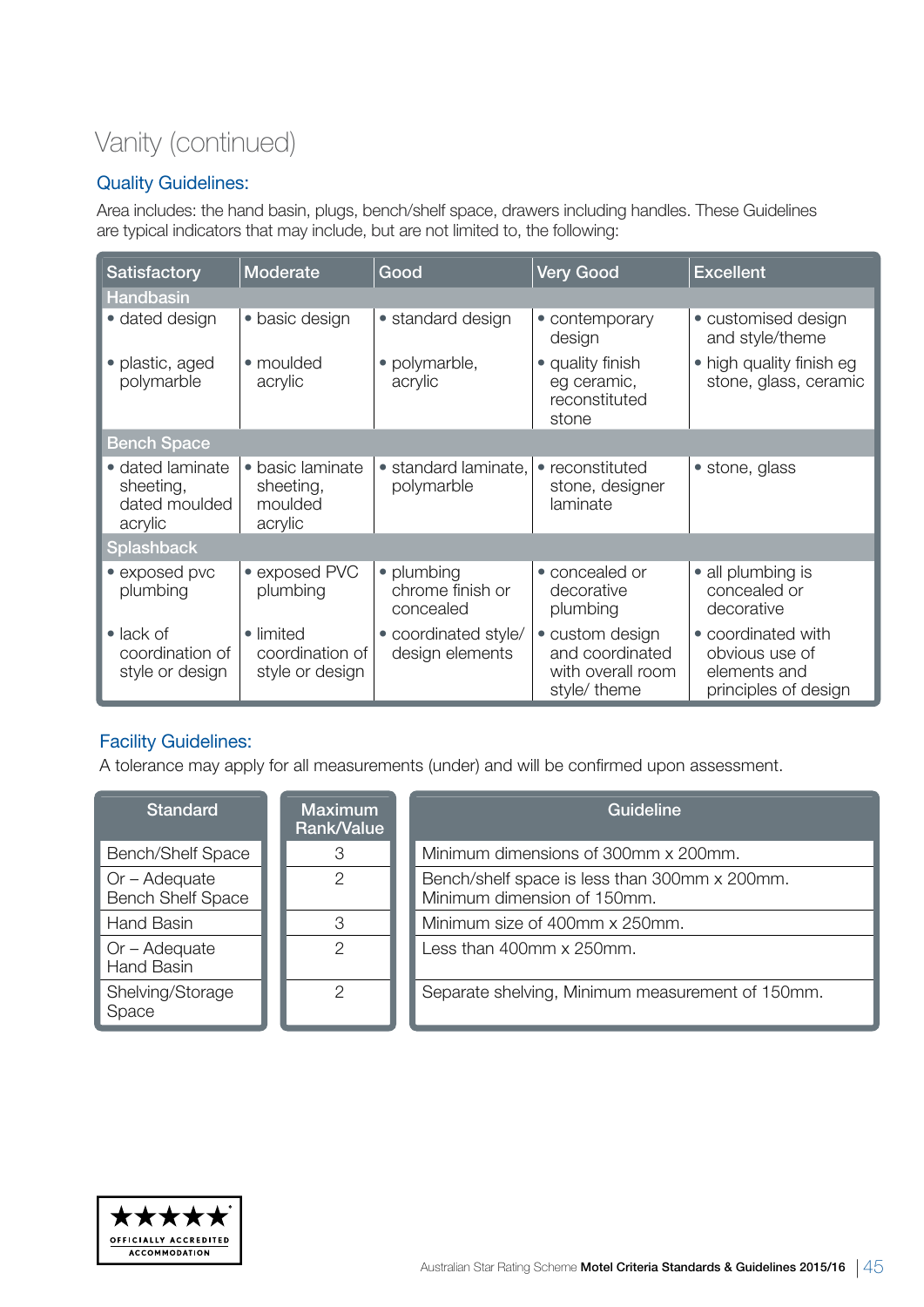### **Fittings**

#### Consumer Importance Weighting Index



#### Quality Guidelines:

Areas includes taps, spout, hooks, towel rails, mirror lighting, towel racks, shower head/rose, soap holders & shampoo holder, hooks, toilet roll holder and toilet brush.

| Satisfactory                                                   | Moderate                                               | Good                                                    | <b>Very Good</b>                                                         | <b>Excellent</b>                                                                                |
|----------------------------------------------------------------|--------------------------------------------------------|---------------------------------------------------------|--------------------------------------------------------------------------|-------------------------------------------------------------------------------------------------|
| <b>Fittings</b>                                                |                                                        |                                                         |                                                                          |                                                                                                 |
| • dated fittings<br>with plastic<br>finishes                   | • basic fittings<br>with plastic<br>finishes           | • standard<br>range fittings<br>predominately<br>chrome | • custom designed<br>chrome fittings                                     | • custom designed<br>fittings, stainless steel<br>finish                                        |
| • frameless<br>standard mirror<br>- unpolished<br>edge         | • plastic framed<br>mirror                             | • framed mirrors                                        | • large framed<br>bevel edge mirror<br>or mirror recessed<br>into tiling | • large bevel edge<br>designer mirror with<br>quality framing or mirror<br>recessed into tiling |
| $\bullet$ lack of<br>coordination<br>of fittings &<br>fixtures | • limited<br>coordination<br>of fittings &<br>fixtures | • coordination of<br>fittings & fixtures -<br>matching  | • coordinated with<br>overall room style/<br>theme                       | • coordinated with<br>obvious use of<br>elements and<br>principles of design                    |

#### Facility Guidelines:

All measurements will be taken from within any frames and a tolerance of 20mm may apply for all measurements (under) and will be confirmed upon assessment.

| <b>Standard</b>                       | <b>Maximum</b><br>Rank/Value | Guideline                                                                                                  |
|---------------------------------------|------------------------------|------------------------------------------------------------------------------------------------------------|
| Mixer Taps                            | 2                            | Flick mixer or separate tap set with common spout.                                                         |
| Large Mirror                          | 3                            | Minimum 600mm(H) x 450mm(W) required.                                                                      |
| Or - Adequate Mirror                  | 2                            | Minimum 450mm(H) x 350mm(W).                                                                               |
| Or - Small Mirror                     |                              | Less than $450mm(H) \times 350mm(W)$ .                                                                     |
| Conveniently<br><b>Located Mirror</b> | 2                            | Located above hand basin/vanity unit, minimum<br>measurement from floor between 1200mm and 1800mm.         |
| <b>Towel Rails</b>                    | 2                            | Purpose designed towel rails.                                                                              |
| Adequate Towel<br>Rails               | 2                            | Min 450mm per sleeping position (pull out/portable clothes<br>line acceptable to include in measurements). |
| Adequate Clothes<br>Hooks             | 2                            | Minimum 2 separate hooks or 1 double hook, small plastic<br>adhesive hooks not sufficient.                 |

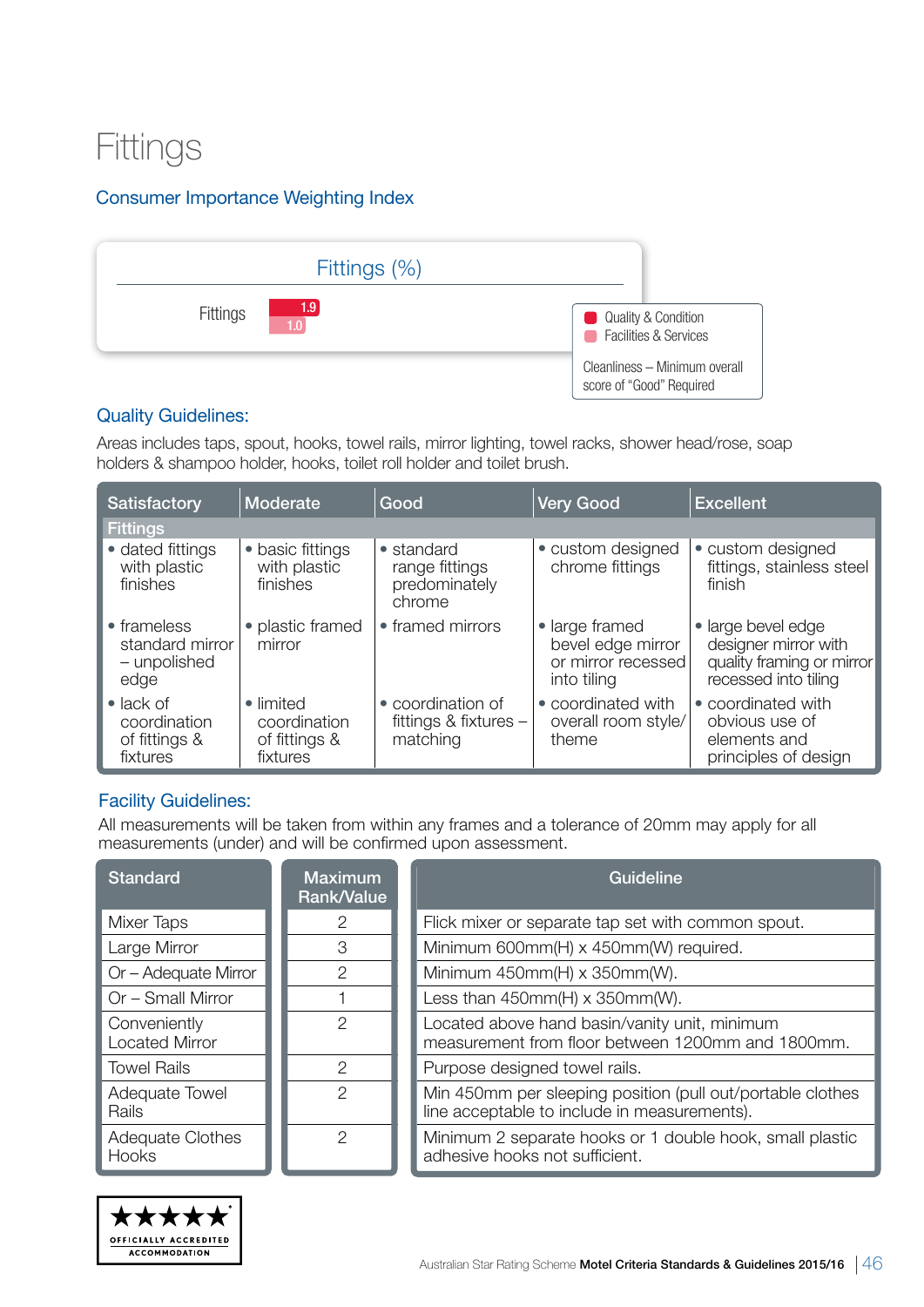### **Toilet**

#### Consumer Importance Weighting Index



#### Quality Guidelines:

This area includes the bath (does not include bath surrounds), shower floor/grate, shower walls, shower screen. Quality Guidelines are typical indicators that may include, but are not limited to, the following:

| <b>Satisfactory</b>                                     | <b>Moderate</b>                                   | Good                                                                                            | <b>Very Good</b>                                                        | <b>Excellent</b>                                                                                                                         |
|---------------------------------------------------------|---------------------------------------------------|-------------------------------------------------------------------------------------------------|-------------------------------------------------------------------------|------------------------------------------------------------------------------------------------------------------------------------------|
| <b>Toilet</b>                                           |                                                   |                                                                                                 |                                                                         |                                                                                                                                          |
| • two piece<br>toilet suite with<br>exposed 'S'<br>trap | • two piece toilet<br>suite, enclosed<br>'S' trap | • close coupled<br>toilet suite                                                                 | • wall faced/wall<br>hung toilet suite                                  | • high quality porcelain/<br>ceramic finishwall<br>faced/wall hung pan,<br>may have concealed<br>cistern; high quality<br>chrome buttons |
| • aged plastic<br>cistern                               | • basic plastic<br>cistern                        | $\bullet$ mid range $-$<br>combination of<br>ceramic bowl &<br>designer hard<br>plastic cistern | • porcelain/ceramic<br>finish                                           | high quality porcelain/<br>ceramic finish, all<br>plumbing concealed                                                                     |
| $\bullet$ lack of<br>coordination of<br>style or design | • limited<br>coordination of<br>style or design   | • coordinated style/<br>design elements                                                         | • custom design<br>and coordinated<br>with overall room<br>style/ theme | • coordinated with<br>obvious use of<br>elements and<br>principles of design                                                             |

#### Facility Guidelines:

| <b>Standard</b>           | <b>Maximum</b><br>Rank/Value | Guideline                                                             |  |
|---------------------------|------------------------------|-----------------------------------------------------------------------|--|
| Rubbish Bin               |                              | Minimum 1 rubbish bin for bathroom.                                   |  |
| <b>Extra Toilet Rolls</b> |                              | One or more additional toilet rolls.                                  |  |
| Toilet Brush &<br>Holder  |                              | Toilet brush and holder provided. Allowance for 24hr<br>housekeeping. |  |

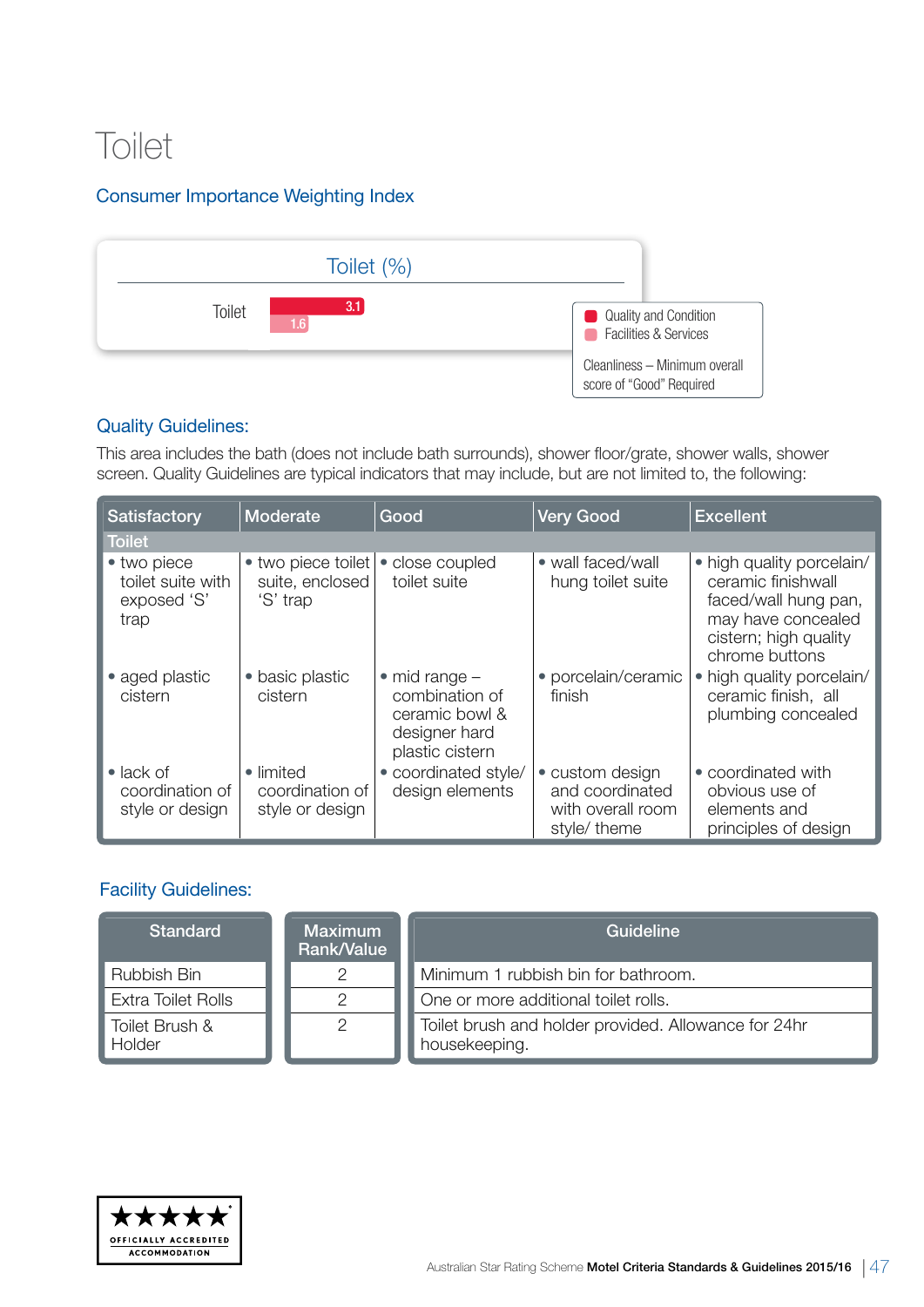### Lighting

#### Consumer Importance Weighting Index



#### Quality Guidelines:

Areas considered in this assessment include lighting, light shades, diffusers, power points, switches and heat lamps. These Guidelines are typical indicators that may include, but are not limited to, the following:

| Satisfactory                                            | Moderate                                        | Good                                                 | <b>Very Good</b>                                                                             | <b>Excellent</b>                                                                  |
|---------------------------------------------------------|-------------------------------------------------|------------------------------------------------------|----------------------------------------------------------------------------------------------|-----------------------------------------------------------------------------------|
| Lighting                                                |                                                 |                                                      |                                                                                              |                                                                                   |
| • exposed<br>globes or<br>fluorescent<br>tubes          | • fluorescent<br>lighting diffuser<br>panels    | • standard down<br>lights - painted<br>white fitting | • custom design<br>down lights - one<br>piece recessed<br>downlight, round<br>chrome fitting | • architectural design<br>down lights - one<br>piece unit down light              |
| • dated light<br>fixtures and                           | • basic oyster<br>lighting                      | • oyster fittings with<br>design element             | • optional lighting<br>illumination                                                          | • optional lighting<br>illumination                                               |
| fittings                                                |                                                 |                                                      | • custom light<br>shades may be<br>sensor lighting<br>with manual over-<br>ride              | · designer light fittings,<br>may have electronic<br>control management<br>system |
| $\bullet$ lack of<br>coordination of<br>style or design | • limited<br>coordination of<br>style or design | • coordinated style/<br>design elements              | • custom design<br>and coordinated<br>with overall room<br>style/ theme                      | • coordinated with<br>obvious use of<br>elements and<br>principles of design      |

#### Facility Guidelines:

| Standard            | <b>Maximum</b><br>Rank/Value | Guideline                                                                                                                                                    |
|---------------------|------------------------------|--------------------------------------------------------------------------------------------------------------------------------------------------------------|
| Sufficient Lighting | 3                            | Lighting positioned so no area of the bathroom lacks<br>efficient light - it must effectively cover all areas (mirror,<br>shower, bath, vanity, and toilet). |
| Spare Power Points  |                              | Spare power point/s provided.                                                                                                                                |

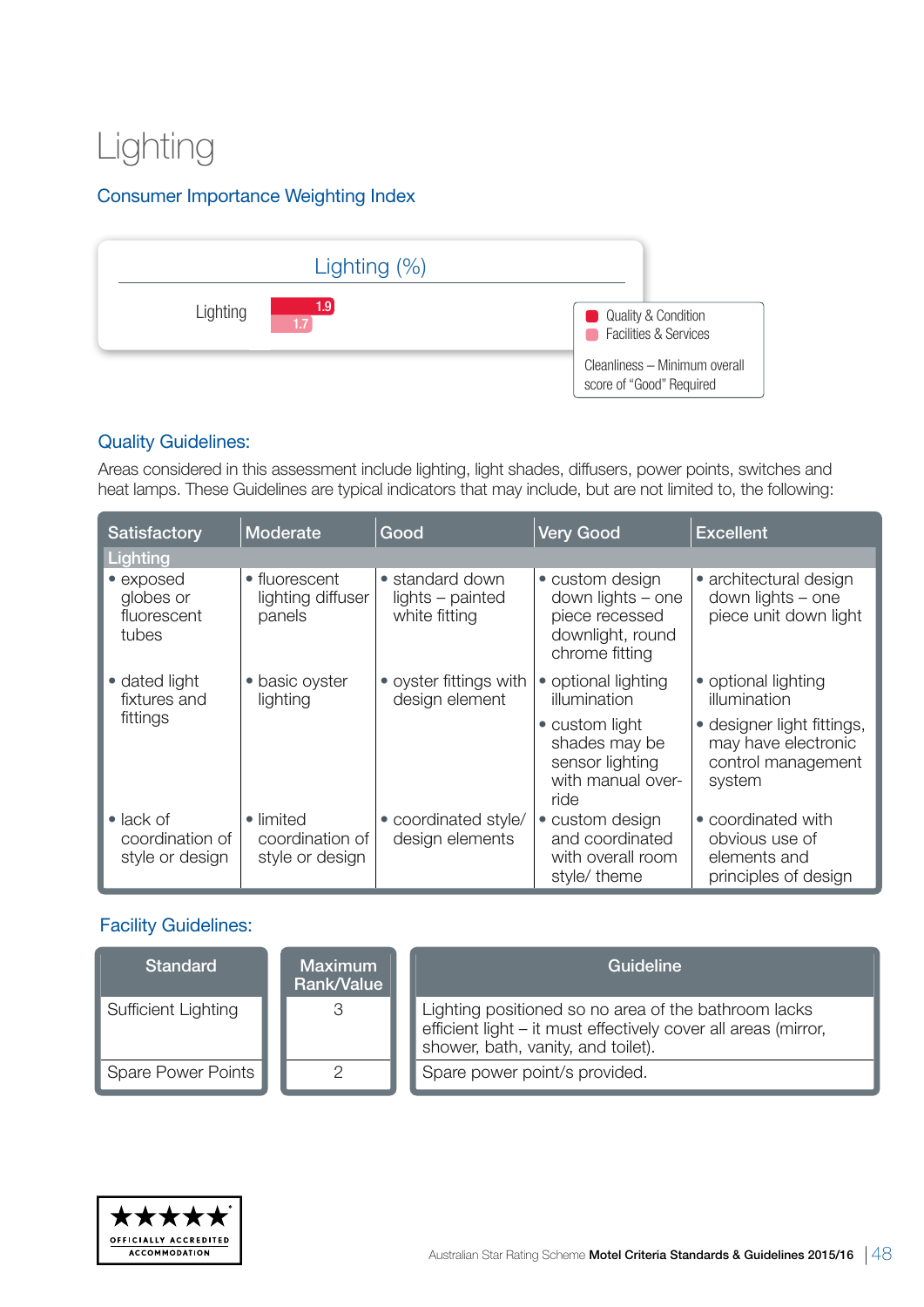### Personal Amenities

#### Consumer Importance Weighting Index



#### Facility Guidelines:

| <b>Standard</b>                                   | <b>Maximum</b><br><b>Rank/Value</b> | Guideline                                                                                                                                                                                          |
|---------------------------------------------------|-------------------------------------|----------------------------------------------------------------------------------------------------------------------------------------------------------------------------------------------------|
| <b>Personal Amenities</b>                         | 3                                   | Minimum 5 items, including separate shampoo, separate<br>conditioner, tissues plus 2 other items such as moisturiser,<br>shower cap - liquid dispensers for shampoo-conditioner<br>are acceptable. |
| $\Box$ Or – Adequate<br><b>Personal Amenities</b> |                                     | Minimum 3 items – shampoo, tissues plus one additional item.                                                                                                                                       |
| Hairdryer                                         |                                     | Provided in bathroom/bedroom.                                                                                                                                                                      |

Condition scores and Quality Guidelines do not apply.

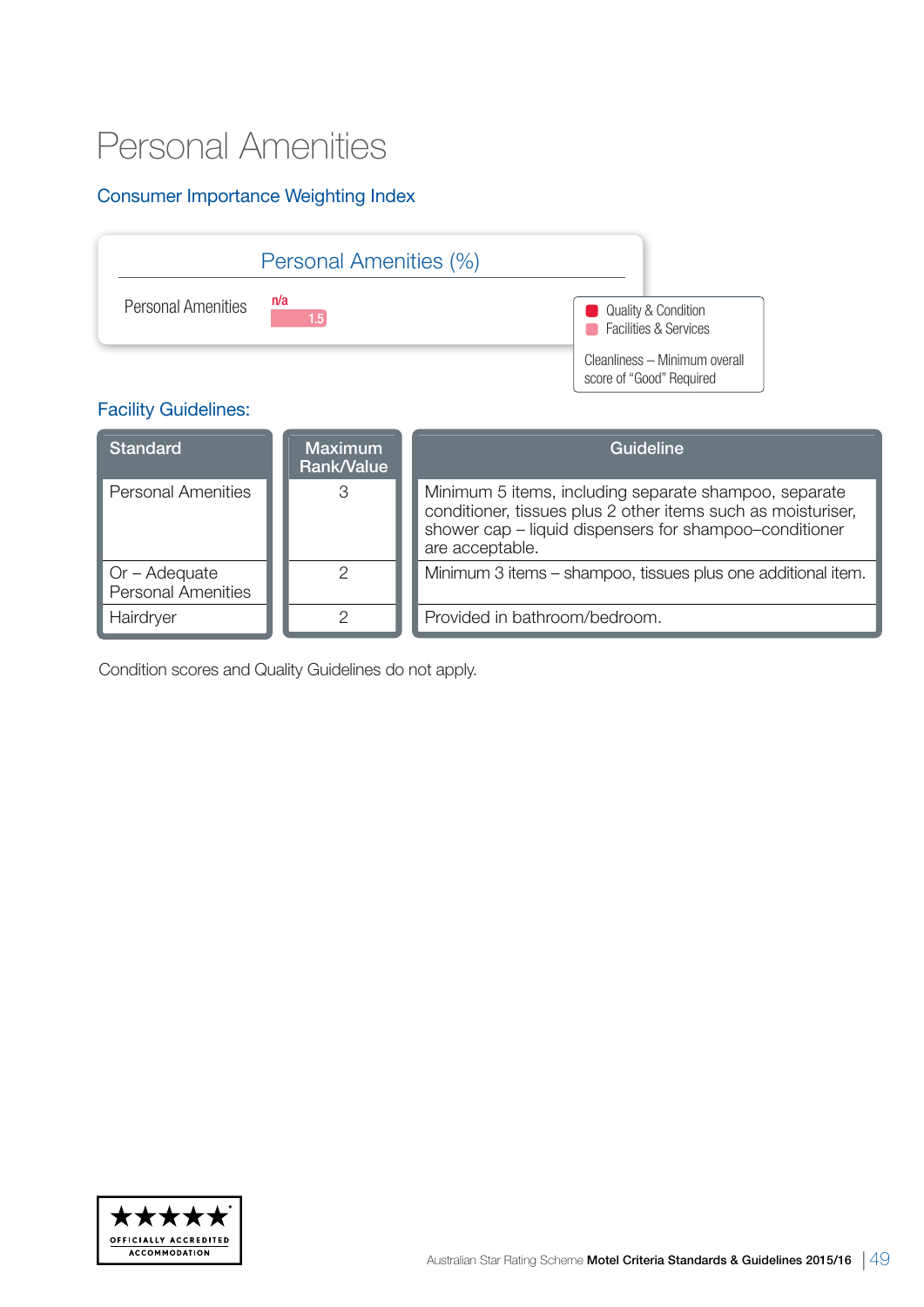### **Towelling**

#### Consumer Importance Weighting Index



#### Quality Guidelines:

Areas include towels, face towels, hand towels and bath mat. These Guidelines are typical indicators that may include, but are not limited to, the following:

| <b>Satisfactory</b>                                                                      | Moderate                                                    | Good                                                                                            | <b>Very Good</b>                                    | <b>Excellent</b>                                             |
|------------------------------------------------------------------------------------------|-------------------------------------------------------------|-------------------------------------------------------------------------------------------------|-----------------------------------------------------|--------------------------------------------------------------|
| <b>Towelling</b>                                                                         |                                                             |                                                                                                 |                                                     |                                                              |
| • basic towel<br>(approx 600<br>x1300mm)<br>lightweight<br>cotton; cotton/<br>polyester, | • light weight<br>cotton, cotton/<br>polyester<br>towelling | • standard size<br>towel (approx<br>680 x 1320mm)<br>cotton; cotton rich<br>$(86/14)$ towelling | • cotton towelling                                  | • large towel (approx)<br>750 x 1500mm),<br>cotton towelling |
| • min. weight<br>400 gsm for all<br>towelling items                                      | • min. weight<br>425 gsm for all<br>towelling items         | • min. weight<br>475gsm for all<br>towelling items                                              | • min. weight<br>550 gsm for all<br>towelling items | · min. weight 620 gsm<br>for all towelling items             |

#### Facility Guidelines:

A tolerance may apply for all measurements (under) and will be confirmed upon assessment.

| <b>Standard</b>          | <b>Maximum</b><br>Rank/Value | Guideline                                                                      |
|--------------------------|------------------------------|--------------------------------------------------------------------------------|
| <b>Additional Towels</b> |                              | An additional towel provided for each sleeping position.                       |
| <b>Bath Sheet</b>        | 2                            | Bath sheet (minimum of 800mm x 1600mm) provided for<br>each sleeping position. |
| Face Cloth               | ヮ                            | Minimum of 1 face cloth provided.                                              |
| <b>Hand Towel</b>        |                              | As above.                                                                      |
| <b>Bath Robe</b>         |                              | Bath robe provided for each sleeping position.                                 |

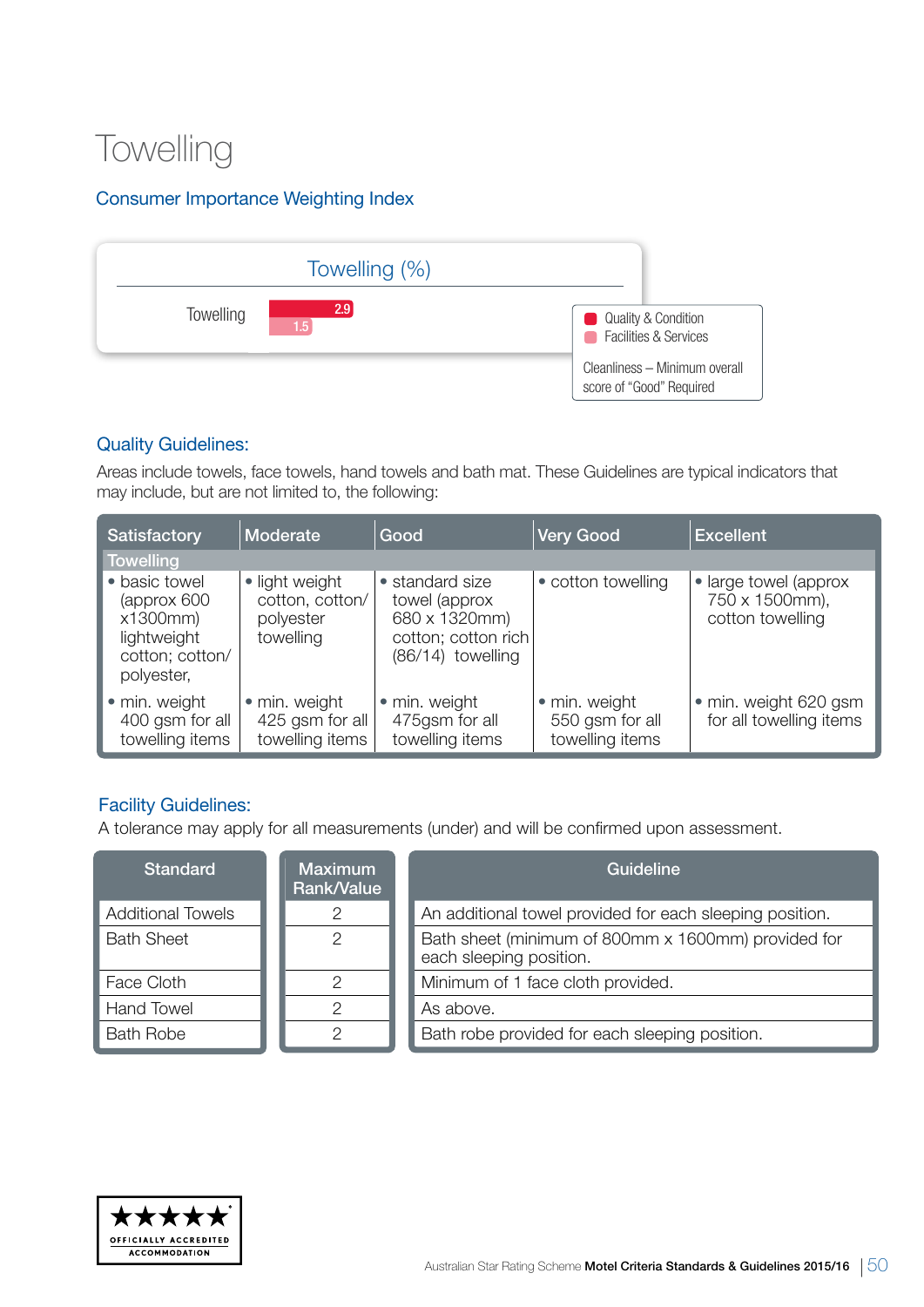### Window Coverings and Privacy

#### Consumer Importance Weighting Index



#### Facility Guidelines:

| <b>Standard</b>         | <b>Maximum</b><br>Rank/Value | Guideline                                          |
|-------------------------|------------------------------|----------------------------------------------------|
| <b>Bathroom Door</b>    |                              | Provided for privacy.                              |
| <b>Adequate Privacy</b> |                              | Opaque glass, blinds, curtain for bathroom window. |
| <b>Insect Screens</b>   |                              | Insect screens installed on all external windows.  |

Condition scores and Quality Guidelines do not apply.

### Free Floor Space

#### Consumer Importance Weighting Index



#### Facility Guidelines:

| <b>Standard</b>           | <b>Maximum</b><br>Rank/Value | Guideline                                                 |
|---------------------------|------------------------------|-----------------------------------------------------------|
| Spacious Area             |                              | Minimum 4sqm of free floor space.                         |
| $\Box$ Or – Adequate Area |                              | Equal to or greater than 2sqm of free floor space.        |
| Or - Small Area           |                              | Less than 2sqm but greater than 1sqm of free floor space. |

Condition scores and Quality Guidelines do not apply.

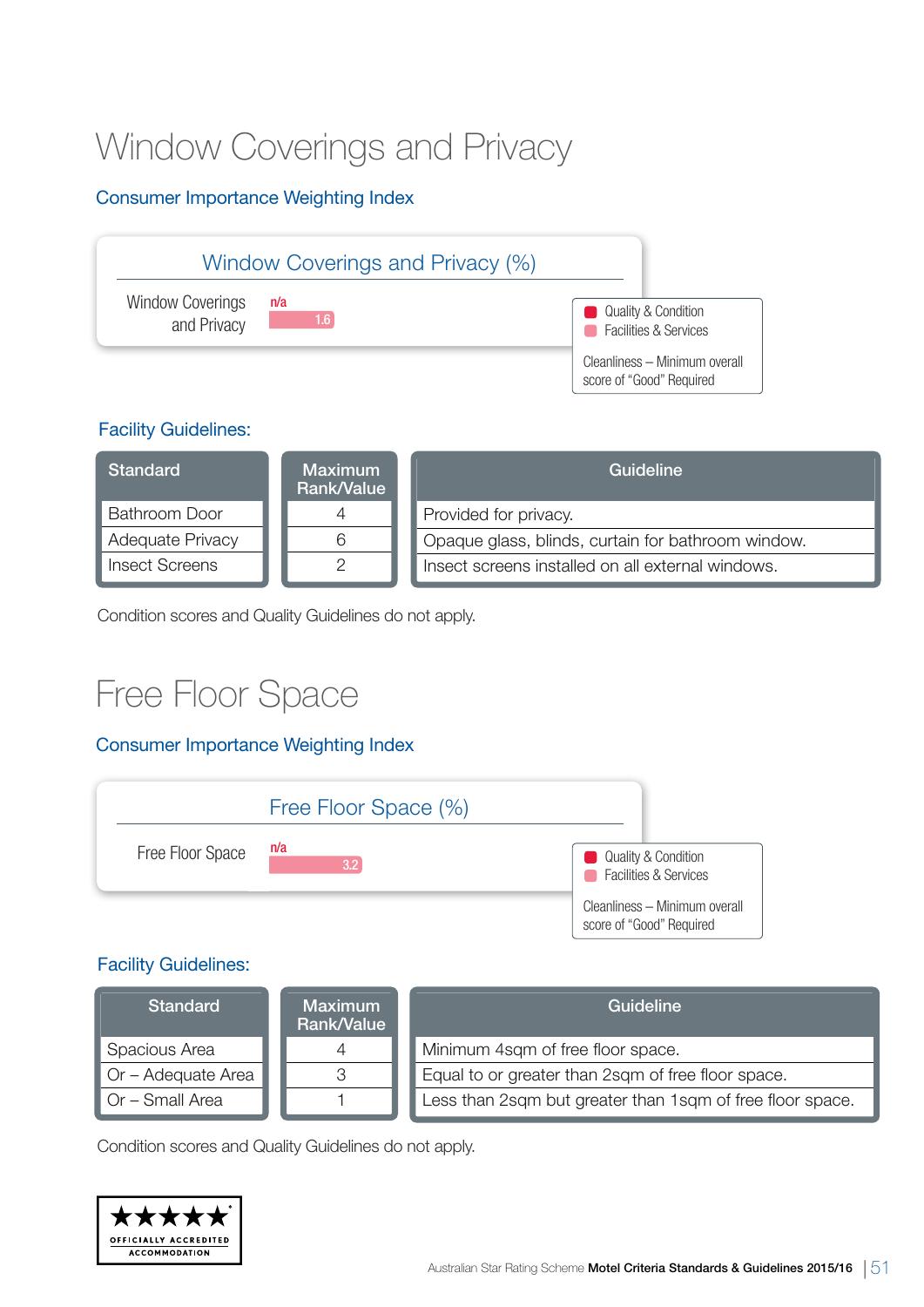### Walls and Ceilings

#### Consumer Importance Weighting Index



#### Quality Guidelines:

Areas considered in this assessment include wall/ceiling finish, skirting, doors, architraves and door handles. These Guidelines are typical indicators that may include, but are not limited to, the following:

| Satisfactory                                                                       | Moderate                                                                           | Good                                                                                                   | <b>Very Good</b>                                                    | <b>Excellent</b>                                                             |  |
|------------------------------------------------------------------------------------|------------------------------------------------------------------------------------|--------------------------------------------------------------------------------------------------------|---------------------------------------------------------------------|------------------------------------------------------------------------------|--|
|                                                                                    | <b>Walls and Ceilings</b>                                                          |                                                                                                        |                                                                     |                                                                              |  |
| • dated modular,<br>panelling with<br>visible joints                               | • modular,<br>panelling with<br>visible joints                                     | • panelling with no<br>visible joins                                                                   | • contemporary<br>wall tiles may<br>have full wall<br>coverage      | · designer wall tiles, full<br>wall coverage                                 |  |
| • combination of<br>dated tiles and/<br>or basic brick,<br>concrete block<br>walls | • combination of<br>basic tiles and<br>painted brick<br>or concrete<br>block walls | • combination of<br>standard tiles and<br>plaster/rendered<br>walls. Single tile<br>only skirting area | • reconstituted<br>stone, mirror,<br>glass                          | • natural stone tiles,<br>glass/mirrored walls                               |  |
| $\bullet$ ceiling $-$<br>panelling with<br>visible joins                           | $\bullet$ ceiling $-$<br>panelling with<br>visible joins,<br>plaster               | • ceiling $-$ plaster,<br>sprayed concrete                                                             | • ceiling $-$ plaster                                               | • ceiling eg plaster with<br>design feature                                  |  |
| • no use of<br>colour to<br>create theme/<br>harmony                               | • little use of<br>colour to<br>create theme/<br>harmony                           | • colour has been<br>used to create a<br>theme/harmony                                                 | • colour has been<br>used to create<br>coordinated<br>theme/harmony | • coordinated with<br>obvious use of<br>elements and<br>principles of design |  |

Facility Guidelines do not apply.

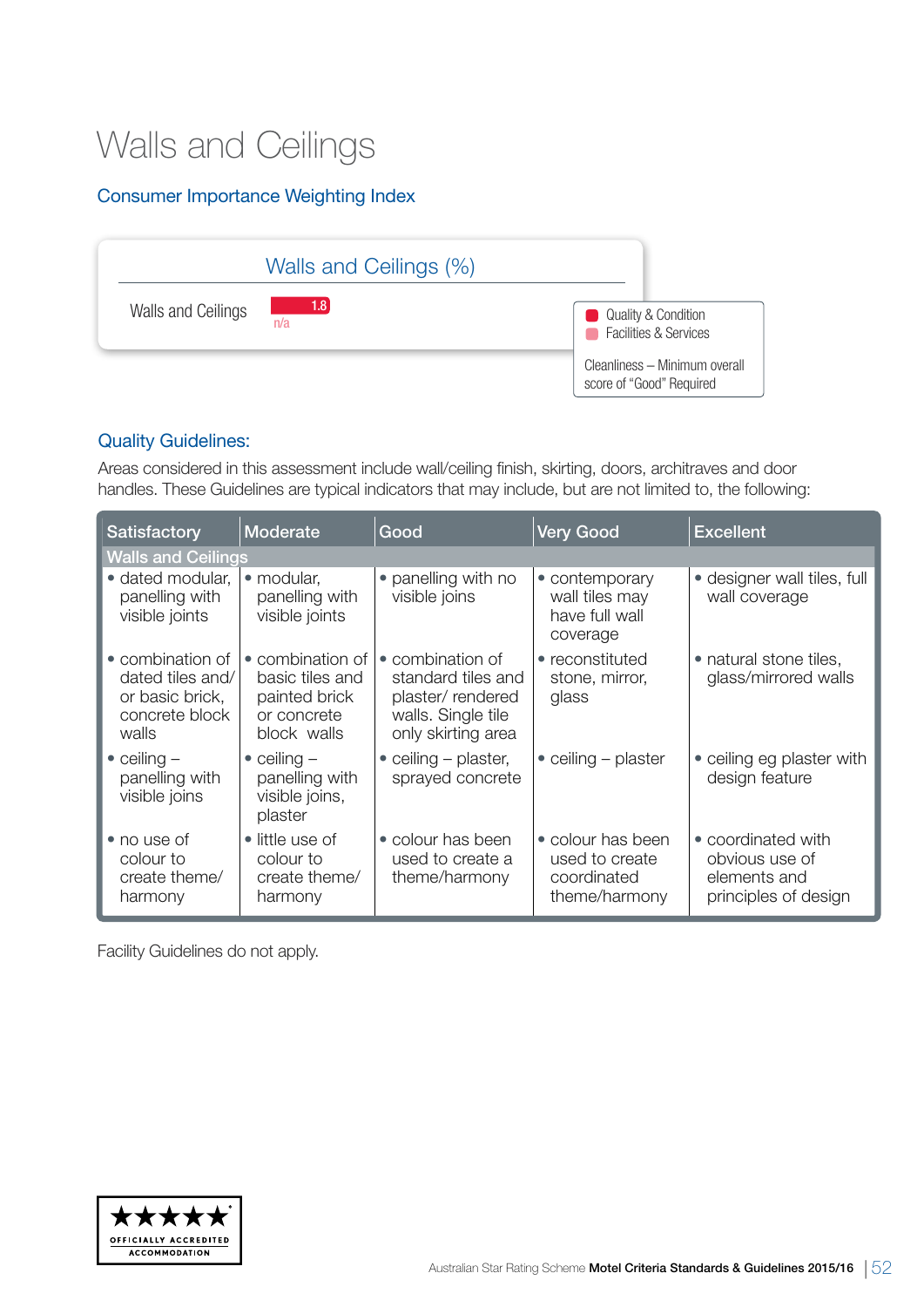### Floor Coverings

#### Consumer Importance Weighting Index



#### Quality Guidelines:

These Guidelines are typical indicators that may include, but are not limited to, the following:

| Satisfactory                               | Moderate                                        | Good                                    | <b>Very Good</b>                                                        | <b>Excellent</b>                                                             |  |
|--------------------------------------------|-------------------------------------------------|-----------------------------------------|-------------------------------------------------------------------------|------------------------------------------------------------------------------|--|
| <b>Floor Coverings</b>                     |                                                 |                                         |                                                                         |                                                                              |  |
| • dated vinyl<br>sheeting                  | • basic vinyl<br>sheeting                       | • standard vinyl                        | • contemporary<br>tiles                                                 | • natural stone                                                              |  |
| • dated tiles                              | • basic tiles                                   | • standard tiles                        | • reconstituted<br>stone                                                | • designer tiles                                                             |  |
| • 'aged' plastic<br>floor grate            | • plastic/chrome<br>floor grate                 | • chrome floor grate                    | designer steel<br>$\bullet$<br>floor grate; tile<br>insert floor grate  | • designer floor grate                                                       |  |
| • no coordination<br>of style or<br>design | • limited<br>coordination of<br>style or design | • coordinated style/<br>design elements | • custom design<br>and coordinated<br>with overall room<br>style/ theme | • coordinated with<br>obvious use of<br>elements and<br>principles of design |  |

Facility Guidelines do not apply.

### Ventilation

#### Consumer Importance Weighting Index



#### Facility Guidelines:



Condition scores and Quality Guidelines do not apply.

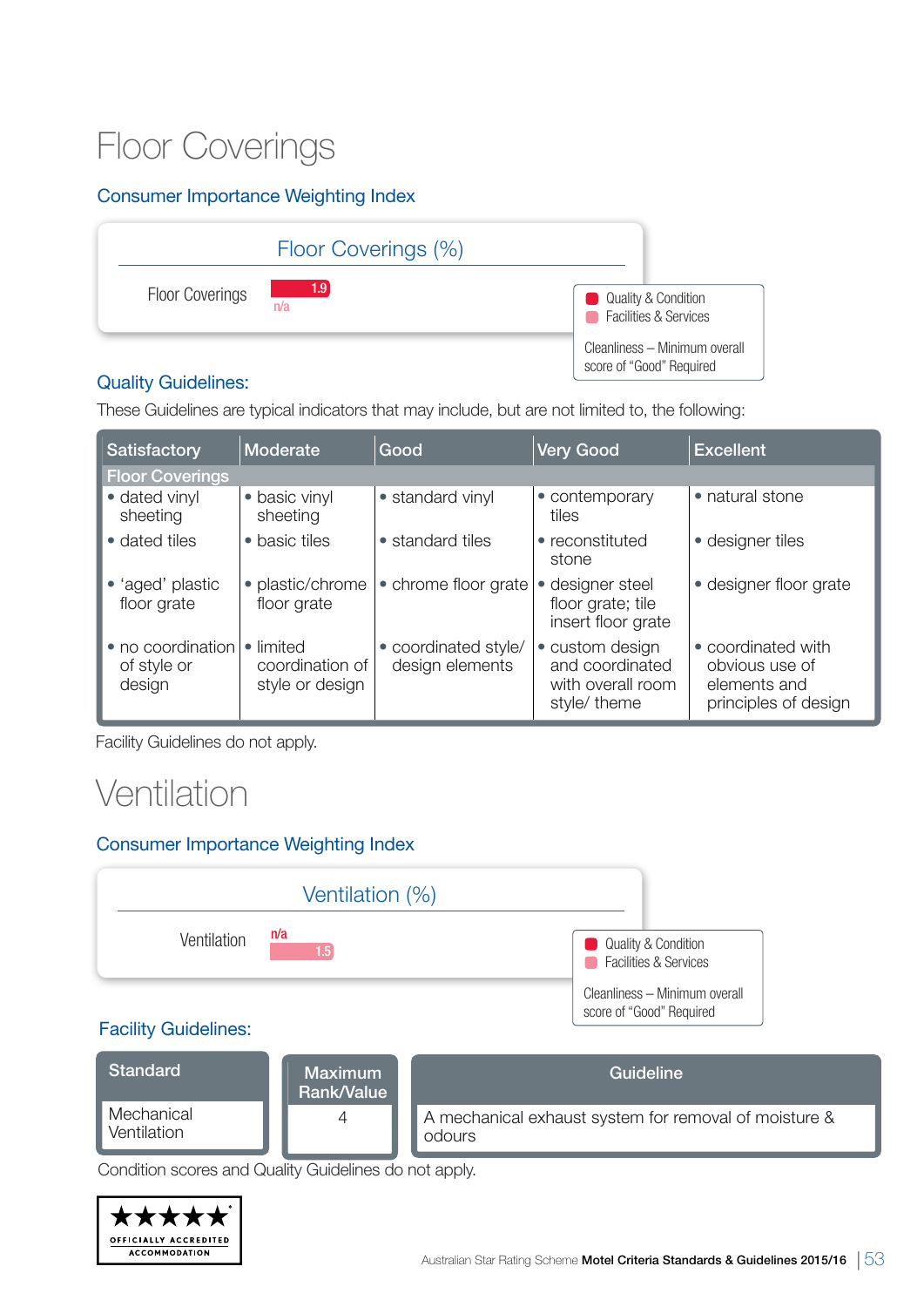## Glossary of Terms

When we developed our guidelines for Quality and Condition we consulted widely with design professionals and commercial operators across the Australian accommodation sector.

An assessment of quality incorporates experiential and functional design elements, material, construction techniques and sustainability. Consumer research also showed that 'modernity' (e.g. the stylishness, freshness, innovativeness, or avant-garde of facilities and design) had a significant influence on their perception of quality.

The assessment of condition is the most important and influential factor in determining a Star Rating. Effective maintenance practices and a commitment to ongoing refurbishments have proven to be highly valuable in managing defective facilities, stress and wear of guest facilities.

| <b>Term</b>                                  | Area of<br>Assessment | <b>Description</b>                                                                                                                                                                                                                                                                                                                                                                                                      |
|----------------------------------------------|-----------------------|-------------------------------------------------------------------------------------------------------------------------------------------------------------------------------------------------------------------------------------------------------------------------------------------------------------------------------------------------------------------------------------------------------------------------|
| Aged                                         | Condition             | Determined by the effects of time or 'wear and tear' on fittings, fixtures<br>and/or furnishings. Ongoing maintenance may address some effects,<br>but the overall impact of sustained guest use has led to the deterioration<br>of quality standards; for example, faded, chipped, worn, and saggy.                                                                                                                    |
|                                              |                       | Please note: antique or collectible furnishings will not be defined as<br>'aged' in the absence of condition issues.                                                                                                                                                                                                                                                                                                    |
| <b>Basic</b>                                 | Quality               | Determined by the practicality and purpose of use as opposed to<br>incorporating or complementing a distinct design element or theme -<br>of plain appearance and functional application. For example, a framed<br>mirror with no additional design element or feature such as bevelled<br>edges or recessed into surrounding tiles.                                                                                    |
| Coordination                                 | Quality               | Determined by the integration of design and decor elements to produce<br>a complementary theme. For example, the coordination of bedding such<br>as throws, cushions/pillows, sheets, valance, sheets and bedcovers that<br>demonstrates an obvious attempt to coordinate each element.                                                                                                                                 |
| Contemporary                                 | Quality               | Determined by the functional and modern design elements that are<br>engaged by commercial designers, retailers and hospitality professionals.<br>For example, a 'contemporary' modular lounge suite when compared to<br>a 'dated' cane lounge suit.                                                                                                                                                                     |
| Custom<br>Designed and/<br>or Custom<br>Made | Quality               | Determined by the functional design elements specific to the overall<br>decor or theme of a property and guest experience. This may include<br>products that have been tailored to satisfy specific requirements. For<br>example, the use of a bed-head that complements an overall decor and<br>theme for the bedroom, or a dining table and chairs that complement<br>the overall decor and theme of the living area. |
| Comfort Layer<br>(Mattress)                  | Quality               | Determined by the types of foams and fibres used in the uppermost<br>layers of a mattress, as well as their overall thickness or density. For<br>example, a standard mattress may have 2 comfort layers while the<br>benchmark for high technology mattresses is a minimum of 5 deep<br>comfort layers.                                                                                                                 |